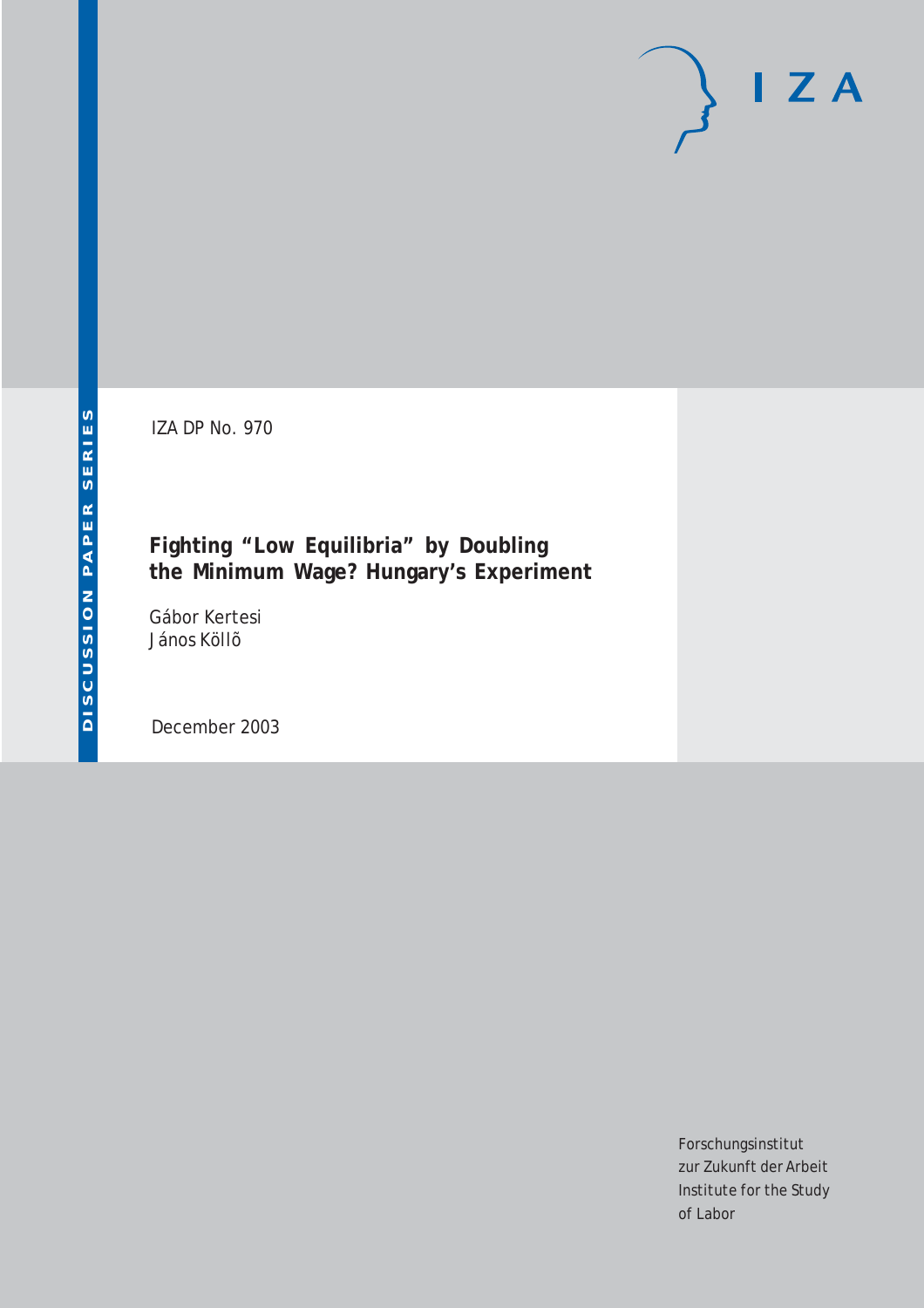# **Fighting "Low Equilibria" by Doubling the Minimum Wage? Hungary's Experiment**

# **Gábor Kertesi**

*Budapest University of Economics and Institute of Economics Budapest* 

# **János Köllő**

*Institute of Economics Budapest, William Davidson Institute and IZA Bonn* 

# Discussion Paper No. 970 December 2003

IZA

P.O. Box 7240 D-53072 Bonn Germany

Tel.: +49-228-3894-0 Fax: +49-228-3894-210 Email: [iza@iza.org](mailto:iza@iza.org)

This Discussion Paper is issued within the framework of IZA's research area *Labor Markets in Transition Countries.* Any opinions expressed here are those of the author(s) and not those of the institute. Research disseminated by IZA may include views on policy, but the institute itself takes no institutional policy positions.

The Institute for the Study of Labor (IZA) in Bonn is a local and virtual international research center and a place of communication between science, politics and business. IZA is an independent, nonprofit limited liability company (Gesellschaft mit beschränkter Haftung) supported by Deutsche Post World Net. The center is associated with the University of Bonn and offers a stimulating research environment through its research networks, research support, and visitors and doctoral programs. IZA engages in (i) original and internationally competitive research in all fields of labor economics, (ii) development of policy concepts, and (iii) dissemination of research results and concepts to the interested public. The current research program deals with (1) mobility and flexibility of labor, (2) internationalization of labor markets, (3) welfare state and labor market, (4) labor markets in transition countries, (5) the future of labor, (6) evaluation of labor market policies and projects and (7) general labor economics.

IZA Discussion Papers often represent preliminary work and are circulated to encourage discussion. Citation of such a paper should account for its provisional character. A revised version may be available on the IZA website ([www.iza.org](http://www.iza.org/)) or directly from the author.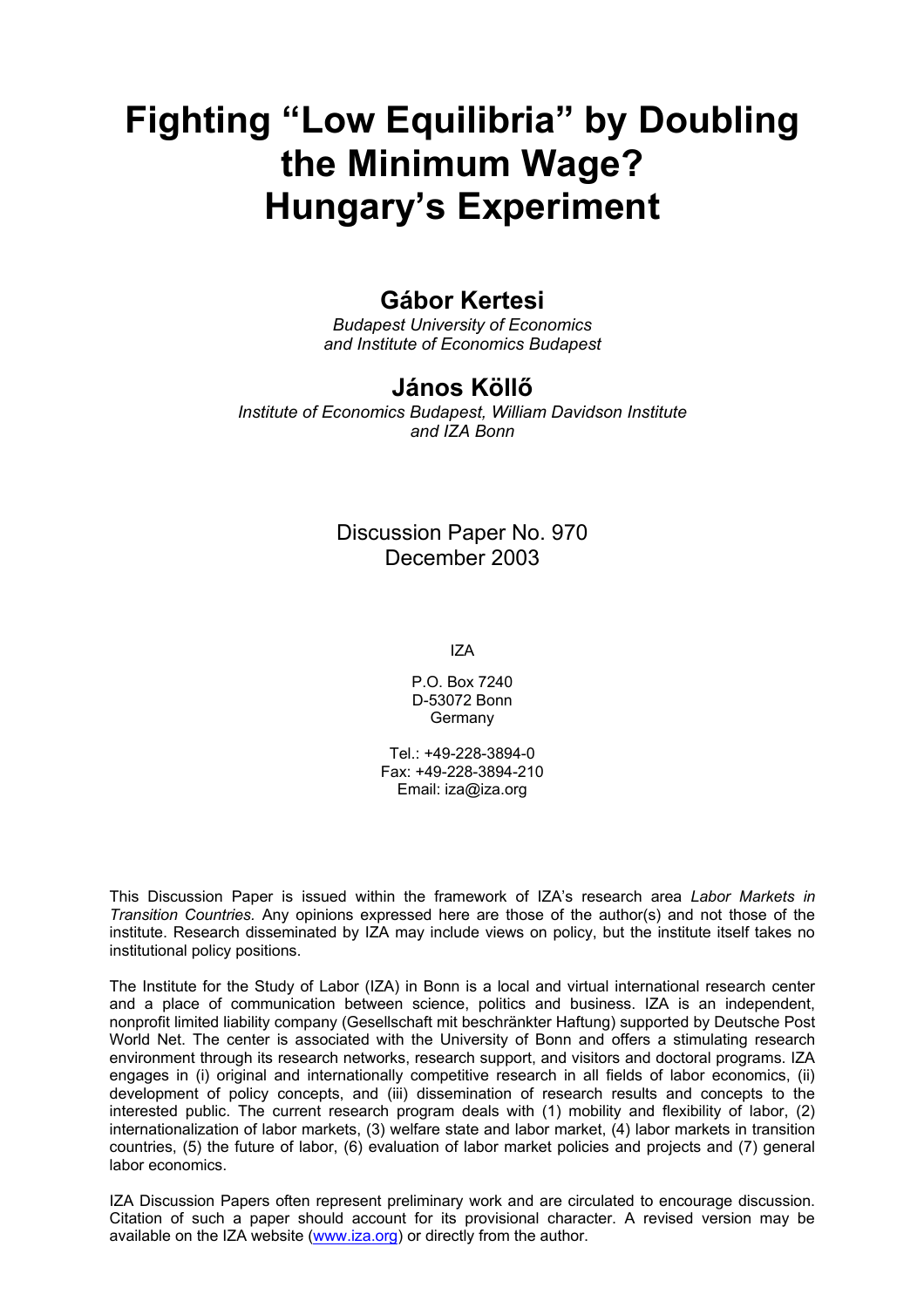IZA Discussion Paper No. 970 December 2003

# **ABSTRACT**

# **Fighting "Low Equilibria" by Doubling the Minimum Wage? Hungary's Experiment**[∗](#page-2-0)

In January 2001 the Hungarian government increased the minimum wage from Ft 25,500 to Ft 40,000. One year later the wage floor rose further to Ft 50,000. The paper looks at the short-run impact of the first hike on small-firm employment and flows between employment and unemployment. It finds that the hike significantly increased labor costs and reduced employment in the small firm sector; and adversely affected the job retention and job finding probabilities of low-wage workers. While the conditions for a positive employment effect were mostly met in depressed regions spatial inequalities were amplified rather than reduced.

JEL Classification: J38, P23, R23

Keywords: minimum wages, transition, regional labor markets

Corresponding author:

 $\overline{a}$ 

János Köllő Institute of Economics Hungarian Academy of Sciences Budaörsi út 45 1112 Budapest **Hungary** Email: [kollo@econ.core.hu](mailto:kollo@econ.core.hu)

<span id="page-2-0"></span><sup>\*</sup> This research was supported by the Acceslab Project funded by the European Union's 5<sup>th</sup> Framework Program. The authors are grateful to Sándor Csengődi and János Hidi for assistance in cleaning the datasets, and László Halpern and Katherine Terrell for comments. Köllõ is indebted to the William Davidson Institute for providing an inspiring and helpful environment while working on this version. The paper largely benefited from a presentation at the University of Michigan.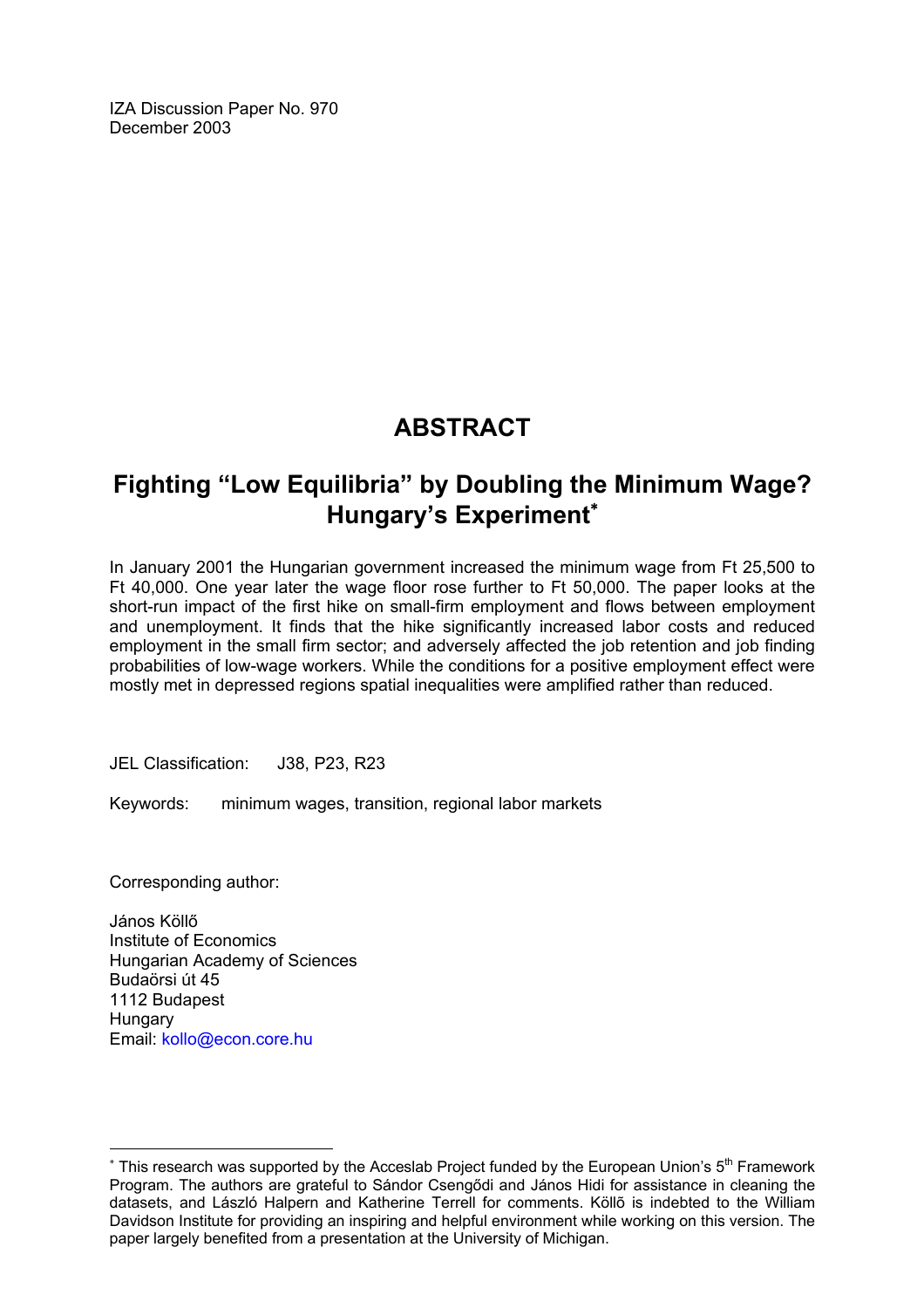### **1. INTRODUCTION**

A decade of transition to the market economy brought Hungary's employment ratio, similarly to most other transforming countries, down from one of the highest in the world to one of the lowest in Europe. There have been substantial inequalities behind the low aggregate rates. While the metropolitan areas and most of the highly industrialised zones of Central and Eastern Europe gradually recovered from the transformational recession the region still has a belt of low-employment, low-wage provinces along the former Soviet border and spots of similar districts within each country. The employment prospects of low-educated people, and the Roma community in general, remained faint all over the region. Most regions and occupations losing jobs also experienced falling relative wages during the transition.

One reason why an array of demand-side employment policies ranging from tax holidays to investment and wage subsidies fail to exert substantial influence on the depressed labor markets can be that the problems, in fact, lie on the supply side. In a low-employment, low-wage environment the net gains from searching and working are modest as the fixed costs of search and work are relatively high, and the welfare benefits (most of them regionally unadjusted and many of them flat rate) provide relatively generous support to the non-employed. Household strategies and lifestyles relying on social transfers, home production, and casual jobs are gaining ground and provide alternatives to employment in the formal sector. Since in most depressed regions business density is particularly low, and only a few industries are present, more firms can use their monopsony power to restrain wages. The labor market may get to a bad equilibrium characterised by low levels of labor force participation and employment, low wages, little job search, frictions and incentive problems.

By widening the gap between wages and income while unemployed the government can potentially break a low equilibrium of this type but the policies aimed at this end such as the cuts of benefits, restrictions placed on the hidden economy, and increases in the minimum wage are particularly risky. If mis-diagnosed, a depressed labor market may react to such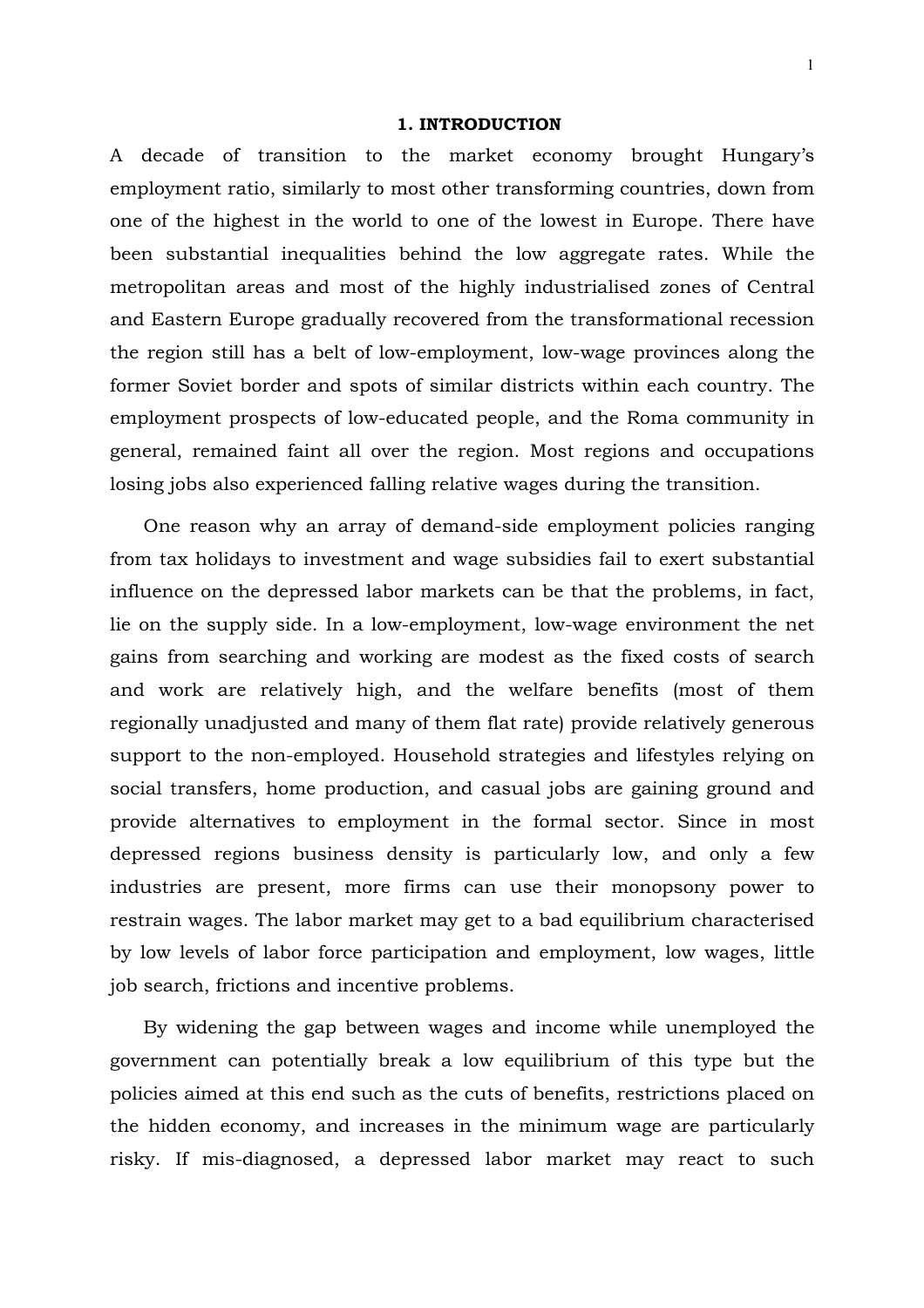treatments producing even more frictions, falling employment, and growing poverty. The Hungarian government in office between 1998 and 2002 made two attempts at breaking what it diagnosed as a low equilibrium state primarly explained by supply-side deficiencies. Following cuts in the unemployment benefits in January-May 20001 the minimum wage was doubled in two steps starting from January 1, 2001. In this paper we look at the short-run consequences of the first hike of 57 %.2

Section 2 gives a brief overview of the arguments for a potentially positive employment effect. Section 3 discusses the magnitude of the shock to the labor market and justifies the choice of fields for a deeper analysis. Section 4 presents descriptive statistics suggesting that the overall effect of the hike was most probably negative with the strongest influence expected in the small-firm sector and marginal (exit and entry portal) jobs.

Section 5 shows that 43.5 % of the workers employed in small firms (5- 20 employees) were directly affected by the minimum wage hike, and average wages ought to have increased by 11.4 % overnight to close the gap opened by the new minimum wage. The elasticity of the average wage with respect to this gap ranged between 0.65 and 0.77 suggesting higher levels of compliance in high-unemployment regions. Given an estimated wage elasticity of employment of –0.41 in our preferred specification of a simultaneous equations model this implied elasticites of employment with respect to the gap between –0.26 and –0.31 suggesting more severe employment cuts in depressed regions. The results from alternative specifications are similar. Large firms more exposed to the minimum wage shock also had less favourable employment records in 2001 but the estimates were not statistically significant in the small sample available for the analysis. Data on medium sized firms are not available.

<sup>&</sup>lt;sup>1</sup> The maximum duration of UI was shortened from 12 to 9 months, and the UA benefit available for UI exhausters on a means-tested basis was replaced by a social benefit (SB) administered by local governments. The restrictive eligibility conditions of SB (participation in public works whenever called, the real estate of the recipients mortgaged) led to a two-digit fall in the probability of benefit receipt among the UI exhausters without remarkable effect on their job finding rates (Galasi and Nagy 2001b). Likewise, the cutting of UI eligibility had no measurable impact on the exit to jobs rate of the recipients (Galasi and Nagy 2001a).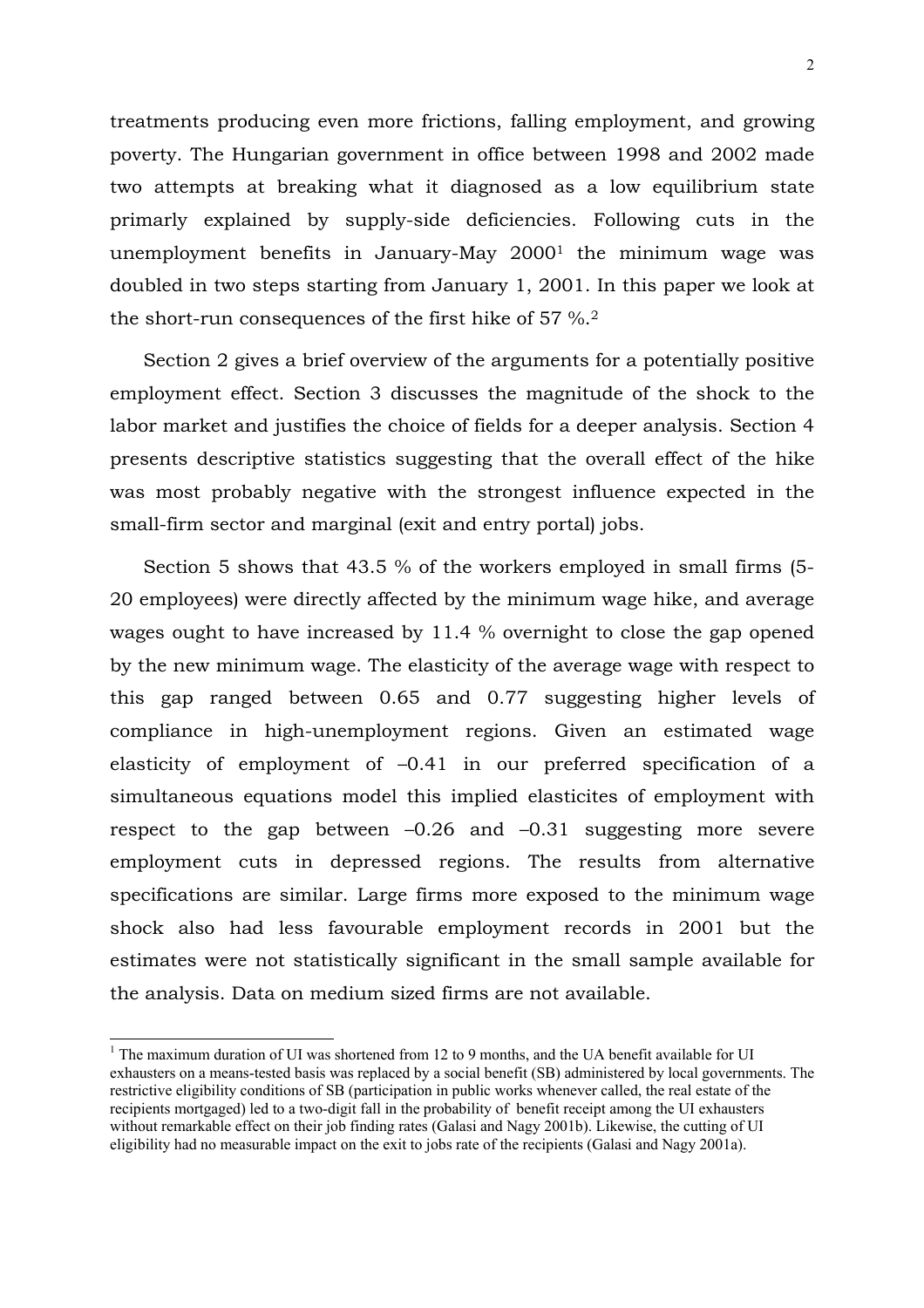Section 6 compares workers paid the minimum wage to those paid marginally above the minimum wage by means of a discrete time duration model of jobloss using quarterly Labor Force Survey (LFS) data. Minimum wage workers were twice as likely to lose their jobs 4-12 months after the hike than their marginally better paid counterparts. This result relates to workers who spent a minimum of two years and an average of seven years in their jobs prior to the hike. The risk of jobloss was unrelated to local unemployment in the control group but positively related among minimum wage workers.

Section 7 estimates the job finding probabilities of the low-wage unemployment insurance benefit (UI) recipients relative to the low-skilled recipients using grouped data from 172 labor offices and 54 months in 1998- 2002. Depending on specification the finding is that the relative exit rate of the low-wage unemployed fell by 7-9 percentage points in 2001 and further 2-3 percentage points in January-July 2002 with the effects being similar across regions.

Taken together, the results yield support to the view that a huge increase in the minimum wage comes at the cost of jobs. The finding that depressed regions were equally or even worse affected than others underlines the importance of the `classic' demand-side reactions even in environments where the conditions of a positive effect are met.

### **2. MINIMUM WAGES AND EMPLOYMENT**

Most, if not all, models calling into question the conventional wisdom of negative employment effects of the minimum wage abandon the assumption of an infinitely elastic supply curve facing the firm. The benchmark model assuming a positively sloped labor supply curve is that of a local monopsony. Since the firm is the only buyer it can only hire additional workers by increasing the wage. If, as generally assumed, the marginal worker's wage can be increased only if the wages of other workers are also increased the

 $2<sup>2</sup>$  The data for the study of the second hike are not available as yet. Furthermore, the identification of minimum wage effects seems much more difficult because of the shocks caused by the world-wide recession and Hungary's parliamentary elections of 2002.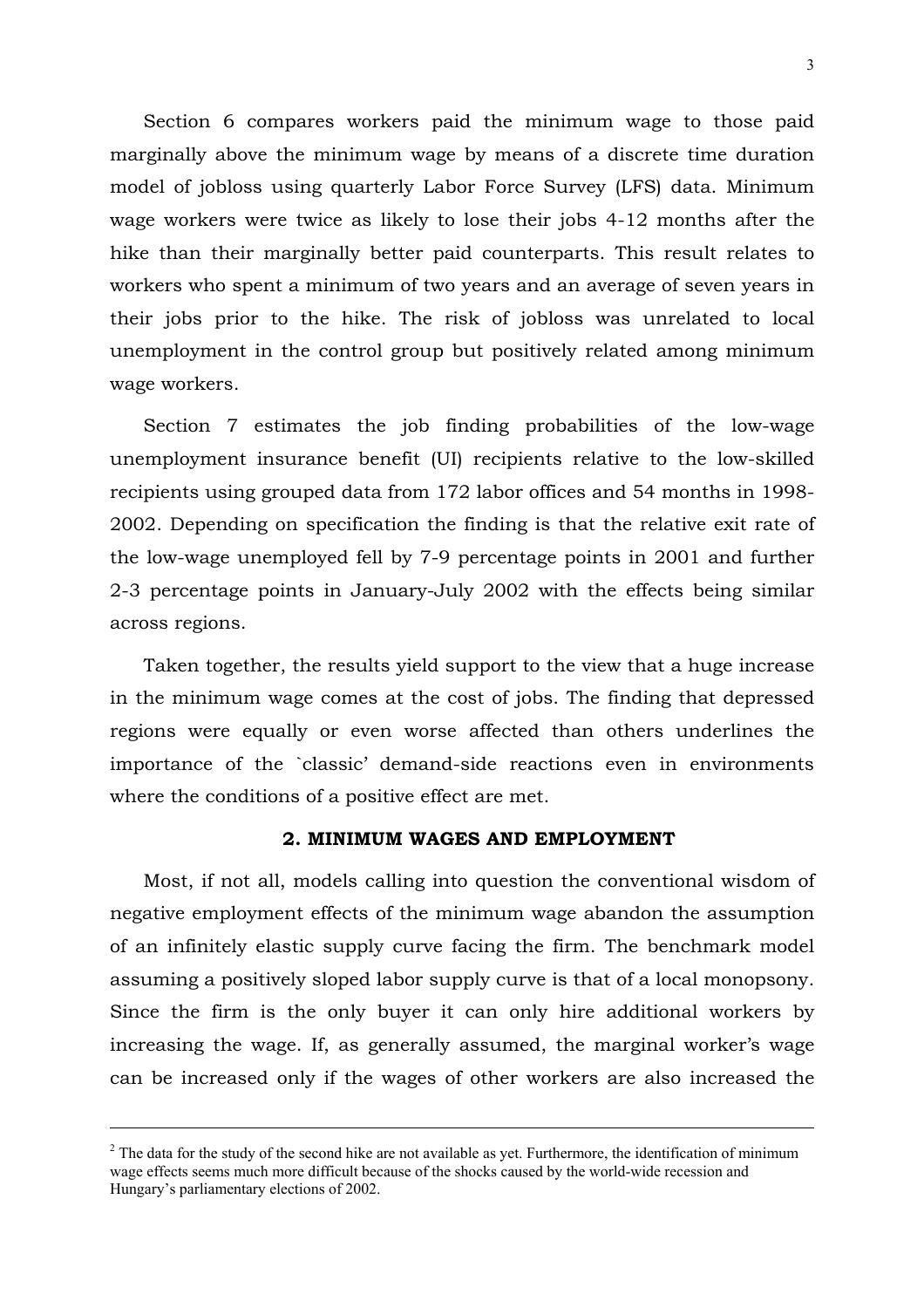firm's marginal expenditure on labor curve is steeper than its supply curve. Employment is set at the point where marginal expenditure equals marginal revenue while the wage is set at the lowest level compatible with that level of employment given the supply curve. A hike in the minimum wage can decrease the firm's marginal expenditure on labor and lead to a concomitant increase in wages and employment at the cost of the monopsony rent. A 'too high' minimum wage hike, however, may shift the marginal expenditure regime upwards in the vicinity of the current employment level and result in a loss of jobs.3

The modern theories developed to understand why the employment effects can be negligible or even positive are generalisations of the monopsony model in several ways. Early models of a positive employment effect were developed many years before any supporting evidence was available. In a partial equilibrium model Mincer (1976) showed that depending on how the turnover rate and the elasticities of demand and supply relate to each other employment can increase, and unemployment can fall, as a result of a minimum wage hike.4 The efficiency wage theorem and the search friction models of Mortensen (1988) and Burdett and Mortensen (1989) were also widely known before a series of seminal empirical papers including Card (1992a,b), Katz and Krueger (1992) and Card and Krueger (1994, 1995) opened new chapter in the study of minimum wages.

These studies, together with Machin and Manning (1994) and Dolado et al. (1996) in Europe, found weak, zero, or even positive effects on employment. The time-series evidence from this period also suggested weaker negative impact than before (Brown, 1999). This challenge gave new impetus to both the empirical and the theoretical research and also affected the political debate over minimum wages.

<sup>&</sup>lt;sup>3</sup> The discussion and graphic presentation of the argument are found in labor economics textbooks including Ehrenberg and Smith (2002).

<sup>&</sup>lt;sup>4</sup> For employment to be higher and unemployment lower s>η>σ should hold where σ is the turnover rate, and η and s are the demand and supply elasticities respectively.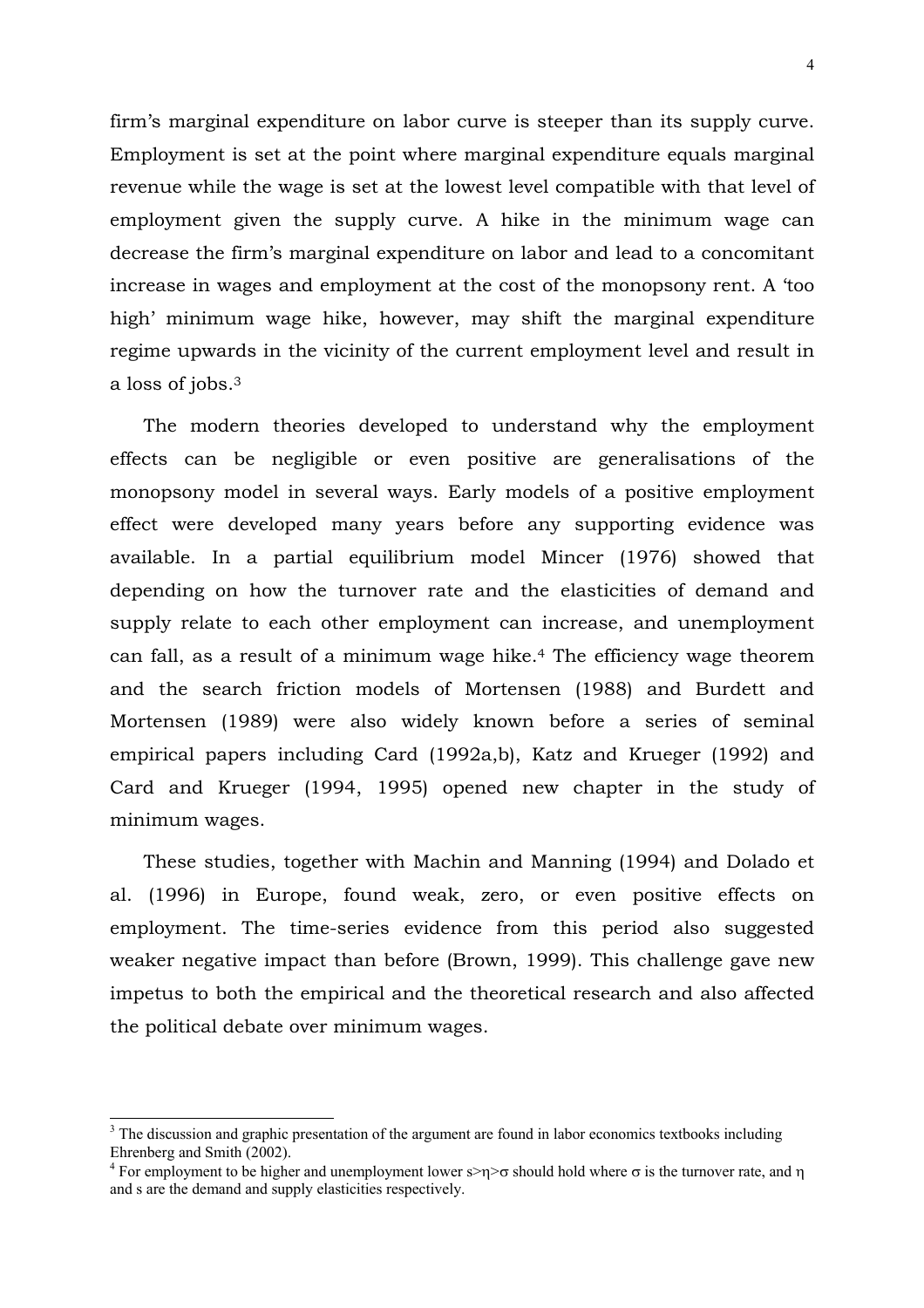The logics underlying the benchmark monopsony model can indeed be applied to a variety of market structures. While single-employer towns are infrequent many firms can be the sole buyer of certain skills in the local labor market. Even in large, open markets mobility costs provide nearly all enterprises with a degree of monopsony power. A multitude of firms can be supply-constrained by search frictions - inasmuch as a higher minimum wage reduces these frictions by encouraging job search and promoting competition for job openings it can have positive impact on employment even if some firms go bankrupt. (Ahn and Arcidiacono, 2003). Wages, productivity and employment can simultaneously rise if workers respond by increasing their effort as predicted in the efficiency wage models of Rebitzer and Taylor (1991) and others.5 Distortions on the labor market can also drive the outcome far from the competitive prediction. In the monopsonistic competition model of Bashkar and To (1999) the direction of change depends on the share of fixed costs within labor costs with higher shares predicting an increase in employment and vice versa. In a model of dual wage determination with unskilled wages set by the government and skilled wages negotiated in a Nash-bargain Cahuc et al. (2001) find positive employment effect under the condition that unskilled and skilled workers are highly substitutable.

The competitive theory has not been overthrown by these theoretical innovations – nor was its central prediction discredited by the available empirical findings. The Card-Krueger results were themselves subject to criticism by Neumark and Wascher (1992) and others, and a whole array of papers found significant negative impact of higher minimum wages including Deere, Murphy and Welch (1996) and Neumark and Wascher (2002) in the US, Abowd, Kramarz and Margolis (1999) in a US-France comparison, Bell (1997) and Maloney and Mendez (2003) in Colombia, Carneiro (2000) in Brazil, Castillo-Freeman and Freeman (1991) in Puerto Rico, El Hamidi and

 $<sup>5</sup>$  A difficult point to explain in the efficiency wage models is why the parties wait for the government instead of</sup> increasing the lowest wages - once they all gain from it. It might be argued that a higher minimum wage enforces managers to search for well-functioning incentive schemes, something they were not deeply interested to do before, and in this sense the minimum wage hike can indeed be interpreted as a *cause* of higher employment and productivity.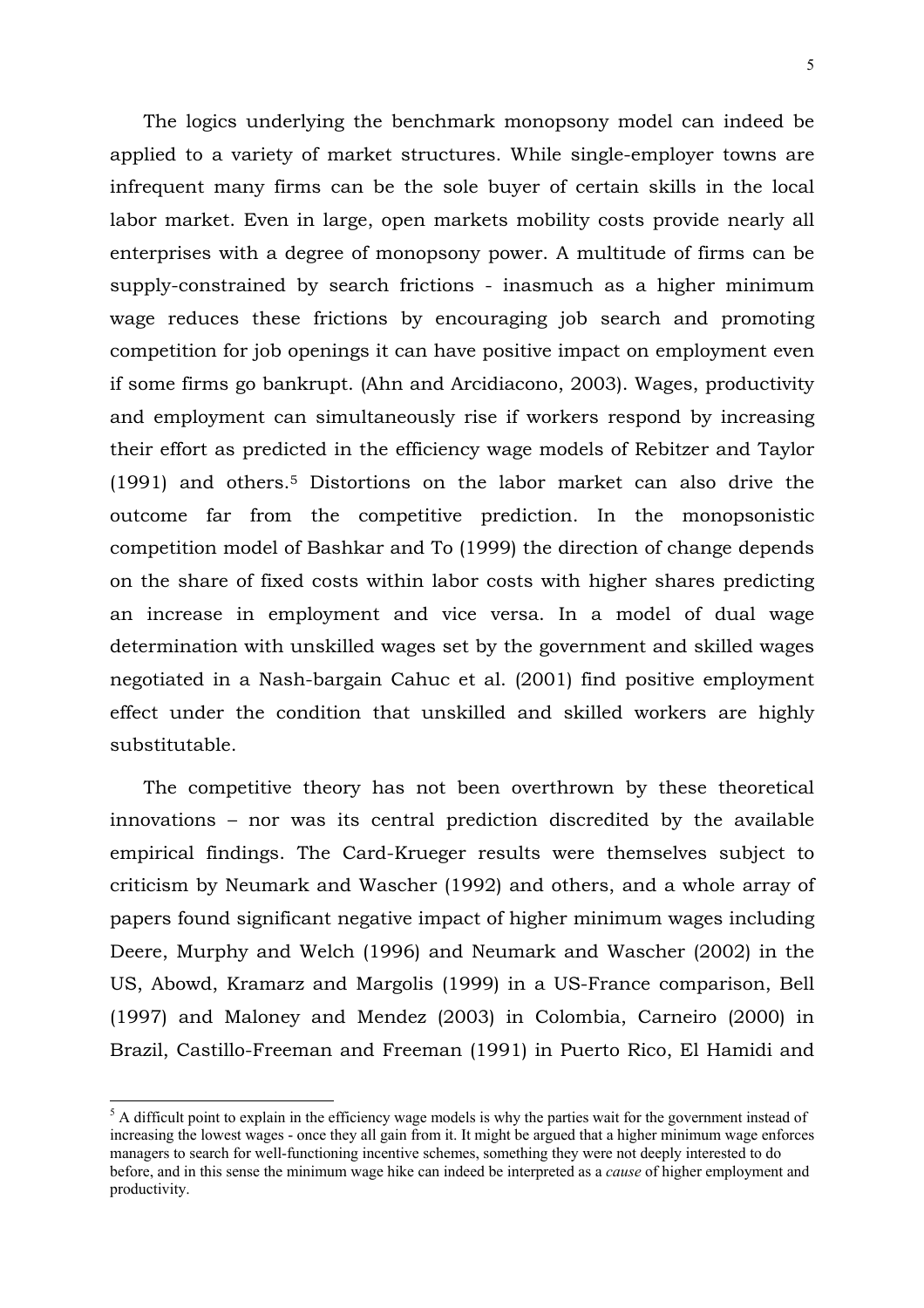Terrell (1997) in Costa Rica (for the upper tiers of the industrial minimum wage/average ratios), Pereira (1999) in Portugal (for teenagers); Rama (2000) and Alatas and Cameron (2003) in Indonesia (for small firms). The effects found in these papers are often small and restricted to certain segments of the market but they lend support to the orthodox approach while a similarly massive body of evidence confirming the predictions of the 'new economics of the minimum wage` is hard to find in the current empirical literature.

The Hungarian government's motives to radically increase the minimum wage were presented in popular form (the hike will 'restore the prestige of work', combat `living on benefits', 'whiten the black economy', and so on) but the political slogans actually drafted some key arguments of the new economics of the minimum wage. It was repeatedly argued in interviews and press briefings that a higher minimum wage stimulates work effort, leads to higher productivity, makes the hiring of additional workers easier, and by widening the gap between benefits and wages creates proper incentives for paid employment and job search. 6

The forces to be offset by these mechanisms were by no means negligible. The available evidence suggested that Hungarian firms were responsive to labor costs particularly in the low-wage segment of the market. Estimating differenced conditional labor demand equations for homogeneous labor Kőrösi (1998, 2000) found relatively low but significantly negative short-run elasticities of between  $-0.55$  and  $-0.65$  in 1992-95 and  $-0.31$  and  $-0.33$  in 1996-97. A translog cost function model estimated in repeated crosssections by Kertesi and Köllő (2002b) yielded rather high own-wage elasticities of –0.8 for skilled and –1.4 for unskilled labor on average in 1996- 1999.7 A positive employment effect offseting the shock to labor demand

1

<sup>&</sup>lt;sup>6</sup> The stereotype of general support on the political left and opposition on the right does definitely not help in understanding the case. The hikes were decided by a right-wing government explicitly committed to increasing the welfare of the middle class and promoting the competitiveness of domestic businesses including exporters an unusual candidate for aggressive minimum wage policies. At least the first hike was opposed by the largest trade union federation of socialist orientation (MSZOSZ) worried about the potentially adverse employment effects (Berki, 2003). Alleged EU guidelines were repeatedly mentioned but have never been documented. The claim is nevertheless credible and familiar from the Indonesian and Puerto Rican cases where pressures on the part of the US and other trade partners played important role.

 $<sup>7</sup>$  Unlike a differenced dynamic model the cross-section translog estimates are long-run elasticities with the 'long</sup> run' lasting from one equilibrium state to another.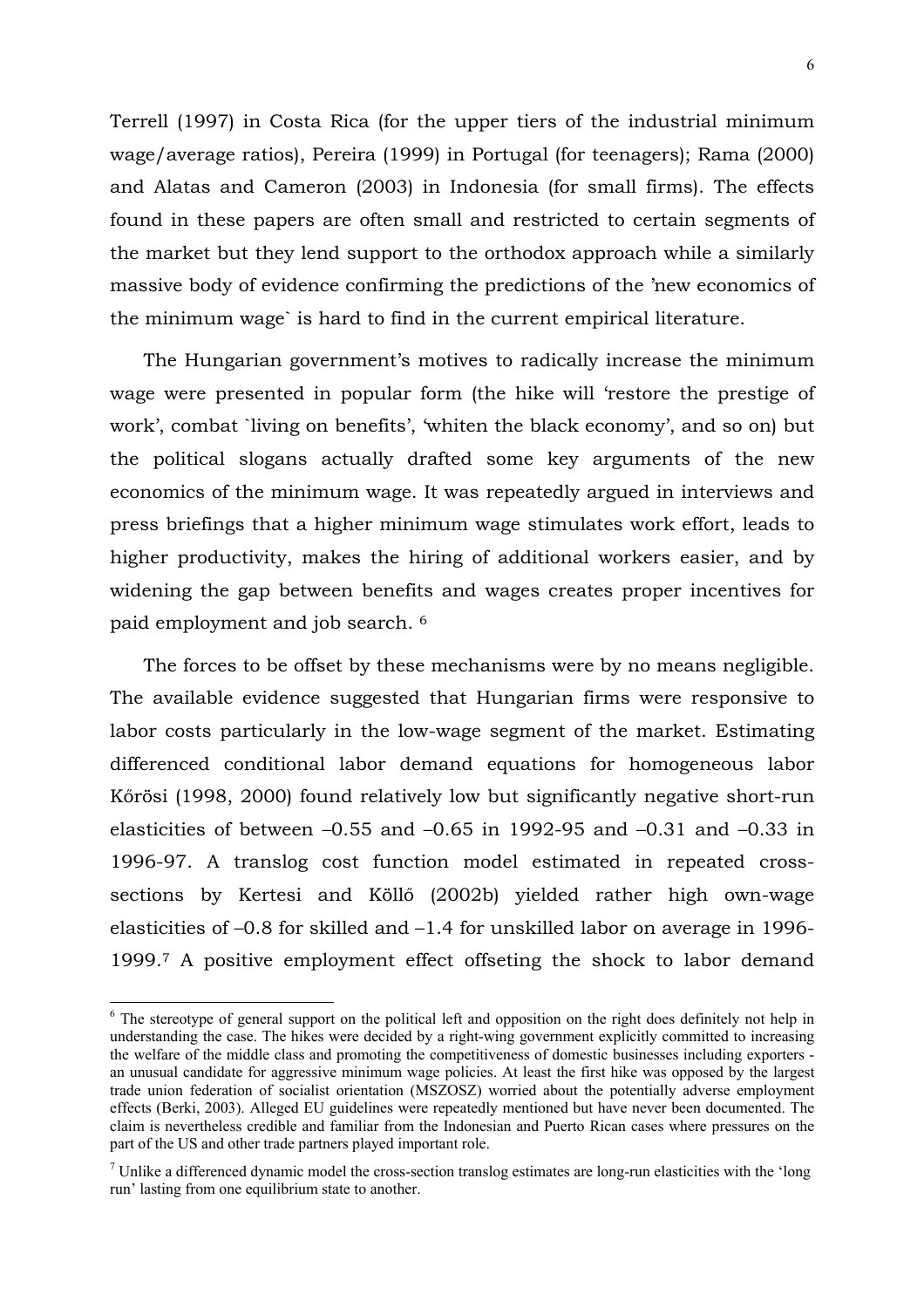could be expected, if anywhere, in the country`s most depressed regions characterised by low participation rates, low search intensity, high benefits relative to wages, high shares of the informal economy, relatively high travelto-work costs, and more frequent occurance of monopsony settings.

# 3. **THE MAGNITUDE OF THE MINIMUM WAGE SHOCK**

The mandatory minimum wage, introduced in 1989 by Hungary's last communist government, relates to gross monthly earnings net of overtime pay, shift pay and bonuses, is legally binding and covers all employment contracts. For part-timers accounting for only 3.5 % of all employees the minimum is proportionally lower. In 1990-1998 the adjustments were negotiated annually by a national-level tripartite council and entered into effect in the annual budgets while under the cabinet of 1998-2002 the wage floor was set unilaterally by the government.

At its introduction the minimum amounted to 34.6 % of the average wage, a level deep below the European average and slightly higher than that of Spain, the laggard within the EU. (Compare with Dolado et al. 1996). During a decade of transition the relative value of the minimum was falling and reached a low of 29% in 2000. This trend was broken by the two hikes bringing the index up to 39% in 2001 and 43% in 2002 – levels still lower than the EU average but higher than those of the UK, Spain or Portugal.

 An alternative indicator of how the minimum wage relates to the 'market wage' is the fraction of workers paid at or near the mandatory wage floor. This ratio was slowly increasing from less than 1% in 1989, 3% in 1997 and 5% in 2000.8 The ratio jumped to 12.1% in 2001 and 17.3% in 2002 - while before the hikes Hungary was located in the lower part of the OECD range together with Austria, Belgium, the Netherlands, Denmark, and the US in only twelve months it shifted to the position of a heavy outlier with an extraordinarly high fraction of minimum-wage workers.

 $\overline{a}$ 

 $8$  The ratios relate to the share of full-time employees paid 95-105 % of the minimum wage in firms employing more than 5 workers in 1999-2002, 10 workers in 1995-98, and 20 workers in 1989-95. The data are calculated using the Wage Survey (WS henceforth). The opposite movement of the Kaitz index and the share of minimum wage workers was explained by the build-up of a sizeable low-wage population.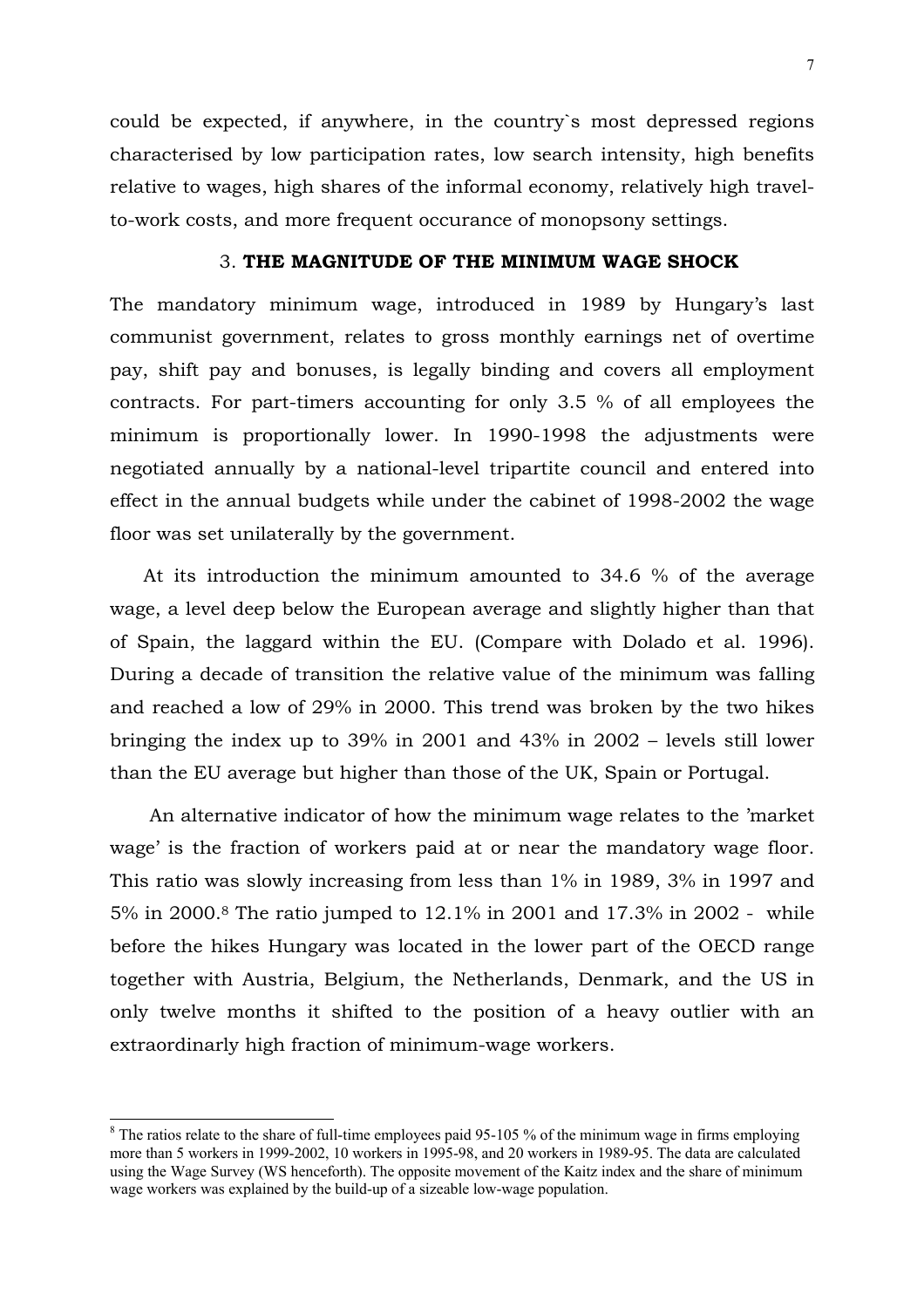Both the welfare and cost effects of a minimum wage hike depend on its influence on average wages rather than the percentage increase of the minimum itself. A benchmark indicator of a firm's or occupation's exposure to the minimum wage hike can be defined as:

(1) 
$$
\omega = [w^*F + w_H(1 - F)]/[(w_F F + w_H(1 - F)]
$$

with *F* denoting the fraction of workers paid below the new minimum wage at the moment of the hike,  $w_F$  being their average wage,  $w_H$  standing for the average wage of other workers and *w*\* for the new minimum wage. The formula measures the average wage gap to be filled on the day of the hike under the assumption that all sub-minimum wages are raised to the level of the new minimum and there is no further instantaneous wage and employment adjustment. As such,  $\omega$  is a hypothetical benchmark that does *not* measure the actual response of average earnings but serves as a useful starting point for the study of actual evolutions. We prefer ω to the customarily used *F* as the latter ignores valuable information on the pre-hike earnings level of low-wage workers while, in fact, both indicators rely on the same assumptions in measuring exposure.

The minimum wage hike was estimated to cause an immediate shock of 2.33% to the economy-wide average monthly base wage at January 1, 2001 under the conditions mentioned above. Calculating exposure for the interactions of 5 age groups, 3 educational levels, and 4 quartiles of the 150 micro-regions by unemployment we get that group-level exposure varied in a wide range between 0.3% and 16.7% with the estimates being 1 % for workers with secondary and higher qualification and 6 % with primary or lower education; 1 % for workers older than 45 and 6.1 % for those under 25; 1.7 % for the 'best' ¼ of regions and 3.6 % for the least fortunate quartile. The average wages of workers under 35 years of age with primary or vocational education who lived in the `worse' half of the regions were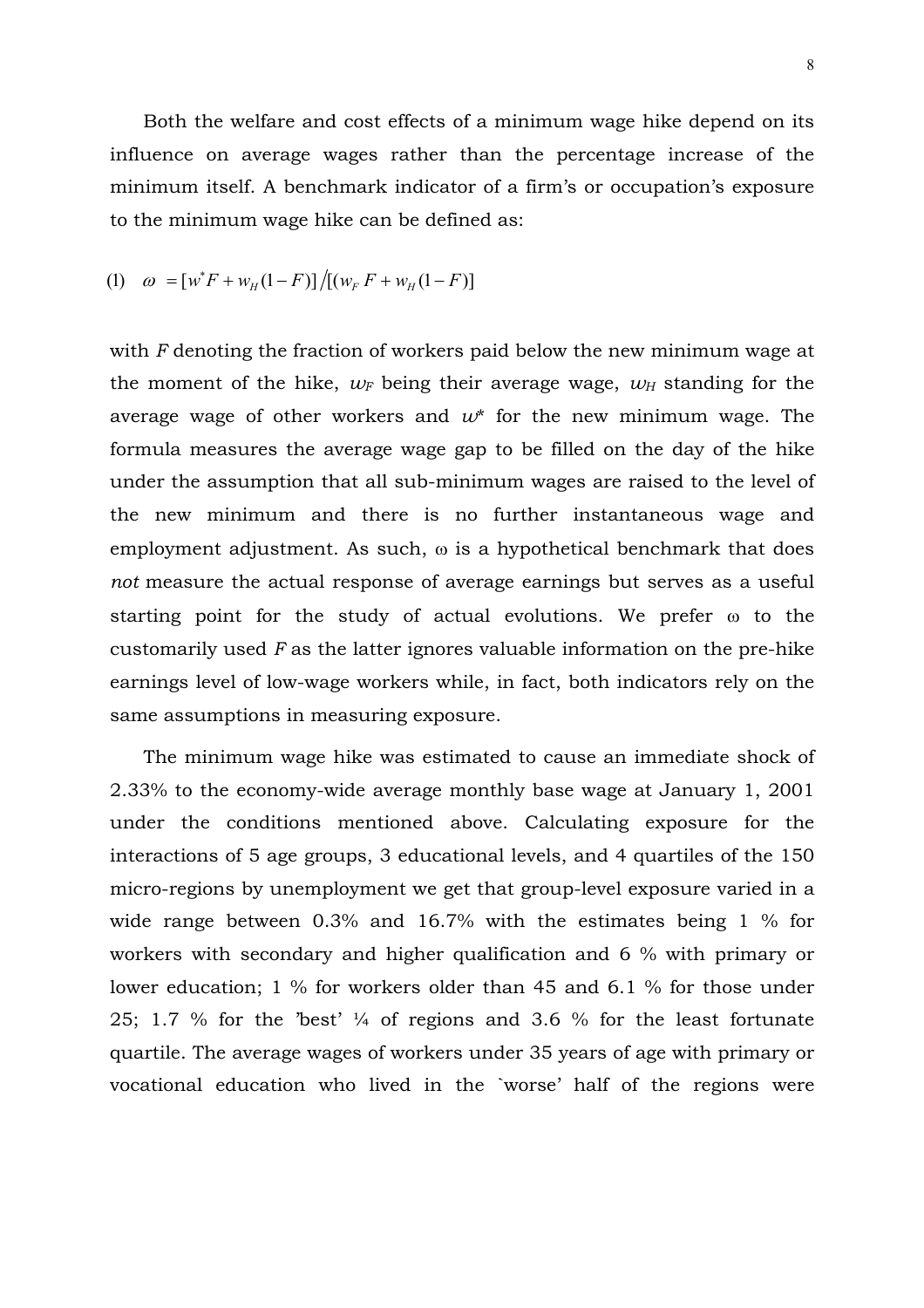expected to rise by as much as 9.7-16.7 % at the moment of the hike. The dispersion of the group-level  $\omega$ -s is shown later. <sup>9</sup>

|                                                                |      | Source, date, unit of observation                        |
|----------------------------------------------------------------|------|----------------------------------------------------------|
| Paid below the minimum wage $(\%)$                             |      |                                                          |
| Full time employees                                            | 1.9  | WS, May 2001, payroll data                               |
| Full time employees                                            | 3.6  | LFS, April-June 2001, individuals                        |
| Full time employees                                            | 1.4  | EJS, April 2001, individuals                             |
| All employees                                                  | 5.5  | LFS, April-June 2001, individuals                        |
| All employees                                                  | 2.6  | EJS, April 2001, individuals                             |
| Paid as a subcontractor $(\% )$                                | 1.5  | EJS, April 2001, individuals                             |
| Elasticities with respect to $\omega$                          |      |                                                          |
| $\partial$ (base wage)/ $\partial \omega$                      | 0.96 | WS, May 2001/May 2000                                    |
|                                                                |      | 60 interactions of agexeducation $\times$ region $^{-1}$ |
| $\partial$ (earnings)/ $\partial \omega$                       | 1.00 | WS, May 2001/ May 2000 <sup>2</sup>                      |
|                                                                |      | 60 interactions of agexeducationxregion                  |
| $\partial$ (earnings+taxes)/ $\partial \omega$                 | 1.00 | FR, 2001/2000, 432 industries <sup>3</sup>               |
| $\partial$ (all payments to persons +taxes)/ $\partial \omega$ | 0.95 | FR, 2001/2000, 432 industries <sup>4</sup>               |
|                                                                |      |                                                          |

Table 1: Compliance with the law – Selected indicators

*Notes*:

-

1) OLS estimates from a model wherein the log change of the group's average base wage was regressed on group-level  $ln(\omega)$  and a dummy for higher education background.

2) Earnings include overtime pay, shift pay, and bonuses

3) 2sls estimates from a two-equations system composed of a wage equation (RHS variables are the log change in productivity, fraction unionised, mean regional unemployment, and sector dummies) and an employment equation (RHS variables are the log change of output, the minimum wage shock indicator ω, share of small firms in the industry, and sector dummies). Monetary aggregates were discounted using industry-level PPI (32 distinct values). Wages, employment and hence productivity were assumed to be endogenous.

4) Other payments include per diem, honoraria and various casual pecuniary benefits that can also be paid to persons who are not counted as employees.

Checking whether the increased minima were actually paid is essential in a country where non-compliance with the state regulations has been traditionally wide-spread. The indicators collected in *Table 1* unequivocally suggest high levels of compliance. The proportion of full-time workers paid below the new minimum in May was only 1.9 % according to payroll data reported in the WS. Likewise, only 1.4 % of the full-time workers interviewed

<sup>&</sup>lt;sup>9</sup> The data were taken from the WS. Since our wage observations related to May we spoke of sub-minimum wages if a worker's wage was lower than  $w^*/(1+r)$  where r was the rate of wage inflation between May and the time of the minimum wage increase.On the basis of the monthly wage data available at the Central Statistical Office we set *r* at 0.32 % per month between May and November 2000. The data on monthly earnings in December are severely affected by year-end premia and bonuses on the one hand, and year-end holidays on the other, and were therefore disregarded.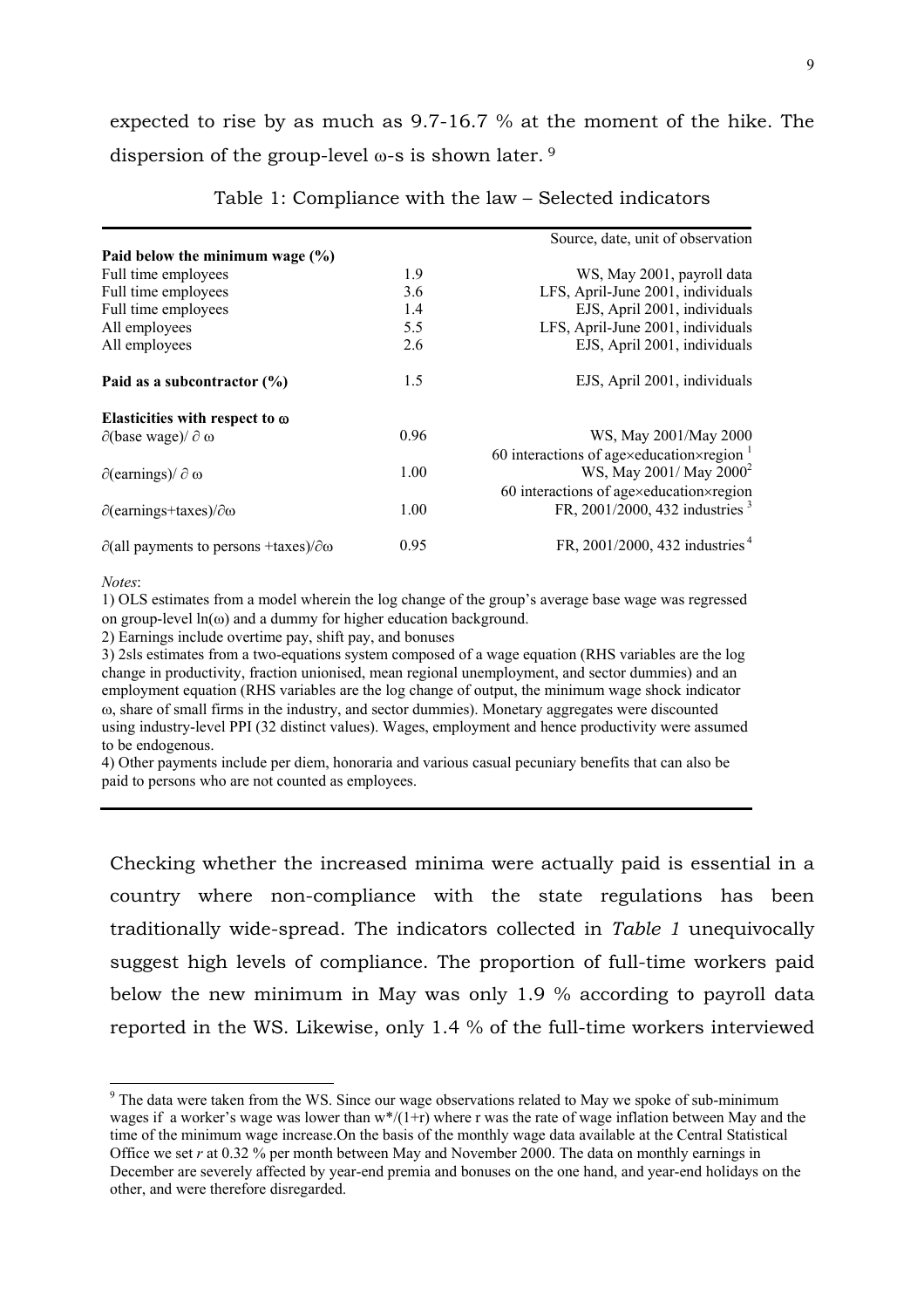in the UI Exit to Jobs Survey (EJS), and 3.6 of the respondents of the Labor Force Survey (LFS), reported gross monthly earnings below Ft 40,000 in April-June 2001.10 These are upper-bound estimates since unpaid leave and other disturbances can temporarily result in sub-minimum monthly earnings.

There are hidden ways of escaping the regulations, however. First, firms may employ their workers full-time but register them as part-time and pay sub minimum monthly wages. The fact that the fraction earning subminimum wages within *all* wage earners including part-timers was only 5.5 % in the LFS and 2.6 % in the EJS suggests that these practices were of minor importance. Second, firms may fraudulently lay off their workers and contract with them as 'trade partners'. According to the EJS only 1.5 % of the low-wage UI recipients who found a job in April 2001 concluded a business contract with the employer as opposed to 64.7 % receiving a fixed salary and 33.8 % paid an hourly wage. Third, and most importantly, firms can increase the base wage and reduce some side payments exempt from the regulations. The pecuniary offsets, however, unveil in comparisons of base wages with broader concepts of worker compensation. Most side payments, especially shift pay and overtime pay, are set as percentages of the base wage therefore regular monthly earnings are expected to rise at approximately the same rate as do base wages if the firms comply with the regulations. As shown in the bottom of the table, the estimates of the elasticity of earnings and labor costs with respect to ω (using grouped and industry-level data) fall close to unity.

While an elasticity of 1.0 does correspond to the expectation under full compliance, no pecuniary offsets, and no strong spillover effects it may actually result from other scenarios. Therefore compliance is further tested in *Figure 1* based on matched wage observations from May 2000 and 2001. In lack of any panel data on wages we created a quasi-panel of individuals observed in the 2000 and 2001 waves of the WS. Though individuals cannot

 $10$  The bias from not distinguishing between base wages and earnings is predictably minimal as these fall close to each other at the lower tiers of the wage distribution. The average earnings and base wages of workers earning less than Ft 40,000 in May 2001 were Ft 35,025 and Ft 34,736, respectively. (WS)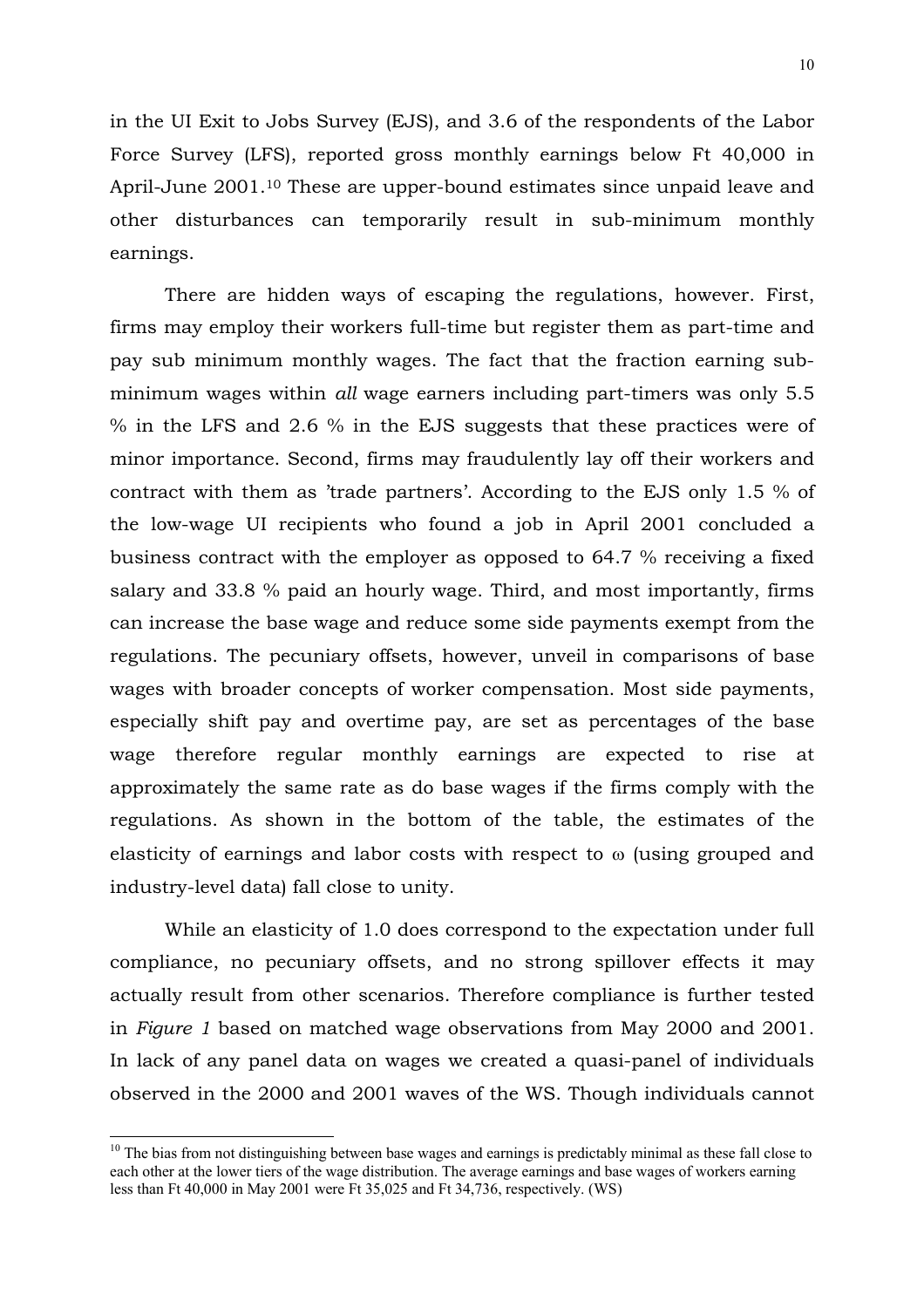be identified across waves of the WS one can try to match those with the same firm ID, plant location, gender, year of birth, level of education and four-digit occupational code. Excluding multiple matches we got a panel of 52,057 full-time employees with information on their wages. For this sample we could calculate the mean and standard deviation of the May 2001 wages along the percentiles of the May 2000 wage distribution – these are indicated by the connected curve and the vertical splines in Figure 1.

Figure 1: Average wages in May 2001 in the 1st-40th percentiles of the May 2000 wage distribution – Comparison with predictions from three scenarios WS Individual Panel 2000-2001, N=52,057



Sum of squared residuals $\cdot 10^{-6}$  in the 1<sup>st</sup>-40<sup>th</sup> percentiles: Non-compliance 47.3, spillover 9.03, compliance with no spillover 7.49.

Actual wages are compared to predictions from three scenarios. Each assumes that wages grew by the product of inflation and GDP growth in the  $40<sup>th</sup>$ -100<sup>th</sup> percentiles – this assumption predicts actual wage increases almost perfectly in the upper tiers of the distribution. Scenario 1 marked with "<sup>+</sup>" assumes that the minimum wage hike had no effect at all, wages grew by the main rule all along the distribution. Scenario 2 marked with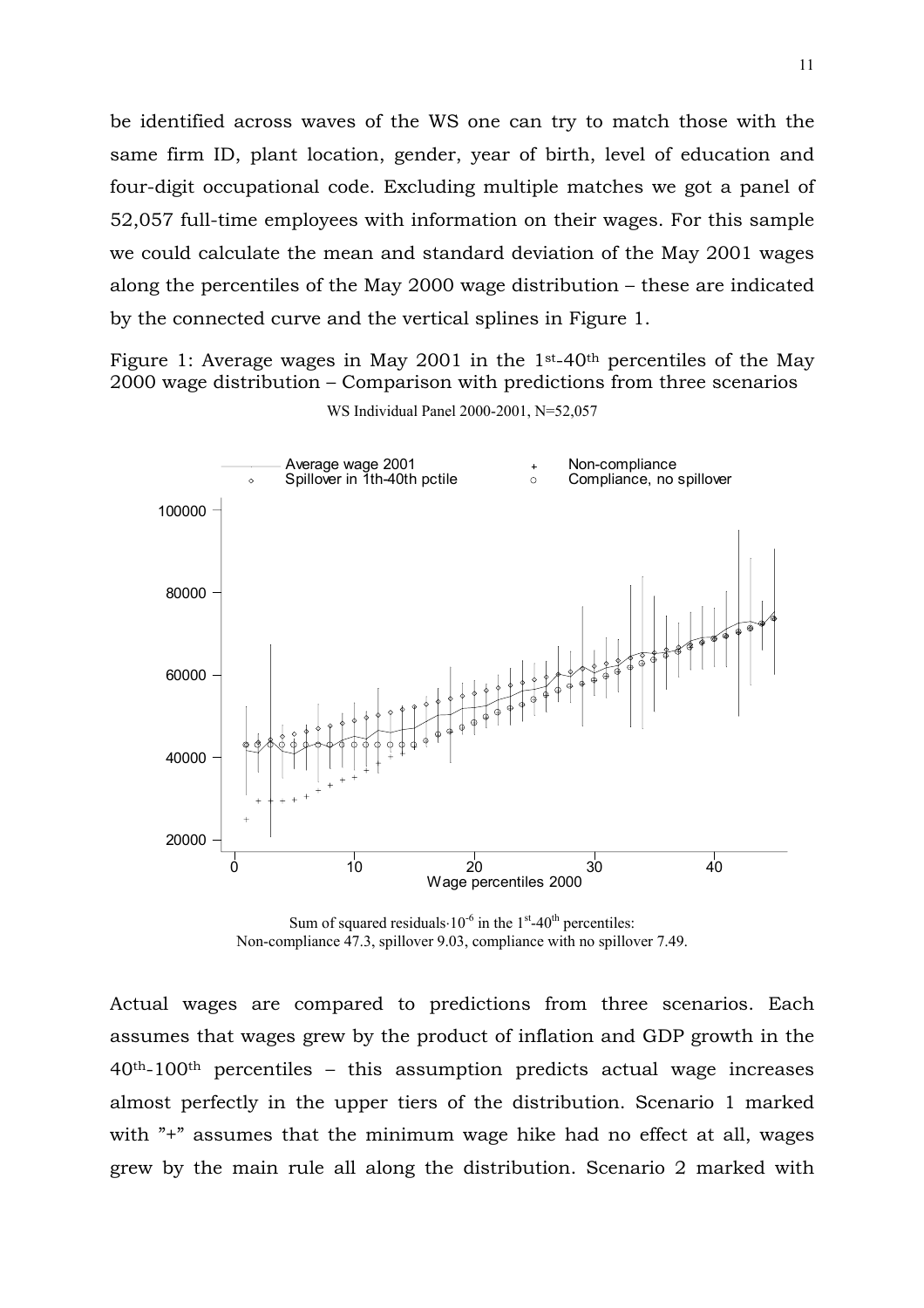circles makes the assumptions underlying ω: wages below Ft 40,000 in January 2001 were upgraded but other wages were not affected. Finally, Scenario 3 marked with diamonds assumes that wages in the 1st percentile were upgraded, the  $40<sup>th</sup>$ -100<sup>th</sup> percentiles were unaffected, while in the  $2<sup>nd</sup>$ -39th percentiles growth was also influenced by a spillover effect. (The rates were approximated with linear interpolation). The data clearly reject the assumption of no effect – Scenario 1 crudely under-estimates the rate of wage growth in the lower tail of the distribution. Scenario 2 slightly underestimates wage growth in the 1st-40th percentiles and the opposite holds for Scenario 3. The sum of errors is lowest with Scenario 2 assuming full compliance and minor short-run spillover effects. The best fitting scenario, generating predictions very close to the observed data, would be a mixed one assuming minimum wages in percentiles 1-10, no effect above the 40th percentile and successively lower rates of spillover in percentiles 11-40.

The wage evolutions would certainly deserve closer inspection but for this paper, concerned with the sign of the employment effect, the important result is that the first minimum wage hike was certainly effective causing an unexpected and severe shock to the Hungarian labor market.

# 6. CHANGES OF EMPLOYMENT – DESCRIPTIVE STATISTICS

This section presents descriptive statistics raising the conjecture that the minimum wage hike of 2001 came at the cost of jobs. *Figure 2* indicates a sudden break in the growth of aggregate employment in January 2001. The dotted line depicts seasonally adjusted employment in the non-agricultural private sector in 1998-2002.11 The path of employment growth prior to 2001 could be precisely approximated with a quadratic form indicated by the solid curve.12 Employment growth was gradually slowing down during the observed period with the monthly growth rates falling from 0.027% in 1998- 1999 to 0.018% in 2000. Had this slow-down continued in 2001-2002, as

1

 $11$  Though the LFS results are published quarterly the data allow the calculation of monthly employment levels. The data used here were seasonally adjusted at the National Bank of Hungary. The authors are greatful to Barnabás Ferenczi of the Bank for sharing the adjusted series. The seasonally adjusted quarterly figures relating to the whole economy, as published by the Central Statistical Office, depict a similar path of employment.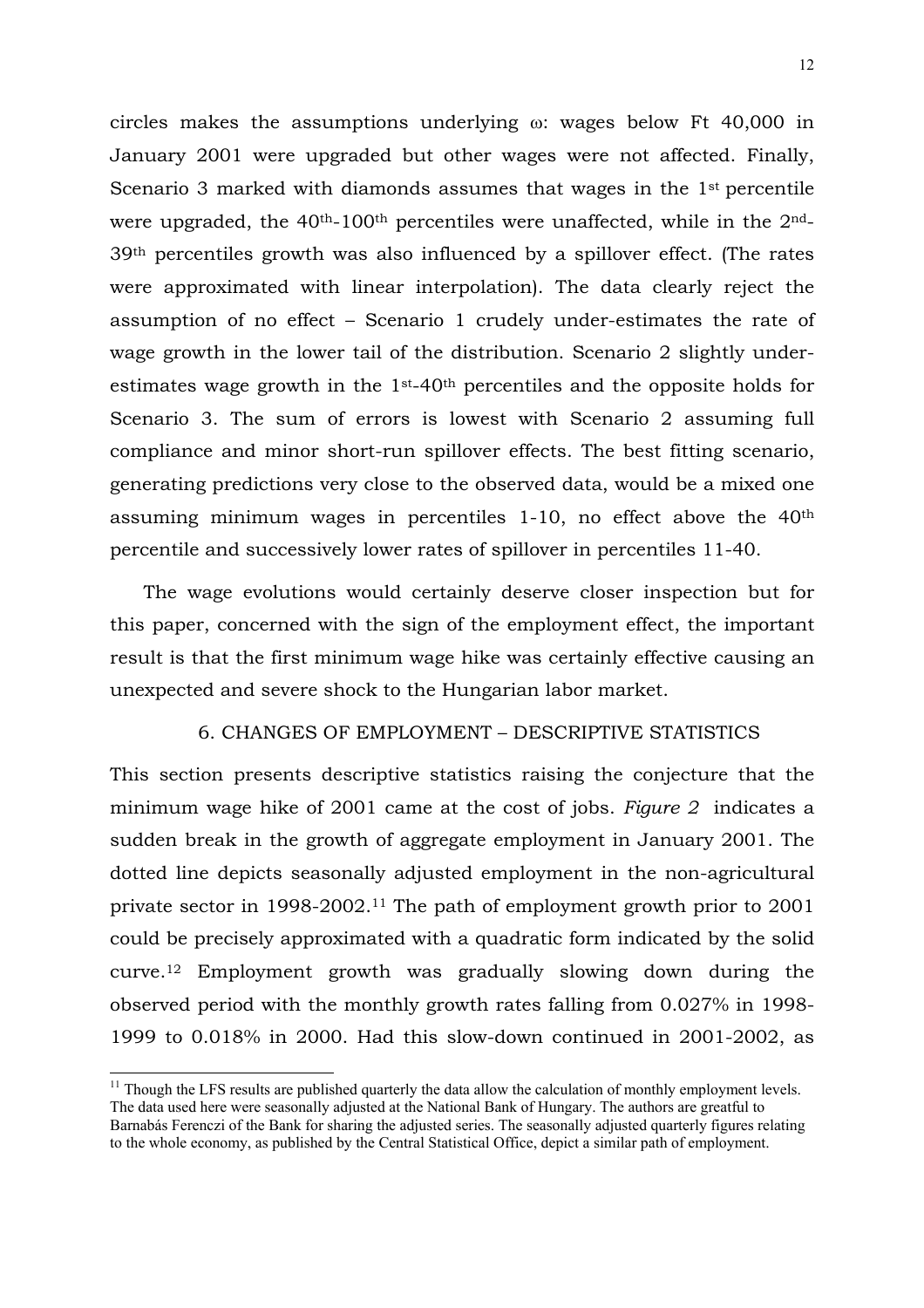depicted by the extrapolated part of the curve, aggregate employment should have grown further by 2.8% in January-December 2001 when it actually decreased by 0.2 %.



This remains true if we consider the path of employment relative to GDP. Since the start of employment's recovery from the transformational recession the economy followed a path at which 1% growth of GDP was associated with 0.5 % growth of employment as shown in *Figure 3*. The chart has GDP on the horizontal axis and employment on the vertical axis both normalized to their 1997 4th quarter levels. The rate of GDP growth is captured by the distance between the vertical lines separating the years while the relation between employment and GDP is captured by the slope of the fitted line. For lack of monthly GDP data we turn to quarterly figures. The economy was slowing down in 2001 but a moderate *fall* of employment after the minimum wage hike was clearly at odds with the experience of the preceding years. Even with the slow-down of growth employment would have been expected to rise by about 1.7 % in 2001 and 1.8% in 2002 at the given rates of GDP growth.

<sup>&</sup>lt;sup>12</sup> We have a technical and a substantive reason not to include the pre-1998 period in the time series. First, seasonally adjusted monthly data are not available for 1992-97. Second, and more importantly following almost a decade of deep crisis employment started to increase in 1998.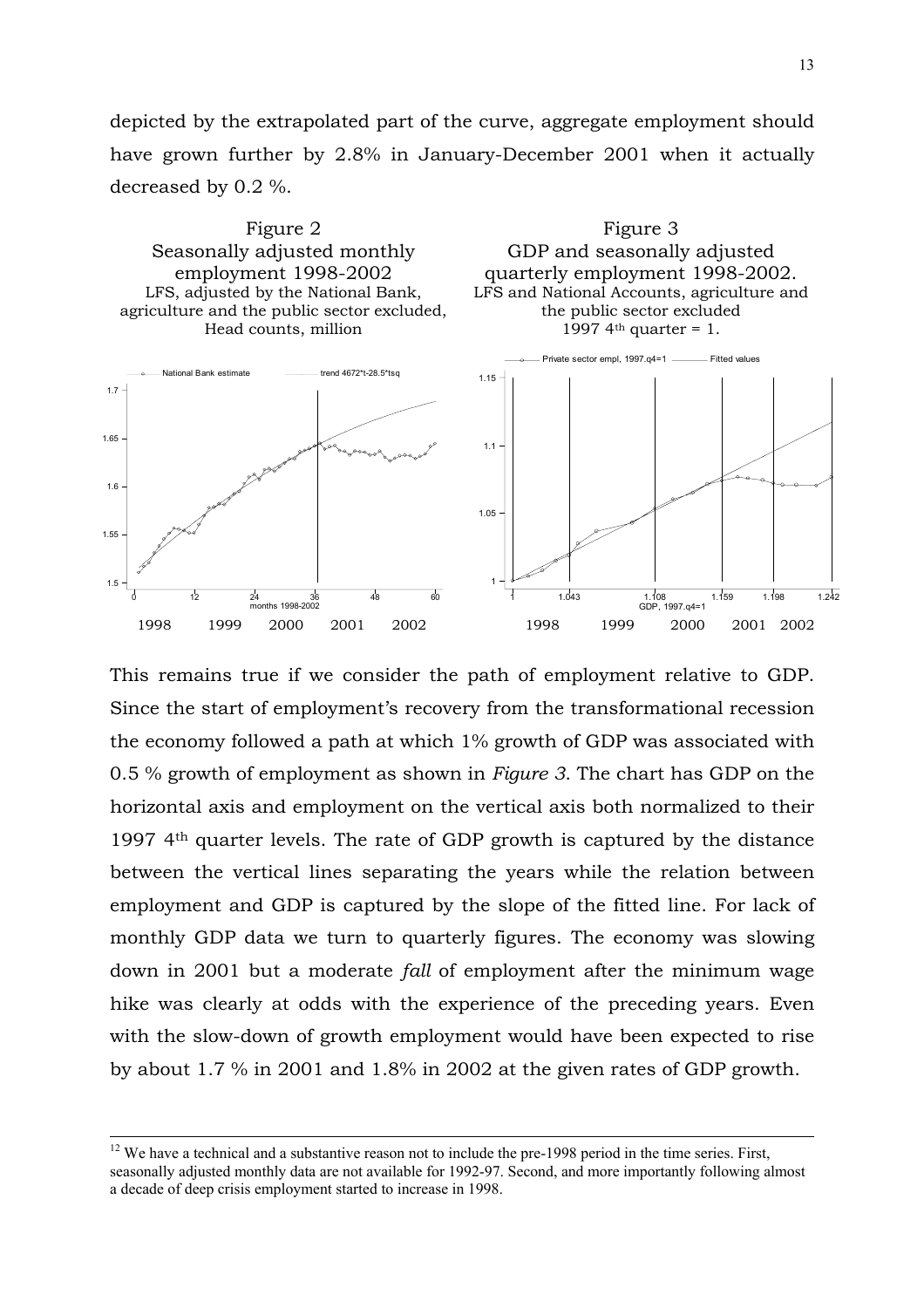The data on the age×education×region interactions introduced earlier suggests that a group's employment record in 2001 was closely related to its exposure to the minimum wage shock (*Figure 4*). The slopes of the bestfitting lines across the scatter plot were estimated for all groups and 40 unskilled groups.13 The weighted data suggested employment elasticities with respect to  $\omega$  of -0.45 for all groups and -1.29 for unskilled groups with the unweighted estimates being slightly higher in absolute value.

Figure 4: Change of employment and the minimum wage shock in 60 groups 2000. 4th quarter - 2001. 4th quarter. Data: LFS



Log change of the employment ratio

The patterns observed in 2000-2001 were clearly at odds with previous experience. As shown in *Table 2,* the groups exposed to strong minimum wage shock in 2001 had average or better than average employment records in the preceding years. In 1998-1999 the group level ω-s (as of 2000) and employment change were uncorrelated while in 1999-2000 the low-wage groups experienced a rise in their relative employment probabilities.

Another argument against interpreting the observed correlations as minimum wage effects, tentatively either, refers to the potentially non-

<sup>&</sup>lt;sup>13</sup> The regressions have employment levels on the left hand, controlled change in the number of working age adults who do not attend school and do not recieve old-age pension. This is required because the rotation of the LFS sample leads to variations in the size of the groups observed and therefore employment. The coefficients of this variable are close to unity as expected under random fluctuations in group size. For lack of sufficient observations workers above the retirement age were dropped. The equations include an age dummy to control for the effect of increasing the retirement age by one year on 1999-2000.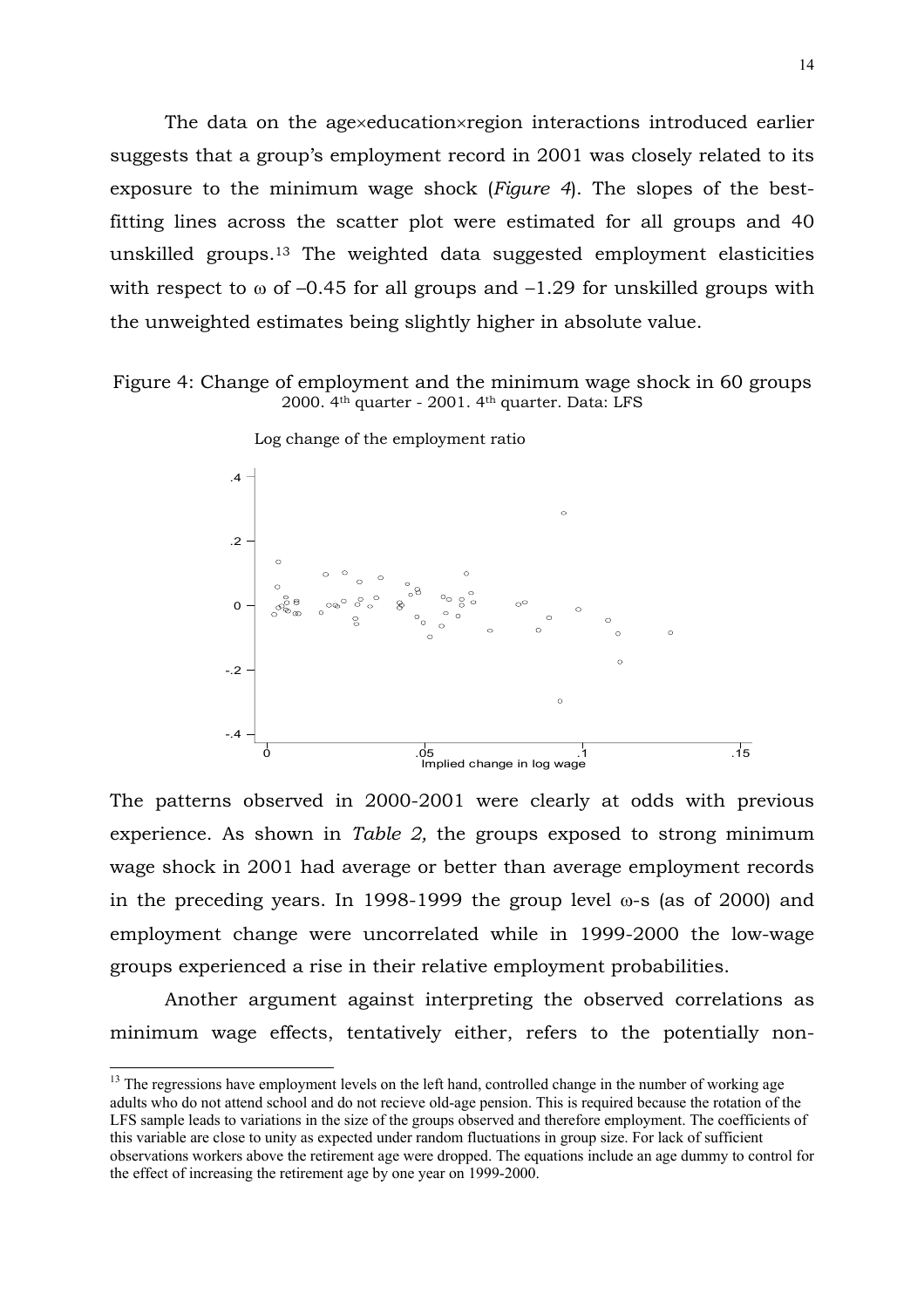neutral impact of the recession following September 11, 2001. However, similarly to the aggregate statistics the grouped data suggest that low-wage employment started to fall immediately after the minimum wage hike. This can be tested by regressing the employment ratios of the groups on ω in panels comprising quarters 1, 1-2, 1-3 and 1-4, respectively and showing that the coefficients were weakly affected by the extension of the panel period (The results are available on request).

 1998-1999 1999-2000 2000-2001 All Unskilled All Unskilled All Unskilled  $ln(\omega)$  .2106 (0.68) -.0081 (0.02) .5051 (2.33) -.3450 (0.87) -.4195 (1.95) -1.234 (3.22) ∆ln(POP) 1.1565 (13.11) 1.2291 (10.17) 1.1175 (24.3) .9714 (8.92) .9940 (13.42) .9125 (9.37) Age>54 .1436 (3.57) .1434 (2.55) .2159 (8.38) .0671 (3.31) .0586 (2.33) .0440 (1.2) Constant -.0053 .0198 -.0013 .0185 .0055 .0620 Adj $R^2$  .7811 .7352 .9153 .8283 .7616 .7584 Goups 60 40 60 40 60 40

Table 2 : Employment and exposure to the 2001 minimum wage increase Dependent: log change of employment.

OLS regressions, t-values in brackets. Data on employment: LFS 1998-2001 Q4. Data on exposure: WS 2000. Employment is defined on ILO-OECD grounds. The groups are weighted with their population size in the base period. ω denotes exposure of the group to the minimum wage increase in 2001. *POP* stands for the working age population less old-age pensioners and students in 1999-2001, and the working age population in 1998-99. Due to change in the registration of student status in 1999 the definition used later was not applicable.

The tables and charts presented in this section raise the suspicion that the minimum wage hike adversely affected employment but they obviously do not identify this effect. For a deeper analysis we chose fields with an eye on the potential effects, macro-economic relevance, and data availability. Most empirical studies of the minimum wage concentrate on youth employment and low-wage industries in both the US and Europe but we deviate from this tradition because the data summarised in appendix tables B1 and B2 hints at more important dimensions.

The vast majority of the Hungarian minimum wage workers are 25-54 year old with only 20 % being younger than 25 and a mere 2 % being teenager. Half of the minimum wage workers have more than 20 years of experience. By contrast, a high concentration of minimum wage workers is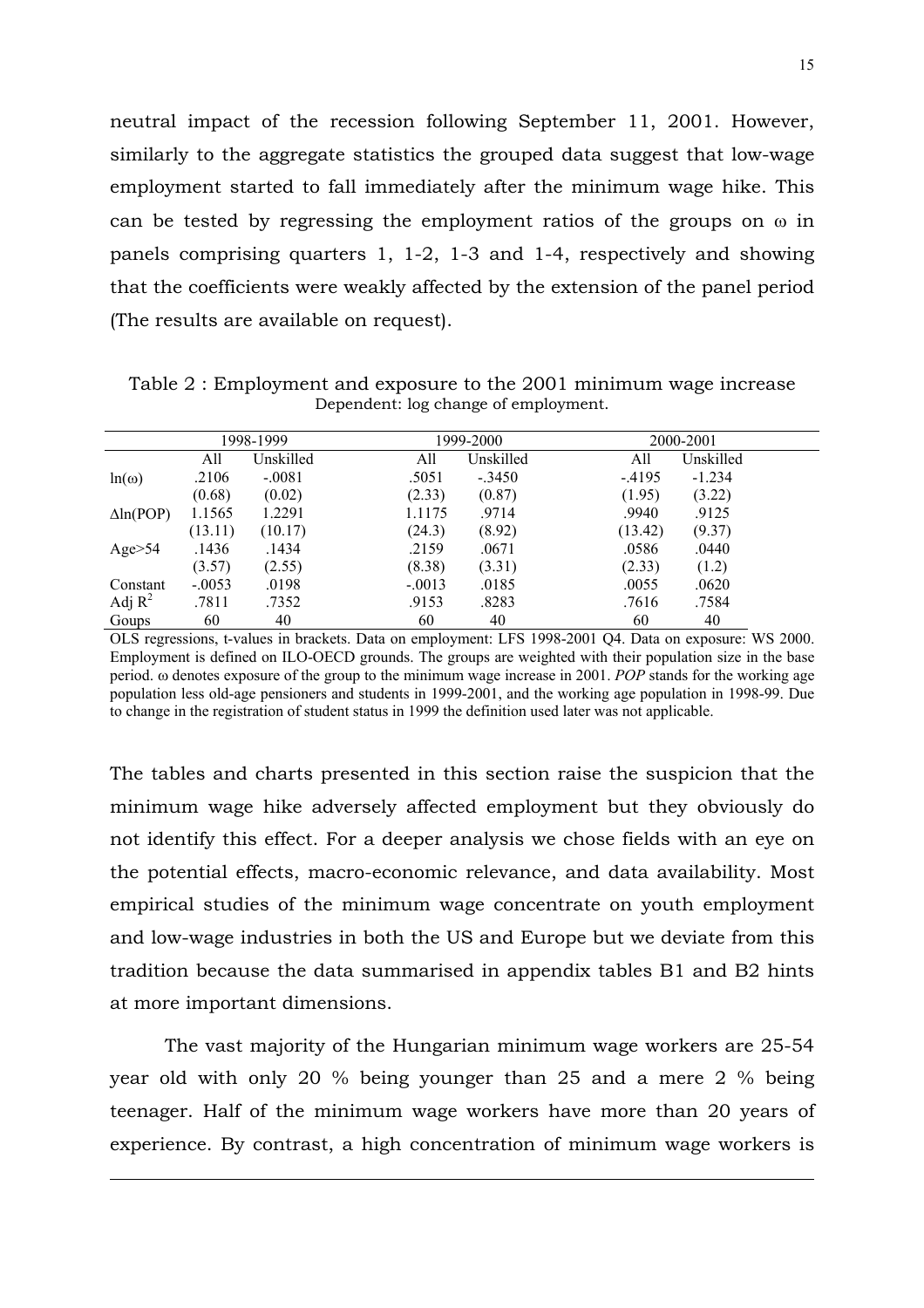observed with short tenures: about 20-25 % of the minimum wage workers had tenures shorter than one year; nearly 40 % worked less than 2 years and 60 % had less than 5 years with the firm - while only 4.4 % spent less than 5 years on the labor market. Estimates from data sets recording both experience and tenure also suggest that the probability of low wages is affected much stronger by tenure than experience.

The differences by personal characteristics and industrial affiliation depict the familiar picture. Women and low-skilled workers are slightly overrepresented among the minimum wage workers. The young and those employed in high-unemployment regions are more likely to earn low wages, and so do the employees of the light industry, trade, hotels and restaurants, road transport, services and insurance. 14 No, or very few, low-wage workers are found in petroleum mining and refining, banking, research and development, public transport, and the tobacco industry. Budapest and the regions around Lake Balaton, Hungary's major tourist zone, have relatively high fractions of low-wage workers. These are, however, not the most important dimensions: firm size and the firms's level of productivity have much stronger impact. The pseudo- $R<sup>2</sup>$  of a logit model explaining the occurence of sub-minimum wages in 2000 (Table A1) for instance increases from 0.18 to 0.35 by the inclusion of these two indicators and a model with only these two variables has a better fit (0.24) than a model including gender, experience, education, region and industry.

We conclude from these data that the study of minimum wage effects should primarily focus on the small-firm and/or low-income sector of the economy, and the flows between short-tenured 'entry-portal jobs' and nonemployment. These, rather than teenage employment or the low-skilled labor market in general seem to be the adequate fields for the empirical investigation.

## 5. EMPLOYMENT IN SMALL FIRMS 2000-2001

When the minimum wage is increased the actual changes of wages (∆w) are expected to exert stronger than usual influence on employment given a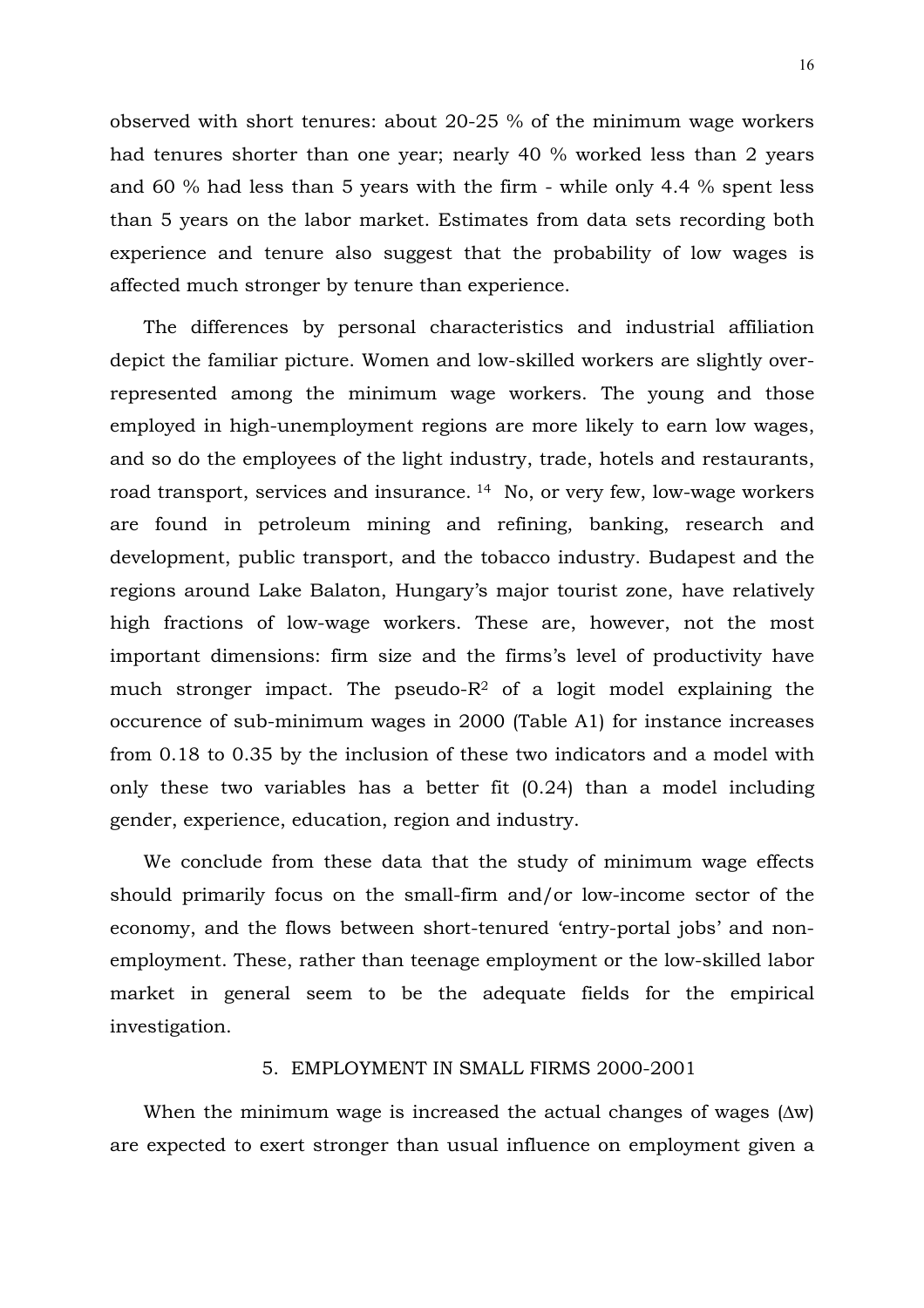truly exogeneous variation in wage adjustment. This effect can be captured by comparing the  $\alpha_2$  coefficients over time of conditional labor demand equations similar to (2) with *L*, *q* and *w* standing for employment, real output and real average wages, and *X* containing controls. This is a useful tool at the researcher`s disposal when no direct information is available on firms' exposure to the minimum wage increase. As an example see Kim and Taylor (1995) on Califoria`s retail trade industry.

$$
\Delta \ln(L)_i = \alpha_0 + \alpha_1 \Delta \ln(q)_i + \alpha_2 \Delta \ln(w)_i + \alpha_3 X_i + v_i \tag{2}
$$

More reliable models become available when the researcher has information on *F,* ω, or some other indicators of exposure. Machin, Manning and Rahman (2003) estimate an equation analogous to (2) by instrumenting *w* with their 'shock to the average wage' variable, a close relative to our ω, and treating other firm-level variables as exogeneous.

The impact of minimum wages via average wages can be explicitly modeled and incorporated into a system of equations in several ways. If the regressors in a wage equation similar to (3) are assumed to be exogeneous (3) can be substituted to (2) to estimate ∂L/∂ω=<sup>α</sup>*2*⋅β*1,* a parameter capturing the combined effect of compliance and the wage elasticity of demand for labor.

$$
\Delta \ln(w)_i = \beta_0 + \beta_1 \ln(\omega)_i + \beta_3' Z_i + u_i \tag{3}
$$

There is a strong case, however, for leaving the question of exogeneity open when one works with firm-level average wages. Consider the simplest case when ω measures the shock to a firm employing workers with a particular type of skill that is the only input. Even though labor is homogeneous in terms of skills wage dispersion may arise as a result of individual productivity differentials or Becker-Stigler type bonding. What happens after a minimum wage hike depends on the nature of wage dispersion on the one hand, and complementarities and substitution on the other. If all workers are equally productive but wages differ because of bonding, and the firm

<sup>&</sup>lt;sup>14</sup> This simply indicates that the agents are paid the minimum wage as the fixed part of their remuneration.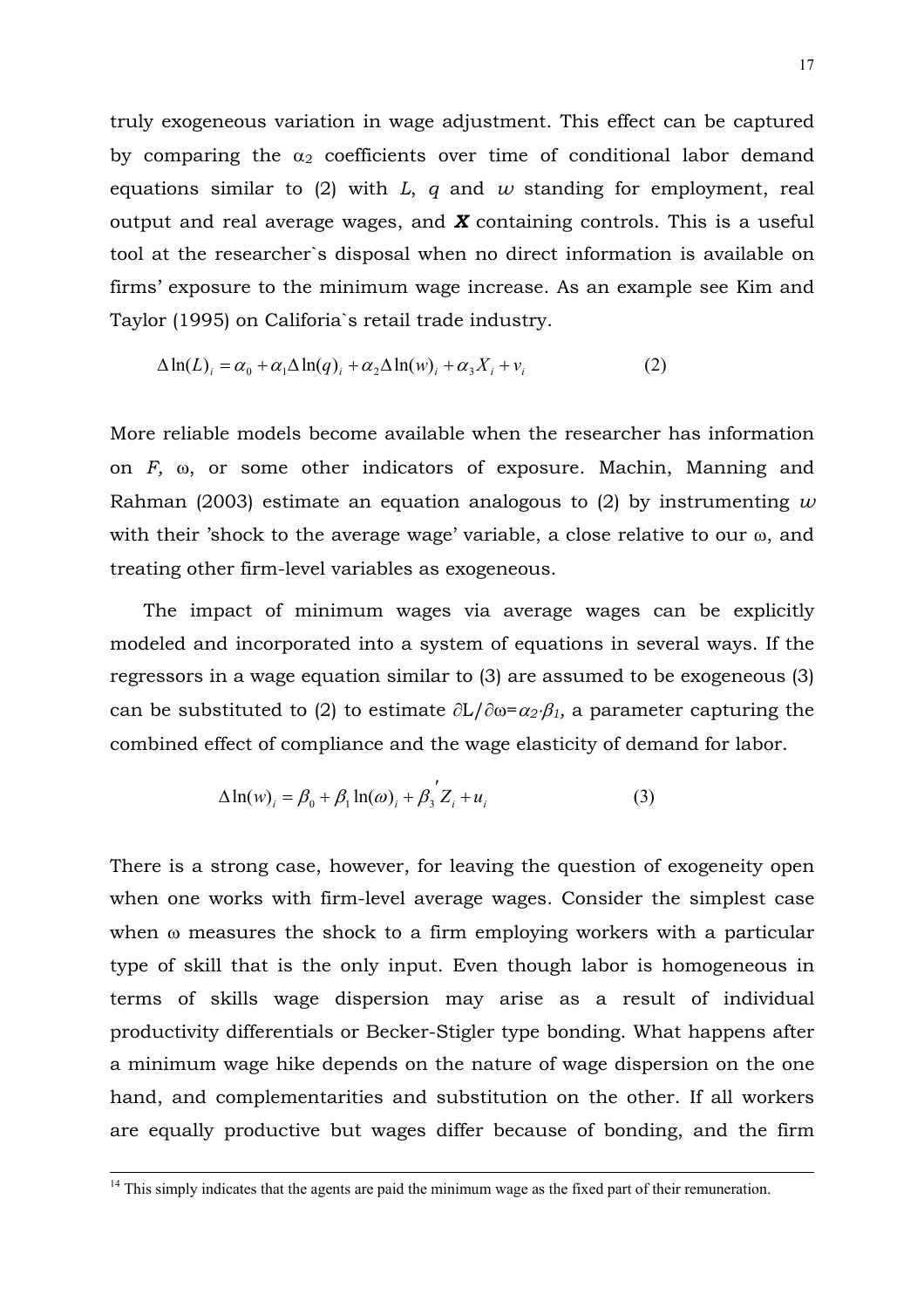insists on its bonding scheme, only an employment effect is at work. In other cases the firm substitutes low-productivity (low wage) for high-productivity workers – this results in ∆w>ω, a growth in productivity, while output and employment is affected by both substitution and scale effects. If low-wage and high-wage labor are complements the firm can also react to the minimum wage shock by dismissals biased against high-wage workers – this can result in ∆w<ω and a fall in output. Finally, the firm can choose to cut the unregulated components of the compensation package and achieve ∆w<ω without productivity loss, at least on the short run. (On the long run it risks losing its low-wage workers to other firms.) In order to cope with endogeneity and some other factors affecting compliance and employment we write a simultaneous equations system (4-5) with *q*, *L*, and *w* treated as potentially endogenous.

$$
\Delta \ln(w)_i = \beta_0 + \sum_{j=1}^4 \beta_{1j} {\ln(\omega)_i \cdot U_{ij}} + \beta_2 \pi_i^0 + u_i
$$
\n
$$
\Delta \ln(L)_i = \alpha_0 + \alpha_1 \Delta \ln(q)_i + \alpha_2 \Delta \ln(w)_i + \alpha_3 \ln(K/L)^0_i + \alpha_4 X_i + v_i
$$
\n(5)

where ∆*ln(w)* is the log change of the PPI-adjusted labor cost, ω is our benchmark of the shock to the average wage also discounted using the PPI, the *U*j-s are dummies for region quartiles by unemployment, *L* stands for employment, ∆*ln(q)* is the PPI-adjusted log change of value added; (*K/L)*0 and  $\pi^0$  are the base-period capital-labor ratio and profit respectively, and **X** comprises industry and region dummies.

Wages are assumed to grow faster given  $\omega$  in profitable firms able to share their income with their employees. A higher level of compliance is expected in depressed regions where failures to pay the new minimum wage would menace with the quitting of core workers. Therefore the minimum wage shock variable is interacted with regions allowing ω having different coefficients in high- and low-wage environments with the β**1j**-s expected to rise as we move from low to high-unemployment regions. Employment is assumed to respond to output and wages uniformly across regions as suggested by Kőrösi's (2000) estimates. The equation includes the base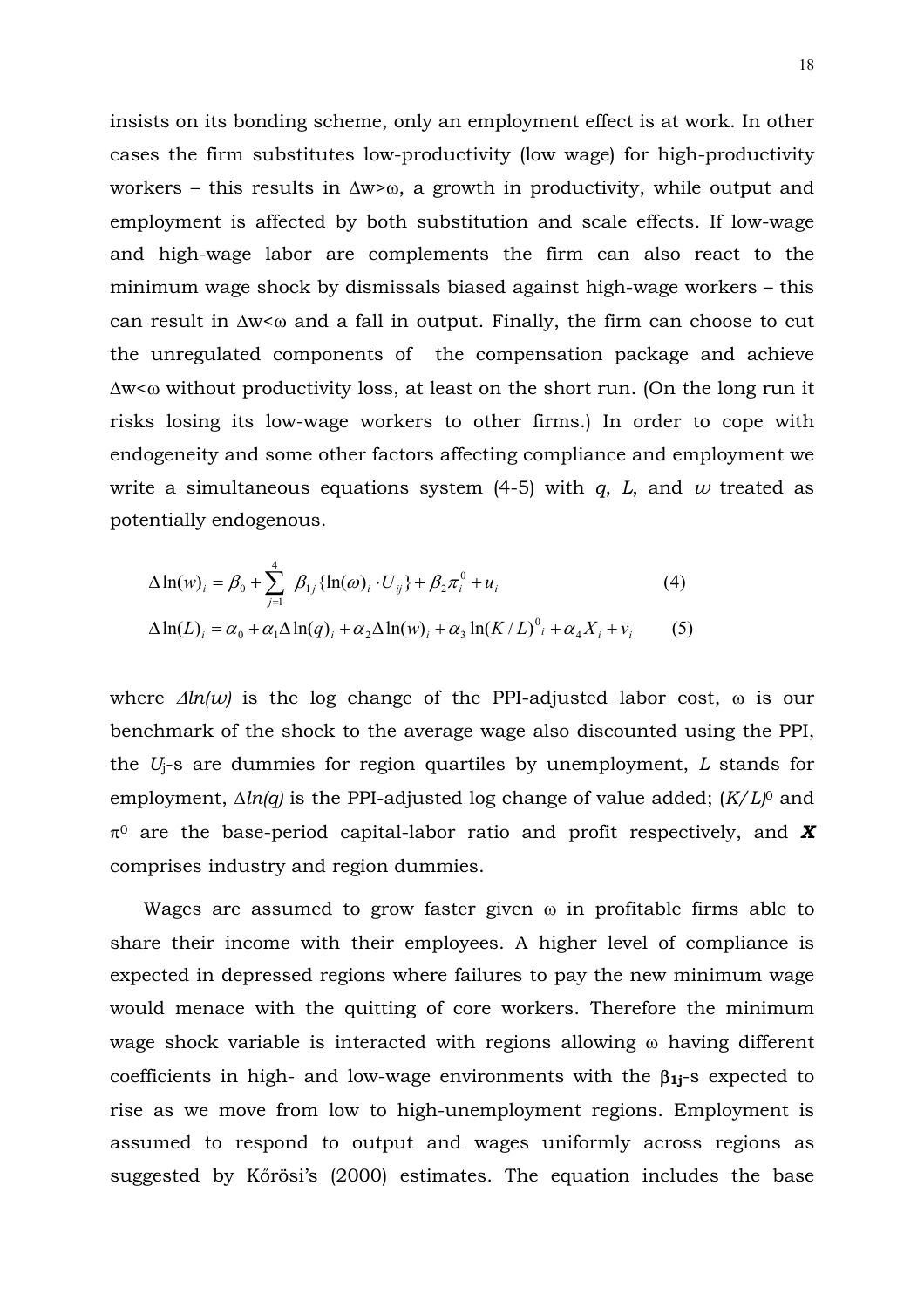period capital-labor ratio under the assumption that capital intensive firms are less likely to react with dismissals on the short run. The 18 region dummies control for supply shifts and 10 industry dummies allow for demand shocks unobserved in ∆*q,* and changes in technology.

The Durbin-Wu-Hausman test rejects the exogeneity of labor costs but not of output. (The null of the test is that the residuals from regressions with ∆*ln(q)* and ∆*ln(q)* on the LHS and all instruments on the RHS have zero coefficients in the employment equation). With ∆*q* treated as exogenous the system passes both the overidentification and the exclusion restrictions tests allowing the estimation with 3sls. (The test statistics are presented together with the estimation results).

The estimates may also be affected by measurement error that is generally difficult to control, this paper being no exception. Let *y* denote nominal sales with *p* and *P* standing for firm-level and industry-level prices so that ∆*ln(p)=*∆*ln(P)+*∆*ln(*π*)*. While in the structural equation we have <sup>∆</sup>*ln(q)=*∆*ln(y)-*∆*ln(p),* and a similar expression for real wages, in an estimable equation the observed nominal changes are discounted with ∆ln(*P*) and the residual becomes  $u=v+(\alpha_1+\alpha_2)\Delta ln(\pi)$ . For  $\omega$  to be a valid instrument  $E(u\omega)=0$  is required, which may not be the case if the within-industry variations in price movements are strongly correlated with the level of wages and hence ω. Since industrial shocks are quite often non-neutral the IV does not certainly mitigate the impact of measurement bias.15 Fortunately, the economy was free of major shocks until the end of 2001.

*Data.* The data on annual average employment, labor costs and output were taken from the year-end financial reports (FR) of firms employing 5-20 workers. The sample was drawn from the population of enterprises interviewed in the 2000 and 2001 waves of the WS. A unique advantage of this sub sample is that firms employing 5-20 workers report individual data

<sup>&</sup>lt;sup>15</sup> This is less of a problem in the Machin-Manning-Rahman paper since they analyse a homogeneous sample of residential care homes at the time the minimum wage was reintroduced in the UK.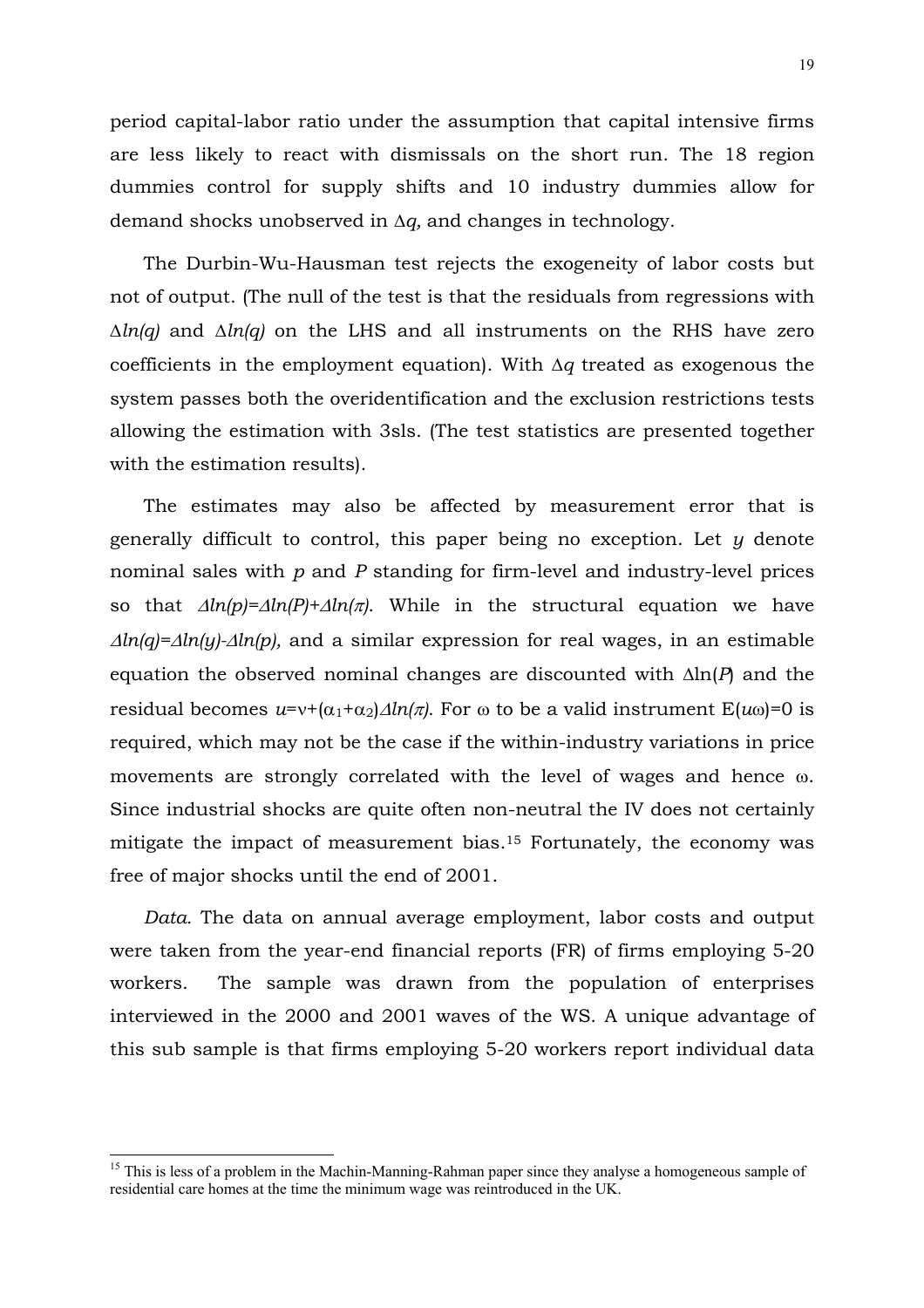on each and every employee within the WS thus allowing a precise measurement of  $\omega$ .<sup>16</sup>

*Sample selection.* In each cross-section wave of the WS small firms are randomly selected within strata formed by four-digit industries. Given the target population of small firms and the sampling quota the expectation was that about 350 firms could be followed in a short panel. In fact, the number of small enterprises observed in 2000 *and* 2001 amounted to 2,008. This regrettably calls into question the alleged independence of the cross-section samples but fortunately provides us with a sizable longitudinal sample drawn from a populace of firms heavily exposed to the minimum wage shock. Out of the 2,008 firms 1,818 had all the variables required for the estimation.

Table 3: Small firm panel 2000-2001 - Probits of sample selection

| Sample                                        | Dependent<br>variable $= 1$ | Number of<br>employees | Fraction low-<br>wage | Lossmaker in<br>2000 | Pseudo<br>R2 | <b>Nobs</b> |
|-----------------------------------------------|-----------------------------|------------------------|-----------------------|----------------------|--------------|-------------|
| Small firms observed<br>in $2000$             | Also observed<br>in 2001    | .0012(2.43)            | $-1074(4.96)$         | $-1239(5.93)$        | .0209        | 2,874       |
| Small firms observed in<br>both 2000 and 2001 | Has complete<br>data        | .0036(2.51)            | $-.0099(0.60)$        | $-.0581(3.17)$       | .0166        | 2,008       |

\*) The table shows the marginal effects

-

The probits in *Table 3* check how the estimation sample was selected from the base-period population of 2,874 small firms observed in. Firms also observed in May 2001 were larger, generated profit in the base period; and had fewer workers paid below the new minimum wage. The dropouts were predictably hit harder by the minimum wage hike therefore our model underestimates the extent and potentially adverse implications of the minimum wage shock. The estimation sample within the panel is also biased for larger firms and profit makers but does not systematically differ from the rest of the sample in terms of the base-period fraction of low-wage workers.

*Results.* The descriptive statistics of the estimation sample are presented in *Table A1* of the Data Appendix. The median firm had 13

<sup>&</sup>lt;sup>16</sup> As discussed in the Data Appendix all firms above this size category are obliged to fill in the WS questionnaire but they are expected to provide individual data on only 10% sample of their workers.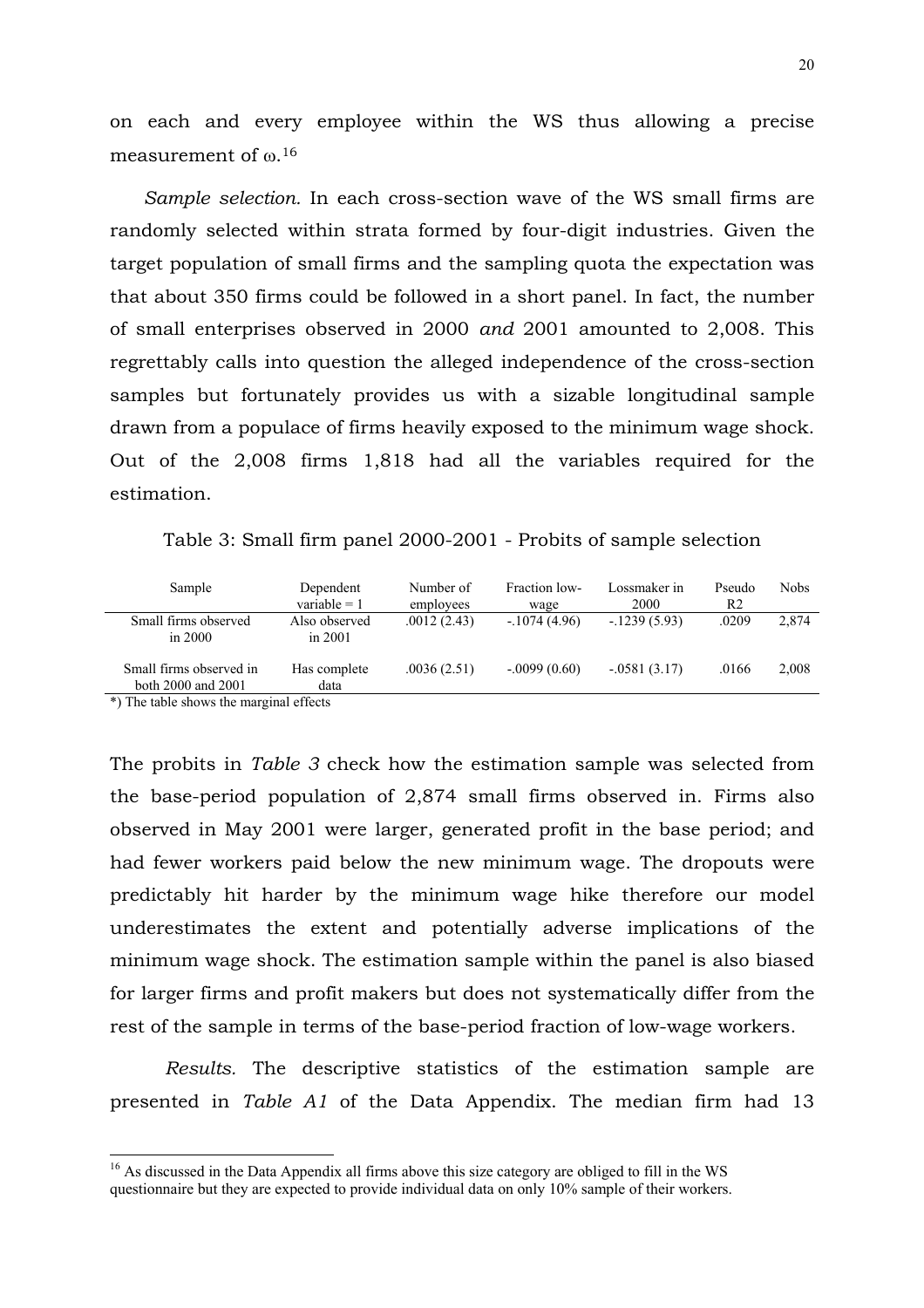employees of which 5 was paid below the new minimum wage, and was hit by an average wage shock of 11.2 %. *Table 4* gives an overview of changes between 2000 and 2001 broken down by the size of the minimum wage shock. Real labor costs grew and employment fell as a function of exposure.

| Characteristics in 2000 |                    |        | Mean log change 2000-2001 |                   |                 |         |                    |
|-------------------------|--------------------|--------|---------------------------|-------------------|-----------------|---------|--------------------|
| Minimum<br>wage shock   | Fraction<br>$low-$ | Mean o | Average<br>wage           | Labor<br>cost/PPI | Employ-<br>ment | Output  | Number<br>of firms |
| $(\omega,$ percent)     | wage               |        |                           |                   |                 |         |                    |
|                         | 0                  | 0      | .125                      | .062              | .045            | .046    | 468                |
| $0-10$                  | 274                | .032   | .158                      | .091              | $-.007$         | $-.034$ | 632                |
| $10-25$                 | .741               | .166   | .279                      | .177              | $-0.54$         | $-.007$ | 319                |
| > 25                    | .959               | .359   | .399                      | .305              | $-.090$         | $-.032$ | 399                |
| All firms               | 435                | 119    | 224                       | .146              | $-.020$         | $-.017$ | 1.818              |

Table 4: Small firms in the estimation sample – Performance in 2000-2001

*Table 5* presents the 3sls estimates The wage setting equation suggests that the elasticities of real labor costs with respect to the minimum wage shock ranged between 0.66 and 0.77 with high-unemployment regions having slightly higher elasticities. Generally we find a lower level of compliance than earlier, using grouped or industry-level data on the whole economy. Baseperiod profits have the expected sign. The labor demand equation suggests an output elasticity of 0.25 and a labor cost elasticity of –0.41. The implied elasticities of employment with respect to ω range between -0.27 and -0.32 depending on region.

Results from the alternative specifications are similar. Estimating the labor demand equation after substituting (4) to (5) yields ∂L/∂ω = <sup>α</sup>*2*⋅β*<sup>1</sup>* = -0.31. The single equation IV with  $\omega$  as the only instrument for *w* yields  $\partial L/\partial w = -0.43$ . In these cases, too, the estimates for the interactions are higher in 'bad regions'. In a reduced form employment equation estimated with OLS ∂L/∂w= -0.03 reflecting strong attenuation bias due to the neglected endogeneity. Adding  $\omega$  results in zero coefficient for *w* and  $\partial L/\partial \omega$  = -0.33 reinforcing that employment was affected by the variations in exposure rather than the variations of *w* at given levels of exposure.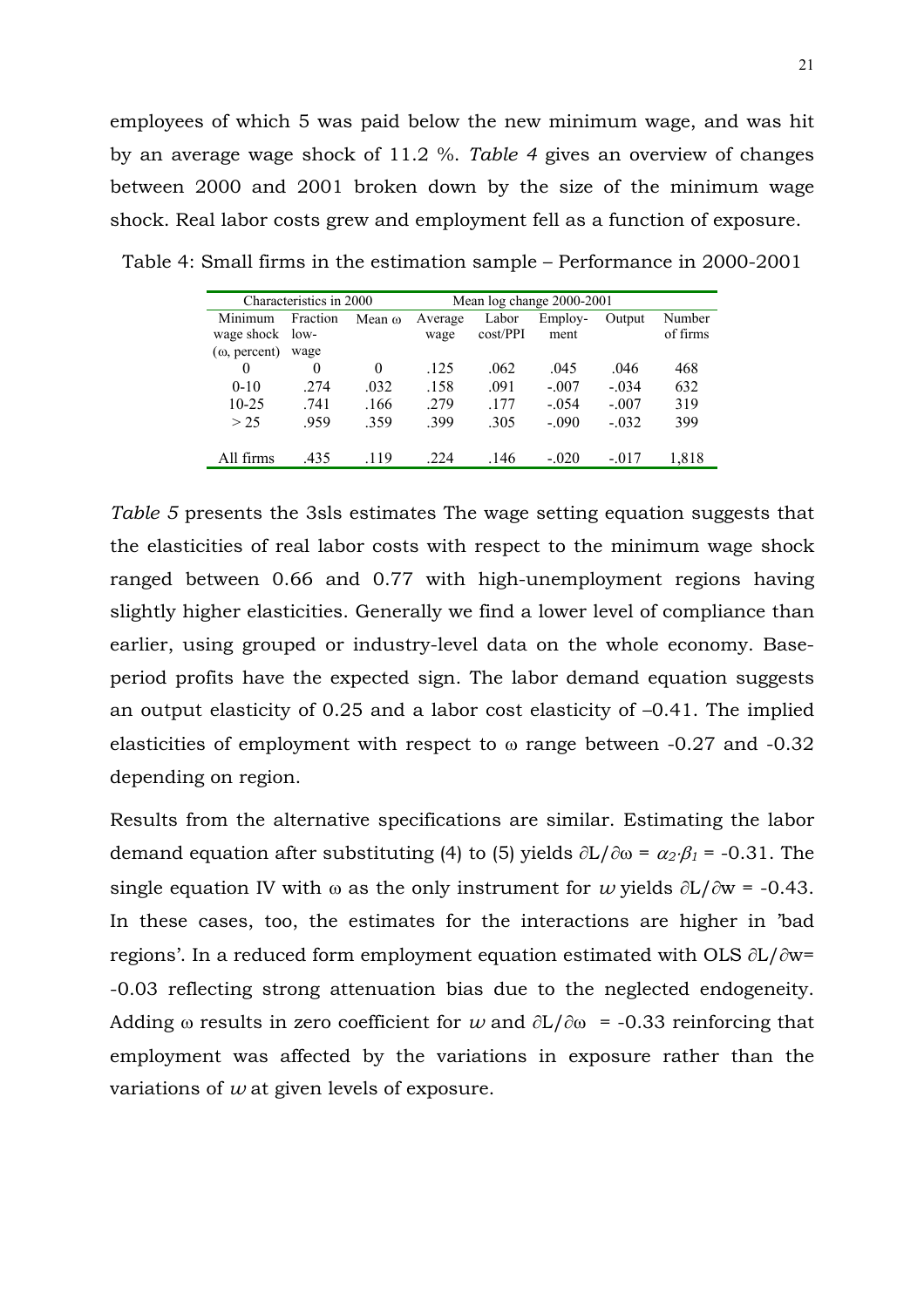|                                                                        | Coeff         | St. error                                                      |  |  |  |  |  |  |
|------------------------------------------------------------------------|---------------|----------------------------------------------------------------|--|--|--|--|--|--|
| Dependent: log change in real labor cost                               |               |                                                                |  |  |  |  |  |  |
| Log minimum wage gap $\times$ 1 <sup>st</sup> region quartile          | ***<br>0.6554 | 0.0537                                                         |  |  |  |  |  |  |
| Log minimum wage gap $\times 2^{nd}$ region quartile                   | $0.7071***$   | 0.0674                                                         |  |  |  |  |  |  |
| Log minimum wage gap $\times$ 3 <sup>rd</sup> region quartile          | $0.7629***$   | 0.0678                                                         |  |  |  |  |  |  |
| Log minimum wage gap $\times$ 4 <sup>th</sup> region quartile          | $0.7703***$   | 0.1049                                                         |  |  |  |  |  |  |
| Profit 2000                                                            | $0.0003***$   | 0.0001                                                         |  |  |  |  |  |  |
| Constant                                                               | 0.1247        |                                                                |  |  |  |  |  |  |
| Chi-sq                                                                 | 305.861       | 0.0000                                                         |  |  |  |  |  |  |
| Dependent: log change of employment                                    |               |                                                                |  |  |  |  |  |  |
| Log change of output                                                   | 0.2522        | 0.0242                                                         |  |  |  |  |  |  |
| Log change of labor cost                                               | $-0.4089$ *** | 0.1029                                                         |  |  |  |  |  |  |
| Fixed assets/worker 2000                                               | $0.0006*$     | 0.0004                                                         |  |  |  |  |  |  |
| Industry dummies (10)                                                  | Yes           | $0.0794^{4}$                                                   |  |  |  |  |  |  |
| Region dummies (18)                                                    | Yes.          | 0.3322 <sup>4</sup>                                            |  |  |  |  |  |  |
| Constant                                                               | 0.1299        |                                                                |  |  |  |  |  |  |
| $\chi^2$                                                               | 140.125       | 0.0000                                                         |  |  |  |  |  |  |
| Specification tests                                                    |               |                                                                |  |  |  |  |  |  |
| Exogeneity of labor cost $(P> t )^{1}$                                 | 0.001         |                                                                |  |  |  |  |  |  |
| Exogeneity of output $(P> t )^1$                                       | 0.272         |                                                                |  |  |  |  |  |  |
| Overidentification $(P(\chi^2))^2$                                     | 0.051         |                                                                |  |  |  |  |  |  |
| Exclusion restrictions (P>F) <sup>3</sup><br>0.002                     |               |                                                                |  |  |  |  |  |  |
| Durbin-Wu-Hausmann test. 2) Sargant test 3) Joint significance of      |               |                                                                |  |  |  |  |  |  |
| the excluded exogenous variables. 4) F-test of joint significance. The |               |                                                                |  |  |  |  |  |  |
| cases are weighted with base-period employment.                        |               |                                                                |  |  |  |  |  |  |
|                                                                        |               | Significant at the ***) 0.01 level **) 0.05 level *) 0.1 level |  |  |  |  |  |  |

Table 5: 3sls estimates of employment and wages in small firms 2000-2001

What do these estimates tell about the magnitude of the minimum wage effect? A low-wage firm  $(\varpi = .36)$  with 20 employees located in a lowunemployment region was estimated to lose 1.9 jobs as a result of the minimum wage hike while its counterpart operating in a high-unemployment area lost 2.4 jobs. The differences in case of 10-25 % share of low-wage workers ( $\varpi$ =.165) were lower with implied losses of 0.6 and 0.7 jobs. At the average shock and elasticity the loss amounted to 0.7 jobs. Firms with 5-20 workers had a combined employment of 328,000 in the base period according to the available statistics. The results thus suggest that the minimum wage hike eliminated about 12,000 small-firm jobs mostly in the depressed regions – a huge loss in the Hungarian context.<sup>17</sup>

*Contrast with previous experience.* When a national minimum wage is increased the variations in firm's exposure is entirely determined by variations in their *level* of wages. If low wages in year *t* are generally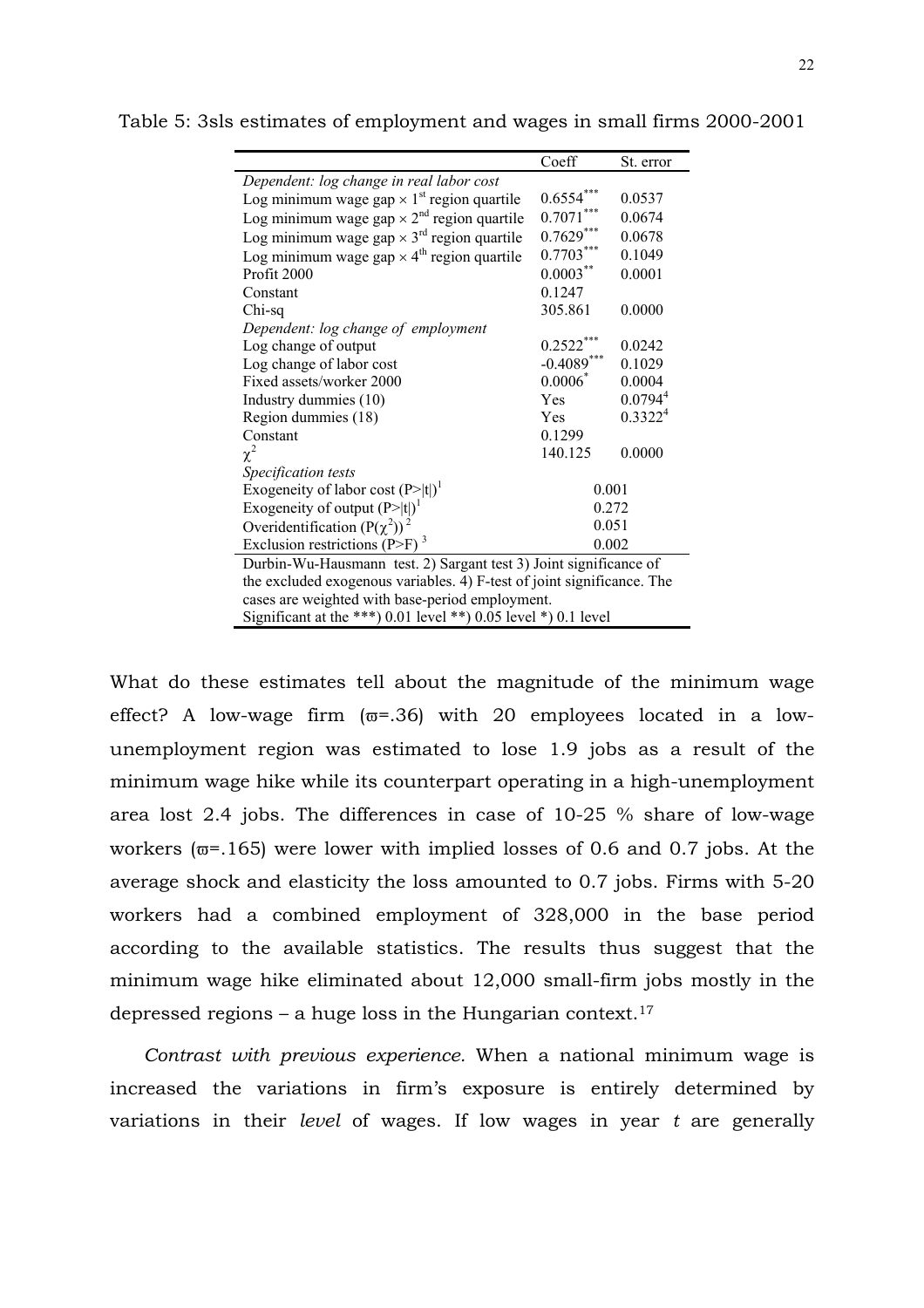conducive to employment cuts in year *t+1* this linkage is captured in our model as a `minimum wage effect'. Indeed, low wages may result from poor firm performance indicative of forthcoming employment cuts, or signal lags in the process of wage adjustment so that the periods of low wage levels are followed by periods of fast wage growth and employment cuts. The results in *Table 6* show that the changes of employment were unrelated to the level of wages and the share of low-wage workers in 1999-2000 unlike in the period of the minimum wage hike.18

|  | Table 6: Base period wages and employment growth, univariate OLS |  |  |
|--|------------------------------------------------------------------|--|--|
|  |                                                                  |  |  |

| Dependent variable: log change of employment                                             | 1999-2000 |      | 2000-2001 |      |
|------------------------------------------------------------------------------------------|-----------|------|-----------|------|
| Base period log average wage                                                             | $-0.014$  | 0.40 | 0.056     | 3.49 |
| Fraction low-wage in 2000 (w <ft 38,685="" <math="">\rightarrow 1.-16. percentiles)</ft> |           |      | $-0.121$  | 4.51 |
| Fraction low-wage in 1999 (1.-16. percentiles $\rightarrow$ w Ft 34,953)                 | 0.004     | 0.06 |           |      |

Data source: FR 1999, 2000, 2001. Number of firms 1.046 in 1999-2000 and 1,818 in 2000-2001

*Puzzles.* Readers familiar with the empirical literature on labor demand may find our output elasticity estimate of 0.25 suspiciously low. In fact, this result is consistent with those of Kőrösi (2002) who estimated short-run output elasticities of between 0.29 and 0.35 for 1996-99 using a differenced model and firm-level data. It is also consistent with the intuition that many small firms in services, trade, or tourism may have difficulties to adjust the number of workers to the fluctuations in turnover. The question of how labor productivity was raised in many hard-hit low-wage enterprises seems a harder nut to crack. (Real sales per worker grew by  $-1.3$ ,  $-0.2$ , 4.3 and 8.8 % on average as we move from low to high levels of ω). We do not address the topic in this paper concerned with wether employment fell or rose following the minimum wage hike. The preliminary investigation suggests no shift from wage to non-wage costs (indicative of outsourcing) but the composition of the workforce did change in favor of more skilled workers in the most affected group of firms. The data base used here provides no information on

<sup>&</sup>lt;sup>17</sup> In these calculations we take into account that the direct impact of  $\omega$  on q was isignificant as suggested by a parameter of 0.009 (0.14) in the first-stage regression.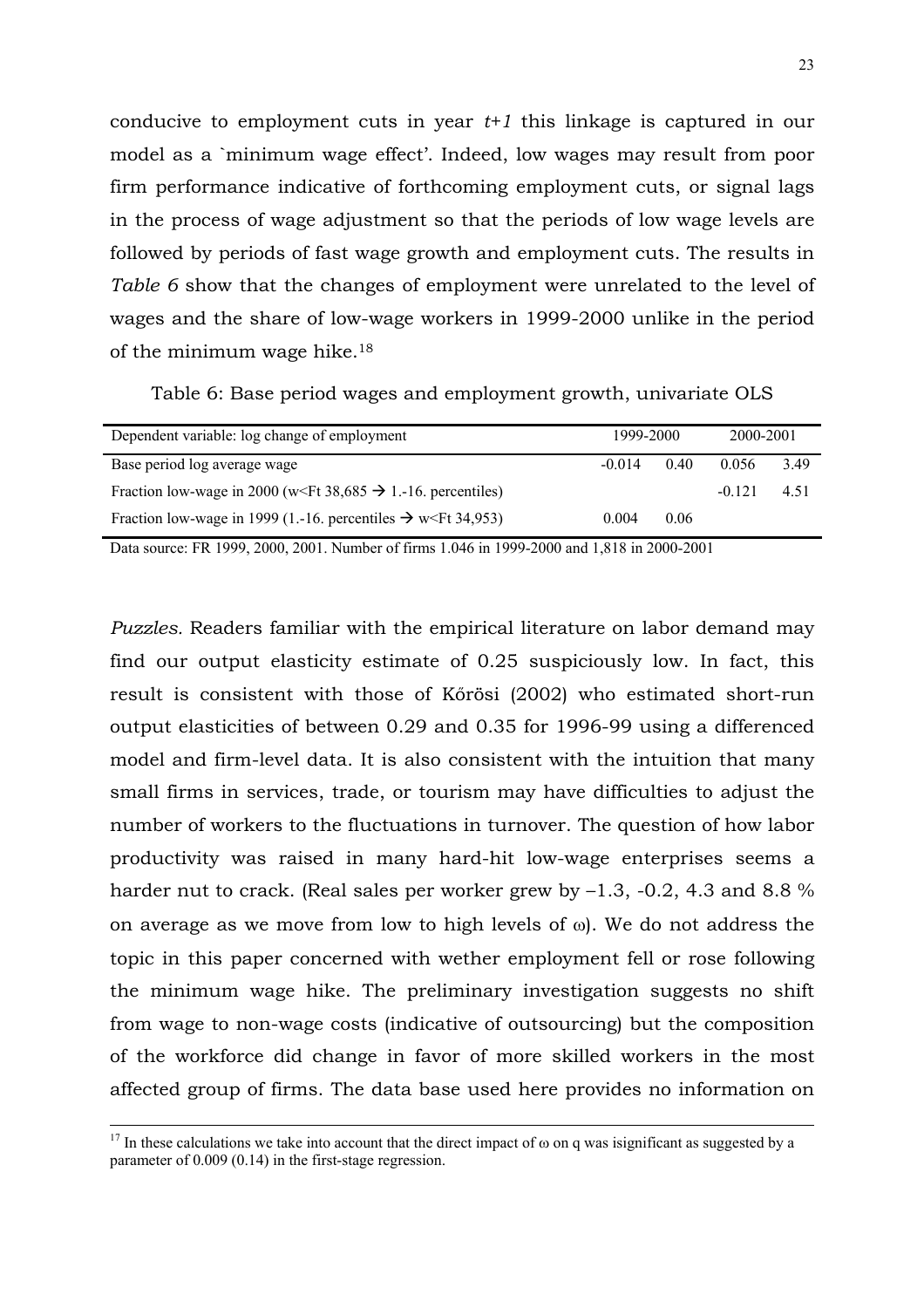hours but the LFS data do not indicate any growth in working hours between 2000 and 2001. The possibility that increased effort and better incentives also played a role, as proposed in efficiency wage models, can not be excluded.19

# 8. THE JOBLOSS RISKS OF MINIMUM WAGE WORKERS, 2001

A minimum wage hike decided at a government office randomly divides the low-wage population into two parts. Workers whose pre-hike wages were just above the new minimum are likely to have similar human capital endowments and occupational characteristics to those who earned just below the line but their employers have no straightforward motivation to fire them as they are continued to be paid at their marginal products. These workers can also be indirectly affected because of wage spillovers or because the firm's demand falls for the whole category of labor they belong to. Still there is likely to be a difference in the jobloss probabilities of those directly affected and those who are not, or only indirectly, influenced. Following this line of reasoning in this section we study how wages affected the jobloss hazards of full-time employees interviewed in the LFS Supplementary Survey of 2001 2nd quarter, the only wave since 1993 when respondents were asked about wages.

We distinguish a *treatment group* (workers who were paid exactly the new minimum wage) from a *control group* (those who earned slightly more than that) and estimate the two group's jobloss probabilities in 2001 using a discrete time duration model. Our approach is similar to that of Currie and Fallick (1996) and Abowd et al. (1997) both comparing workers paid the minimum wage with those earning just above the limit.

*Model*. As shown in Jenkins (1995) by choosing the quarterly employment spells of individuals as the units of observation the exit hazard

<sup>&</sup>lt;sup>18</sup> Data for firms employing 5-10 workers are only available since 1999. The short panels built for firms with 11-20 workers in 1997-98 and before are too small for a similar kind of analysis (contain only about 100 firms).

<sup>&</sup>lt;sup>19</sup> The sampling rule of the WS does not allow a similar study of medium or large firms because they reoprt individual data on a 10 % sample of their staff - insufficient for calculating F or ω except for enterprises employing 500 or more, thus reporting data on 50 or more, workers. Low-wage large firms had better than average employment records in 1999-2000 and worse than the average in 2000-2001 but the estimates are not significant at conventional levels within the small samples of 337 and 332 firms, respectively.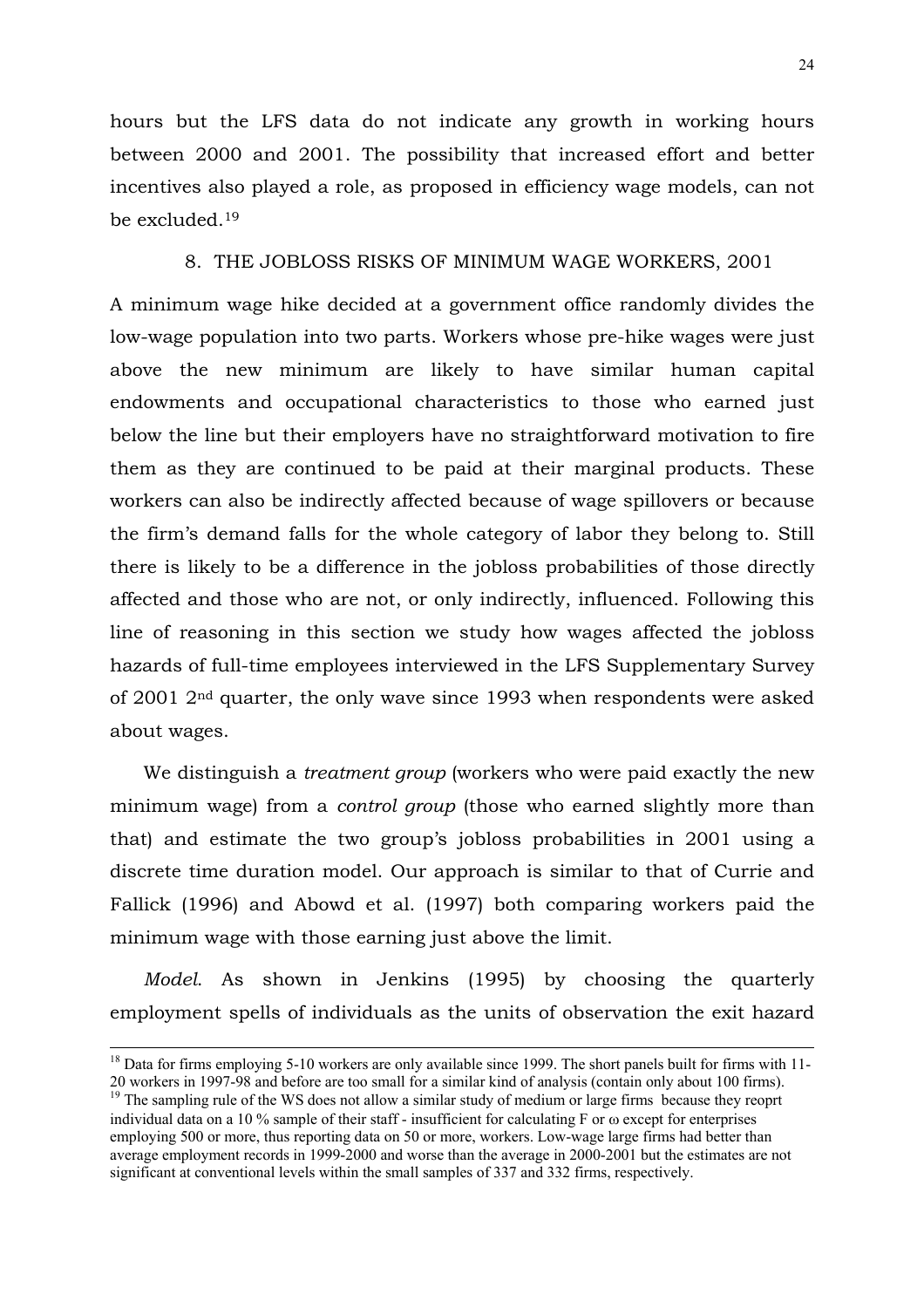from a stock sample can be estimated with a logit model augmented with a baseline hazard function f(t):

$$
h(t) = Prob(t < \tau < t+1) = L(\alpha X + \beta w + \gamma T) + f(t)
$$
(6)

where t and  $\tau$  denote time spent in the job, X stands for individual and environmental characteristics, *w* denotes a set of wage level dummies, and *T* represents calendar time.

*Sample restrictions*. Workers in marginal jobs change employer frequently so they they tend to have high jobloss probabilities and low wages at any given point of time. In order to minimise the influence of this correlation we estimate model (6) for workers who spent at least two years in their jobs prior to the survey date. (The treated and the controls spent 6.7 and 7.3 years in their jobs on average.) Workers were followed by the end of 2001. The reason of not following them for 5 quarters, the longest possible period allowed by the LFS design is that the second minimum wage shock exposed the control group to the same type of risk that hit the treatment group in 2001. The analysis is restricted to full-time employees. After these restrictions the estimation sample contains 22,315 quarterly employment spells.

*The wage brackets*. The wage data relate to gross monthly earnings as reported by the respondents, or estimated from the net figure by the CSO.20 We distinguished between workers paid 90-110 cent of the minimum wage (*treatment)* and those earning 110-125 % (*control*), and three other categories earning even higher wages. 21 The brackets were chosen to maximise the distance between the treatment and control groups in terms of exposure to the minimum wage increase. Data from the WS-based individual panel introduced in section 3 suggested that the maximum distance is achieved by setting the brackets at 90-110 and 110-125 % - in this case the estimate is

 $20$  The gross figure is what labor contracts include in Hungary.

<sup>&</sup>lt;sup>21</sup> Workers earning less than Ft 36,000 were excluded from the estimation sample because this category apparently includes many workers planning to retire. Furthermore, we observed high wage mobility between this and other brackets suggesting that sub-minimum wages are often explained by temporary reasons.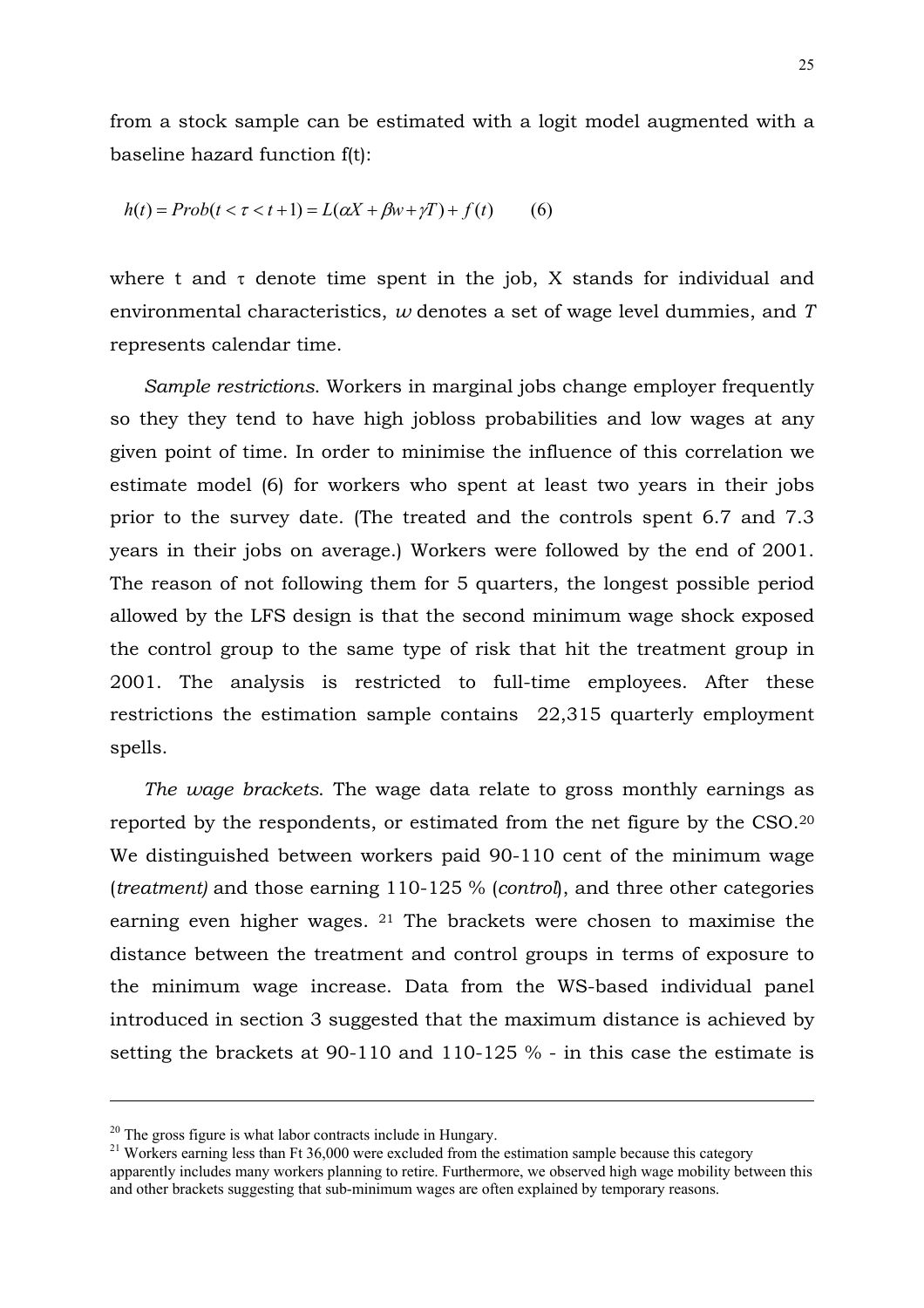that 83.6 % of the treatment group was affected but only 54.4 % of the controls was unaffected. The control group is thus far from being first-best but we are not deeply concerned with it because, since the vast majority of the misclassified workers are found in the control group, the model underestimates the treatment effect 22

*Results.* There was a large and statistically significant difference between the members of the treatment and control groups in their probability of becoming unemployed in the  $2<sup>nd</sup>$  -4<sup>th</sup> quarters of 2001 as shown by the parameters of 1.05 (3.00) versus 0.15 (0.31) significantly different from each other at the 0.04 level (*Table 7*).

| Left employment for:                             | Unemployment |                | Non-participation |         |
|--------------------------------------------------|--------------|----------------|-------------------|---------|
|                                                  | Coefficient  | Z              | Coefficient       | Ζ       |
| Male                                             | $-0.0948512$ | $-0.31$        | $-.5614574$       | $-3.10$ |
| Age                                              | .5115863     | 3.39           | $-.3338472$       | $-6.75$ |
| Age squared                                      | $-.0063266$  | $-3.38$        | .0041778          | 7.01    |
| Unskilled blue collar.                           | $-1559254$   | $-0.32$        | $-.4750061$       | $-1.20$ |
| Semi-skilled blue collar                         | .1277137     | 0.33           | .0850755          | 0.34    |
| Skilled blue collar                              | .2456568     | 0.64           | $-.004839$        | $-0.02$ |
| Unemployment (log)                               | $-0.0166451$ | $-0.08$        | .3708437          | 2.54    |
| Public sector                                    | $-9144718$   | $-1.65$        | $-.0598691$       | $-0.22$ |
| Union member                                     | $-0.7294738$ | $-1.82$        | .1420791          | 0.63    |
| Tenured job                                      | $-.3426703$  | $-0.62$        | $-.6559291$       | $-2.08$ |
| Wage Ft 36,000-44,000 (treatment)                | 1.059692     | 3.00           | .1078196          | 0.44    |
| Wage Ft 44,000-50,000 (control)                  | .1494378     | 0.31           | .0600268          | 0.19    |
| Wage Ft 75,000-100,000                           | $-.5535763$  | $-1.14$        | $-4572246$        | $-1.63$ |
| Wage $Ft > 100,000$                              | $-.0494438$  | $-0.10$        | $-3114691$        | $-0.97$ |
| $20014^{\text{th}}$ quarter                      | .3108904     | 1.09           | .3152385          | 1.79    |
| Exp (-tenure in years)                           | 4.424675     | 2.61           | $-.265705$        | $-0.09$ |
| Constant                                         | $-15.56376$  | $-5.06$        | 2.867735          | 2.50    |
| <b>Nobs</b>                                      |              | 22,315         |                   |         |
| -log likelihood                                  |              | 1302.12        |                   |         |
| Pseudo $R^2$                                     |              | .0525          |                   |         |
| F-test b treatment=b control (unemployment)      |              |                | 4.13(.0421)       |         |
| F-test b treatment=b control (non-participation) |              | $0.02$ (.8906) |                   |         |
| Coefficients from an alternative specification:  |              |                |                   |         |
| Wage Ft 36,000-44,000 (treatment) * U            | 3.967194     | 2.13           | 3.643163          | 2.37    |
| Wage Ft 44,000-50,000 (control) * U              | $-1.366391$  | $-0.38$        | 2.348137          | 1.27    |
| Wage Ft 50,000-75,000 * U                        | -3.870989    | $-0.93$        | 3.903593          | 2.68    |
| Wage Ft 75,000-100,000 * U                       | $-10.57837$  | $-1.56$        | $-7622896$        | $-0.29$ |
| Wage > Ft $100,000 * U$                          | $-8.755421$  | $-1.55$        | 3.209584          | 1.20    |

Table 7: Exit from employment 2001 2nd-4th quarters Discrete time duration model, multinomial logit form

Reference categories are white collars, wage Ft 75,000-100,000, tenure>18 months.

Standard errors adjusted for clustering by individuals

-

Data source: LFS 2001  $2<sup>nd</sup>$  quarter Supplementary Survey, LFS 2001  $3<sup>rd</sup>$  and  $4<sup>th</sup>$  quarters <epanel38.dta>

 $22$ . It might also be mentioned at this point that the second minimum wage hike that became a credible promise/threat by the autumn of 2001 also biases the observed treatment effect downwards.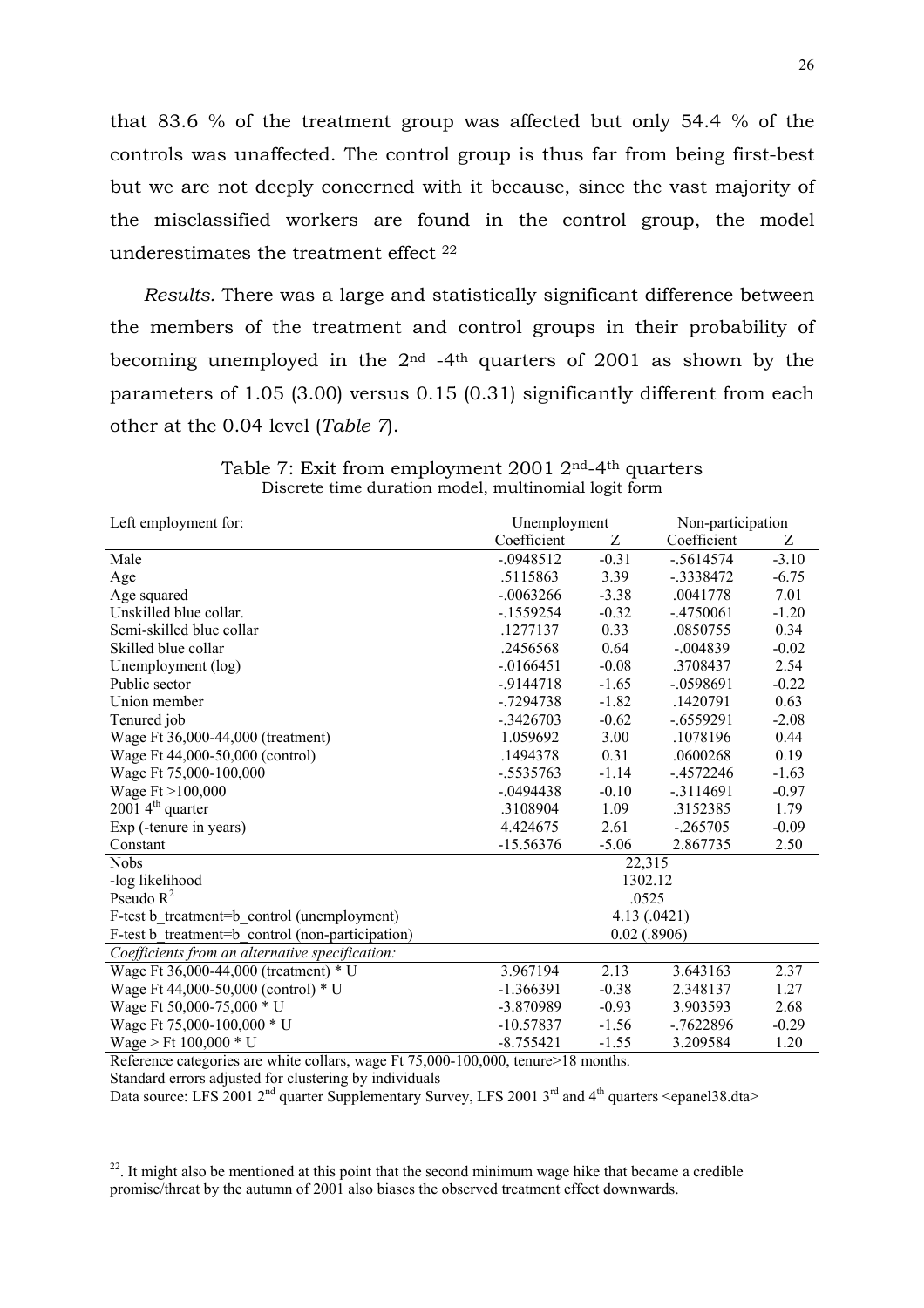While the exit to non-participation hazards were equal in the two groups minimum wage workers were much more more likely to lose their jobs after at least two years of uniterrupted tenure *and* try to get back to work through active job search.

The exit to unemployment hazards increased with regional unemployment *within* the minimum wage group while at higher wages the regional differences were negligible. However, in this case the equality of the coefficients can be rejected only at the 0.09 level, while the parameters for exit to non-participation are statistically equal.

The estimated quarterly outflow to unemployment rates of a 25 year old male worker with 5 years of tenure were 0.243 and 0.119 % in the treatment and the control groups, respectively. These rates suggest rather long prospective tenures. For sake of illustration we can estimate the fraction staying in their jobs for the rest of their career  $((1-h)^{160})$  given a retirement age of 65 and assuming constant hazard). This yields 67.5 and 82.6 % in the control and treatment groups, respectively.

The sensitivity of the results to compositional differences between the treatment and control groups seem minimal. For workers with at least two years of tenure the exit to unemployment logit has only three significant parameters: the wage, age, and tenure. The average age of workers in the treatment (control) groups were 39.2 (40.0) years, and the average tenure was 6.67 (7.33) years. The predicted exit to unemployment rate setting aother variables at their default and unemployment at zero was 0.0167 in the treatment group. Using the average age and tenure of the control group the estimate is practically unchanged (0.0168) while the prediction for the control group is 0.0068, less than half of the treatment group's exit rate.

The admittedly small but statistically significant effects encourage us to conclude that the minimum wage workers, most of them paid above their marginal product right after the minimum wage increase, had higher probability of becoming unemployed in July-December 2001 than their observationally similar counterparts paid marginally higher wages. We also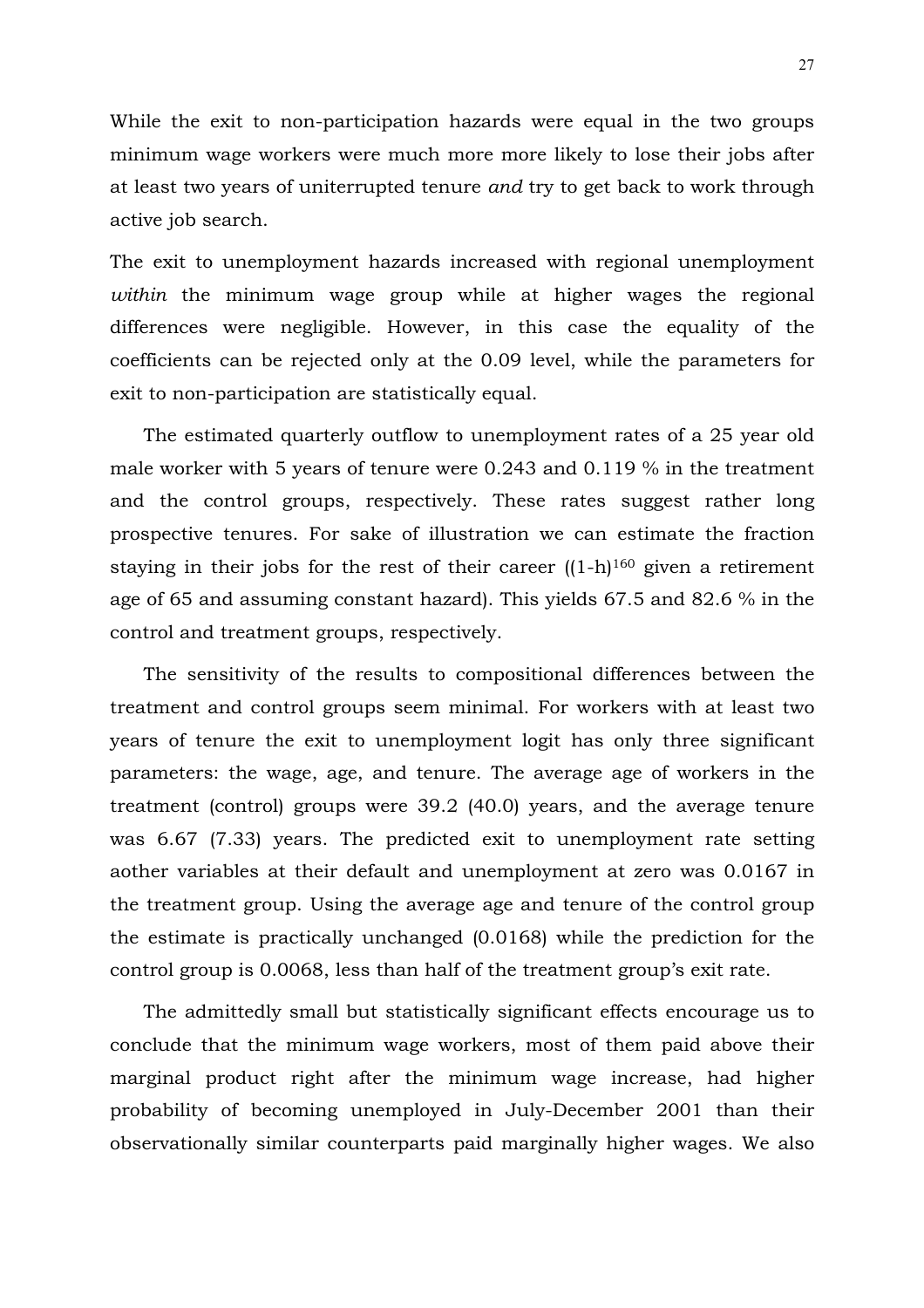find weak evidence that the minimum wage workers of depressed regions were worse off than their counterparts in other districts.

# 9. OUTFLOWS FROM UNEMPLOYMENT 1998-2002

The competitive theory of the minimum wage predicts a fall in the job finding probabilities of those unemployed who were paid below the new minimum wage prior to losing their jobs. Whether the actual outcome was predominantly shaped by this classic demand-side effect, or by more complex mechanisms offsetting the adverse impact of the minimum wage shock, is tested using a panel comprising 172 labor offices and 54 months from January 1998 to June 2002.

For each office and month we know the number of low-wage and highwage workers in the UI stock at the beginning of the month and their exit to job rates ( $h^{\text{LW}}$  and  $h^{\text{HW}}$ ) during the month. The same information is available for low-skilled and high-skilled workers ( $h^{LS}$  and  $h^{HS}$ ).<sup>23</sup> The return to comparing low-wage and high-wage workers is clearly minimal as these groups largely differ in terms of skill levels and exposure to economic shocks. In order to get closer to a sensible comparison we study how the exit rates of *low-wage* workers related to the exit rates of *low-skilled* workers before and after the minimum wage hike.

*Model*. The procedure we follow is closest in spirit to that in Deere, Murphy and Welch (1996) analysing teenage employment after increasing the US federal minimum wage. We estimate equation (7):

$$
\ln(h^{LW})_{it} = \beta_1 \ln(h^{LS})_{it} + \beta_2 \ln(U)_{it} + \beta_3 MD + \beta_4 YRD + c_i + v_{it}
$$
 (7)

where *hit* is the exit rate at office *i* month *t*, *LW* and *LS* refer to low-wage and low-skilled workers, respectively, and *MD* and *YRD* are month and year dummies. The long-run averages of the office-level  $h^{LW}/h^{HW}$  ratios can differ depending on the typical duration of unemployment of the low-wage and

<sup>&</sup>lt;sup>23</sup> `Skilled` workers are those with secondary and higher education. `Low-wage` workers are those receiving lower than average unemployment benefit (see further details in the text). No information is available on the number of low-wage and high-wage workers *within* skill categories and *vice versa*.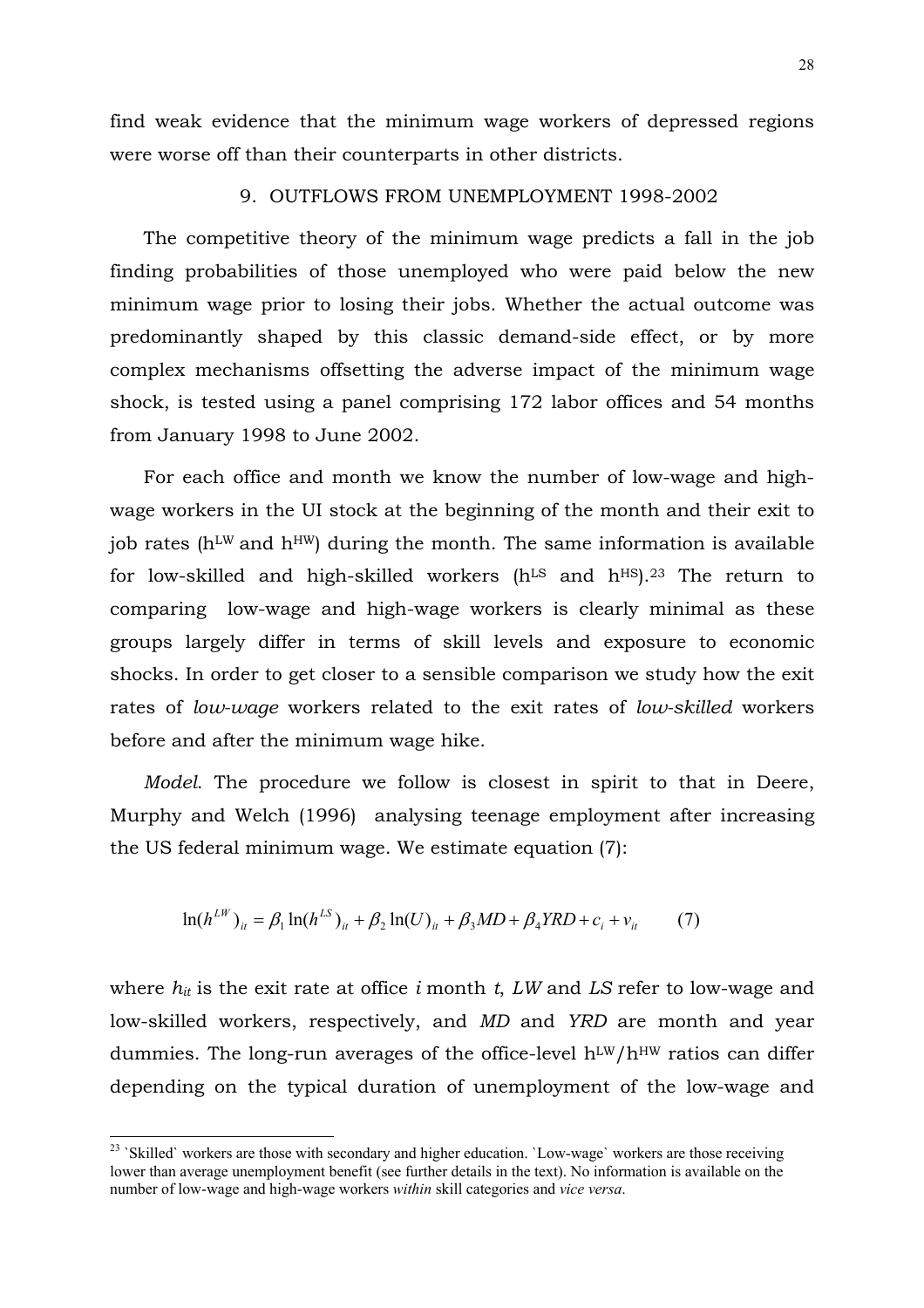unskilled groups – the resulting time-invarying fixed effects are captured by the c<sub>i</sub>-s.<sup>24</sup> The expectations are  $\beta_1=1$ ,  $\beta_2\leq 0$  (it is more difficult for low-wage workers to find jobs when the market is depressed) and β**4**=[0] unless some unexpected shocks divert the  $h^{LW}/h^{HW}$  ratio from its long-run average. Prior to the minimum wage hike the year effects are expected to fall close to zero but a significant break is anticipated in 2001. The relative exit rate of lowwage workers may have fallen more (or less) in high-unemployment regions – this is tested by interacting a dummy for the post-hike period with regional unemployment to allow β**4** to differ across provinces.

The equation has to be instrumented for obvious endogeneity on the one hand, and possible correlation between the residual and h<sup>LS</sup> on the other. Some sort of regional shocks may exert particularly strong impact on  $h<sup>LS</sup>$ relative to h<sup>LS</sup>. When whole plants are closed or opened employers screen their workers/applicants more carefully and while doing so they interpret low-wages as a signal of low productivity – this establishes a link between the changes of h<sup>LS</sup> and the residual. The sign of the correlation is a priori unclear since h<sup>LW</sup> is expected to rise *less* when h<sup>LS</sup> is rising, and fall *more* when  $h<sup>LS</sup>$  is falling. We instrument  $h<sup>LS</sup>$  with its t-1 period value.<sup>25</sup>

*Distinction between high and low wage workers.* The labor offices record the recipients' earnings in the four calendar quarters preceding their current unemployment spells. Since the benefits are earnings-related they also provide an indirect measure and we use them as a proxy of the wage. Though pre-unemployment earnings are known they relate to different time periods - computing the present value of past earnings case by case would have enormously increased the costs of data collection. Data from the EJS show, however, that the benefit is indeed a good proxy of the wage: 98.7 % of the workers receiving lower than average benefits earned less than the

 $^{24}$  The mean benefit divides the population of UI recipients to fractions of varying size depending on the regions' wage level. The difference in the skill endowments of the median recipient and the median low-wage recipient tends to be smaller in low-wage regions, which provides an explanation for the regional fixed effects. Regional differences in the share of seasonal low-wage industries add a further component to  $c_i$ .<br><sup>25</sup> Further complications might arise from the fact that the composition this month's inflows have an impact on

the composition of next months' stock. We neglect this feedback because job finds account for less than 1/3 of the total outflows from the UI stock and the latter is also largely affected by the inflows. It is also worth noting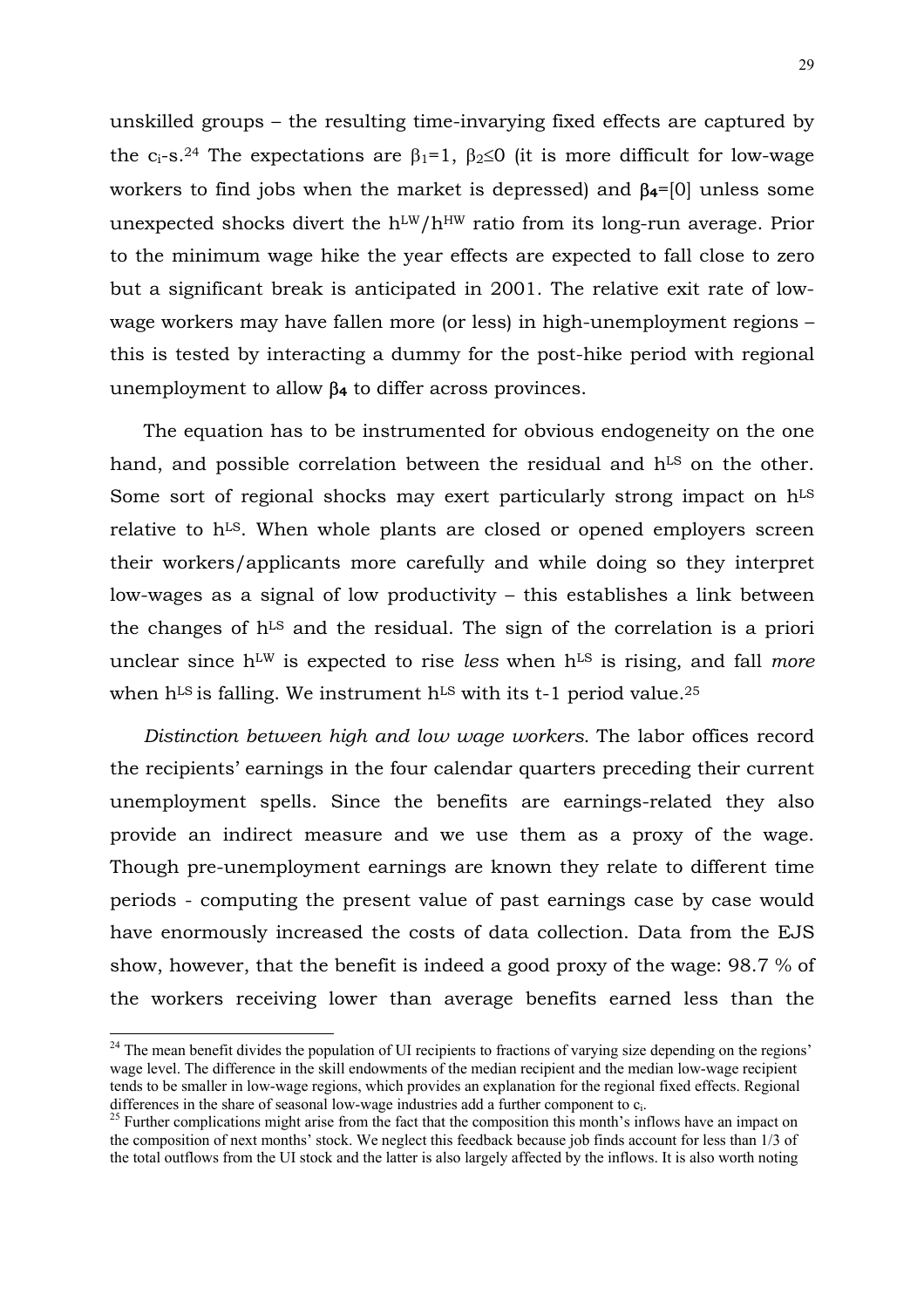median wage prior to unemployment, and 87.2 % of the high-benefit recipients had higher than median wages. Altogether, 92.3% of the UI recipients could be correctly classified as 'low-wage' or 'high-wage' on the basis of the benefit.

*Low-wage versus low-skilled workers.* The available data suggest that the exit rate of *all* low-wage workers (h<sup>LW</sup>) relative to the exit rate of *all* lowskilled workers (h<sup>LS</sup>) can be considered a crude approximation of the wagelevel specific job finding rate ( $h^{\text{LW}}/LS$ ) within the unskilled group. In particular, the EJS suggested that as much as 81.4 % of the low-wage workers were low-skilled but only 48.8 % of the low-skilled were low-wage.26

Table 8: The exit to job rate of low-wage UI recipients 1998- 2002 Panel estimates using monthly data from 172 labor offices, January 1998 – June 2002

| Dependent: log exit rate of the             | FE - IV                 |        | FE - IV            |        | FE                      |        |
|---------------------------------------------|-------------------------|--------|--------------------|--------|-------------------------|--------|
| low-wage recipients                         | Missing values replaced |        | Cases with missing |        | Missing values replaced |        |
|                                             |                         |        | values dropped     |        |                         |        |
| Log exit rate of low-skilled                | 1.0242                  | 17.13  | 0.9560             | 15.96  | 0.8120                  | 105.51 |
| Regional unemployment                       | $-0.0191$               | 0.64   | $-0.0224$          | 0.82   | $-0.0444$               | 2.70   |
| 1999                                        | $-0.0199$               | 1.80   | $-0.0199$          | 1.97   | $-0.0274$               | 2.68   |
| 2000                                        | $-0.0062$               | 0.48   | 0.0051             | 0.41   | 0.0267                  | 2.59   |
| 2001                                        | $-0.0883$               | 5.88   | $-0.0742$          | 5.26   | $-0.0451$               | 4.36   |
| 2002                                        | $-0.1173$               | 6.56   | $-0.0960$          | 5.83   | $-0.0712$               | 5.43   |
| Constant                                    | $-0.0150$               | 0.007  | $-0.2346$          | 1.08   | $-0.5988$               | 21.79  |
| Within R2                                   | 0.7190                  |        | 0.7363             |        | 0.7409                  |        |
| Overall R <sub>2</sub>                      | 0.7773                  |        | 0.7846             |        | 0.7818                  |        |
| Number of observations                      | 9116                    |        | 8975               |        | 9116                    |        |
| Wald chi <sub>2</sub>                       | 738744                  |        | 890437             |        | $F=1502.44$             |        |
| F-test. $H_0$ : $\beta_1=1$                 | 0.16                    | 0.6857 | 0.47               | 0.4909 | 591.96                  | 0.0000 |
| Alternative specifications:                 |                         |        |                    |        |                         |        |
| (i)                                         |                         |        |                    |        |                         |        |
| 2001-2002 dummy                             | $-0.0871$               | 8.42   | $-0.0778$          | 8.07   | $-0.0536$               | 7.35   |
| (ii)                                        |                         |        |                    |        |                         |        |
| $2001-2002 \times 1^{st}$ quartile          | $-0.0863$               | 5.31   | $-0.0782$          | 5.37   | $-0.0589$               | 4.12   |
| $2001-2002 \times 2^{nd}$ quartile          | $-0.0548$               | 3.15   | $-0.0563$          | 3.60   | $-0.0441$               | 3.09   |
| 2001-2002 $\times$ 3 <sup>rd</sup> quartile | $-0.0967$               | 5.69   | $-0.0873$          | 5.63   | $-0.0605$               | 4.18   |
| $2001-2002 \times 4^{\text{th}}$ quartile   | $-0.0992$               | 5.21   | $-0.0819$          | 4.58   | 0.0521                  | 3.59   |

Notes. The unemployment rates relate to the area served by the office and defined as the ratio of registered unemployment to the working age population. The Budapest office areas are treated as one unit.

*Results*. The evolution of the quarterly relative exit to job rates of low-wage workers are shown in *Table A3*. The estimation results of equation (7) are shown in *Table 8*. In 2 % of the cases the exit rate of low-wage workers were

 $\overline{a}$ 

that there is no straightforward link between the flows of the UI system and unemployment. In 2000 less than 20% of the ILO-unemployed received UI. (MT 2001 227-230).<br><sup>26</sup> If the wage level is inferred from the benefit, as happens in this section, the respective proportions are 82.1 and

<sup>56.7 %.</sup>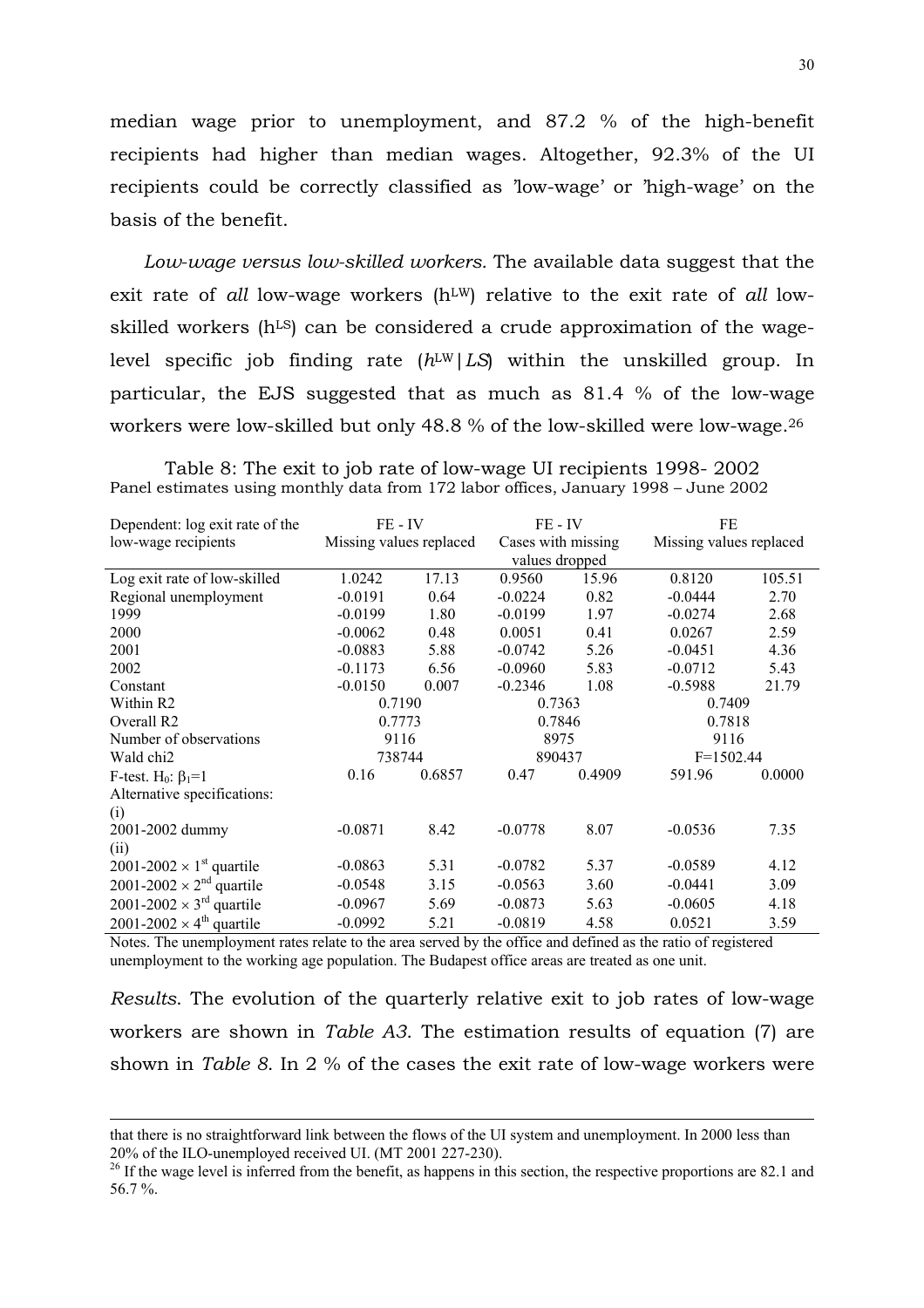zero – in one version these cases were excluded and in the other the zeros were replaced assuming the outflow of ½ person. The qualitative results are identical.

In the fixed effects model  $\beta_1$  falls short of unity while in the IV it does not significantly differ from the expectation of  $\beta_1=1$ . When unemployment increases the relative exit probability of the low-wage recipients falls but this effect is not significant at conventional levels. The month effects (not displayed) hint at changes in the composition of the low-wage unemployed pool over the year.27 Most importantly, the results suggest that the job finding probability of the low-wage unemployed relative to the unskilled dropped by 7-9 percentage points in 2001 and further 2-3 percentage points in January-June 2002.

In *Table 9* the pair-wise equality of the year effects are tested using the coefficients from version B. The parameters for 1998-2000 are not significantly different from zero and each other. Those for 2001 and 2002 are strongly different from zero and any of the previous year effects. 20001 and 2002 are different at the .95 but not at the .99 level of significance. Treating the pre- and post-hike periods as different regimes by estimating the same equation with a dummy for 2001-2002 provides a coefficient of -.087.

|      | 1999 | 2000 | 2001                 | 2002           |
|------|------|------|----------------------|----------------|
| 1998 | 3.25 | 0.22 | $34.5***$            | **<br>43.      |
| 1999 |      | 0.89 | $17.8$ <sup>**</sup> | $27.3***$      |
| 2000 |      |      | 58.5**               | $1***$<br>63.1 |
| 2001 |      |      |                      | $4.66*$        |

Table 9. F-test for the equality of year effects

Significant at the \*\*) 0.01 \*) 0.05 level

Interacting this 'regime dummy' with dummies for the four quartiles of regional unemployment (treating the  $h<sup>LW</sup>/h<sup>LS</sup>$  ratio of all regions in 1998-2000 as the reference) yields statistically equal parameters for all regions. In evaluating this result one has to take into account that while the fixed effects

<sup>&</sup>lt;sup>27</sup> The sum of the  $\beta_3$  coefficients is above zero. Presumably, the reason is that during the Fall and Winter when unskilled job opportunities are scarce many young, low-wage unemployed return to employment from `unemployment holiday`. This increases  $h^{\text{LW}}$  relative to a falling  $h^{\text{LS}}$ .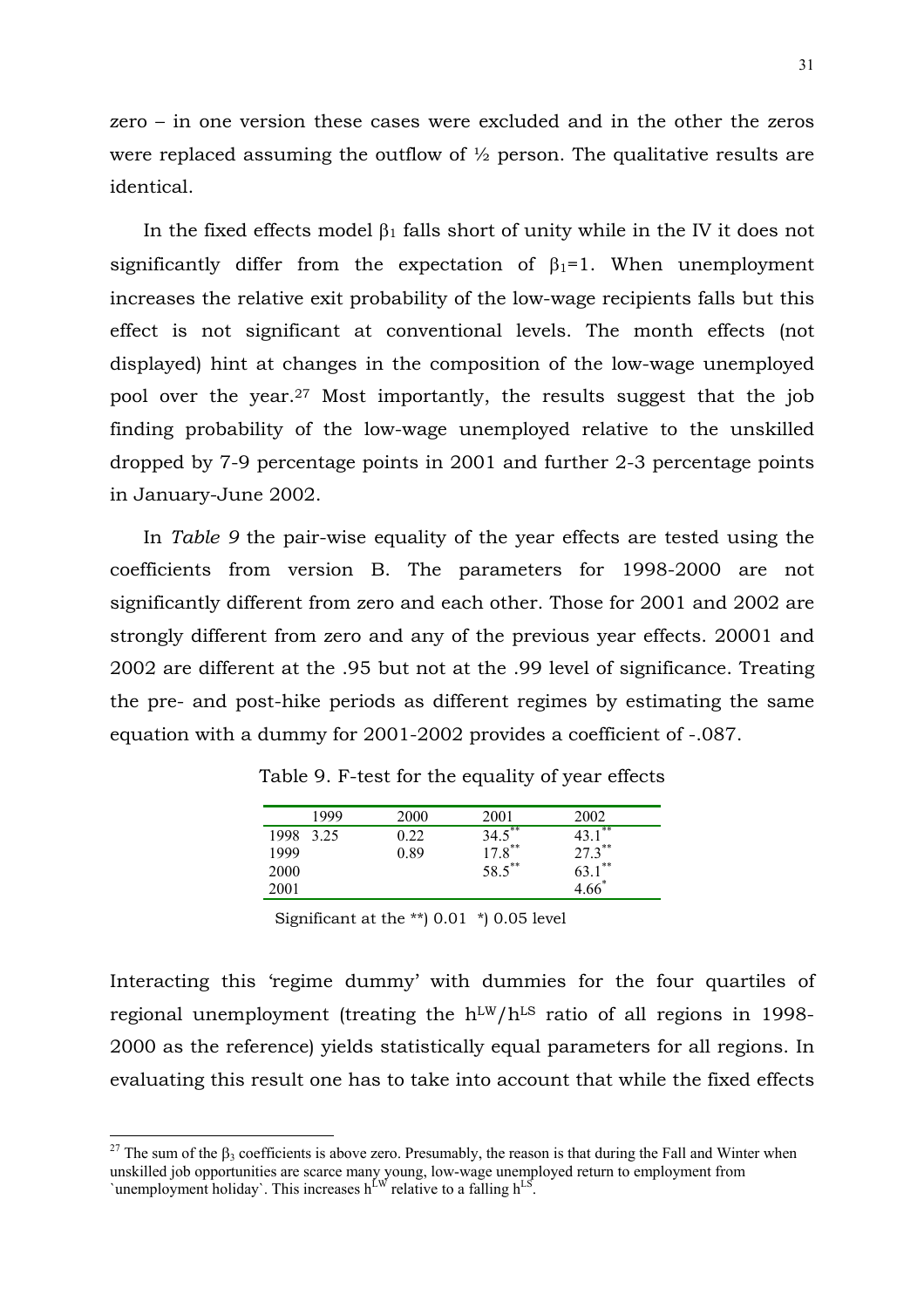capture the long-term differences in  $h<sup>LW</sup>$  relative to  $h<sup>LS</sup>$  they do not control for the regional variations in the *changes* of the two exit rates in response to a wage shock. In low-wage region more unskilled workers are low-wage therefore  $h<sup>LW</sup>/h<sup>LS</sup>$  changes little when  $h<sup>LW</sup>$  falls. In high-wage regions a wagerelated shock affects h<sup>LW</sup> stronger than h<sup>LS</sup> so the ratio falls substantially. Id this bias exists it leads to an underestimation of the effect hitting the lowwage regions.

The UI register is incapable of providing a full picture on how the job finding probabilities of the jobless were changing after the minimum wage hike. Only 14 % of the working age non-employed population (excluding students and pensioners) received UI at the eve of 2001 – a small and nonrandomly selected minority. Unfortunately, the LFS provides no data on the previous wages of the non-employed, preventing the researchers from a comprehensive study of outflows from non-employment. We see no reason to assume, however, that the robust changes observed with the insured unemployed are specific to this particular segment of the labor market.

# **10. CONCLUSIONS**

Every bit of information we could analyse suggested that the Hungarian government's decision to increase the minimum wage by 57 % in 2001 implied a loss of employment opportunities. Despite the brutal price shock the immediate effect did not seem dramatic, however. Similarly to Rama (2000) and Alatas and Cameron (2003) analysing Indonesia – the country providing the closest analogue to Hungary's minimum wage experiment - we found no significant link between exposure to the minimum wage hike and subsequent employment change with large firms. In the same time the small firm sector lost about 3 % of its jobs in less than a year, and the job retention and job finding probabilities of low-wage workers deteriorated. The depressed regions were more severely affected despite their conditions that favour a positive employment effect. The results underline the relevance of the classic framework in predicting minimum wage effects.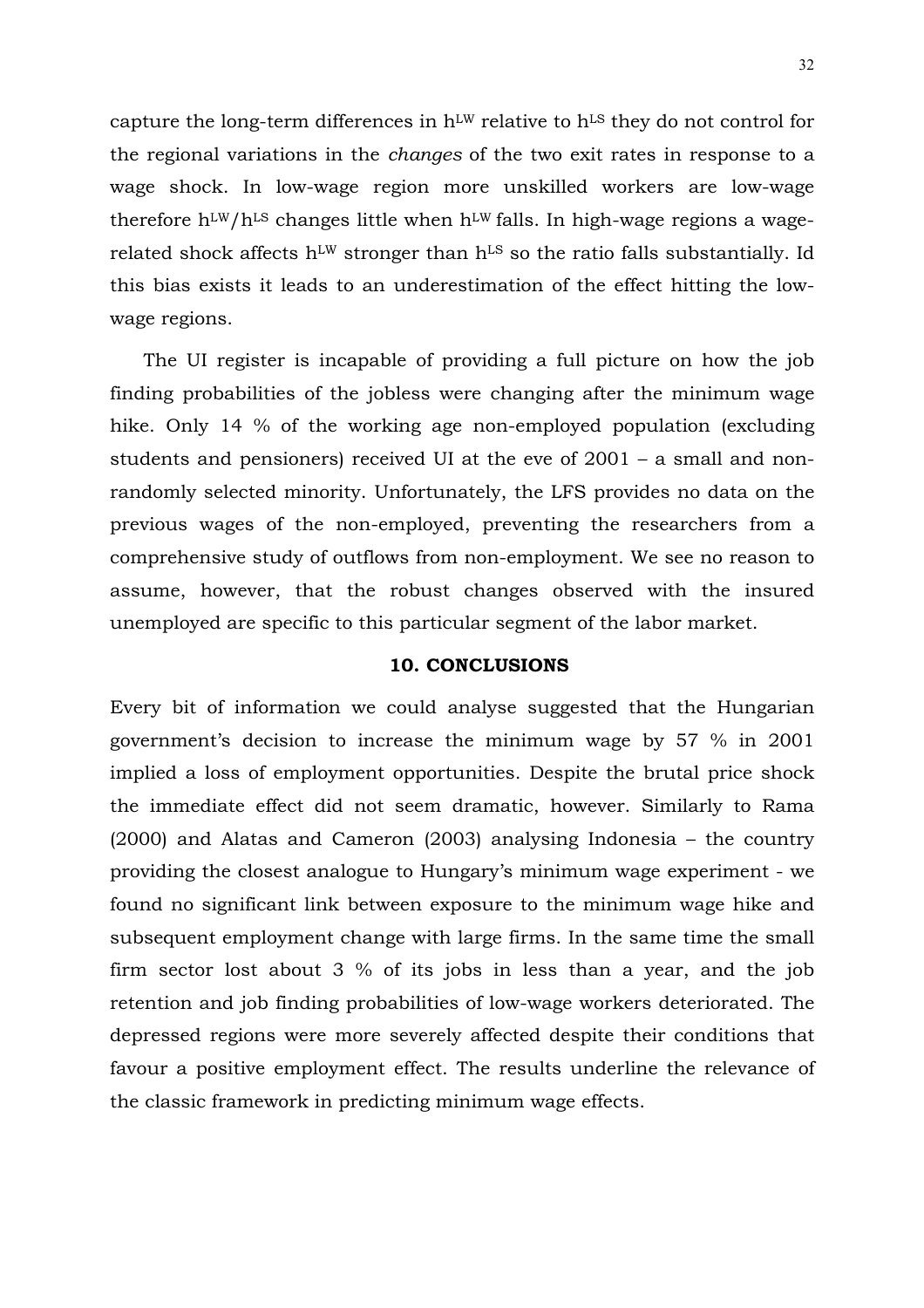## **REFERENCES**

- Abowd, John, Francis Kramarz, Thomas Lemieux and David Margolis (1997), Minimum wages and youth employment in France and the US, NBER Working Paper no. 6111, Cambridge, MA
- Abowd, John, Francis Kramarz and David Margolis (1999), Minimum wages and employment in France and the United States, NBER Working Paper no. W6996
- Ahn, Tom and Peter Arcidiacono (2003), Minimum wages and positive employment effects in general equilibrium, Duke University, Department of Economics, @
- Alatas, Vivi and Lisa Cameron (2003), The impact of minimum wages on employment in a low-income country: an evaluation using the difference-indifference approach, University of Melbourne, @
- Bashkar, V. and Ted To (1999), Minimum wages in a symmetric model of monopsonistic competition, @
- Bell, Linda (1997), The impact of minimum wages in Mexico and Columbia, Journal of Labor Economics 15: 103-105
- Berki, Erzsébet (2003): A 2001-2002. Évi minimálbéremelés, OFA, Budapest
- Brown, Charles (1999), Minimum wages, employment, and the distribution of income, in: Orley Ashenfelter and David Card (eds.): Handbook of Labor Economics, Volume 3, Elsevier Science B.V.
- Burdett, Kenneth and Dale T. Mostensen (1989), Wage differentials, employer size, and unemployment, International Economic Review 39: 257-273.
- Cahuc P., A. Saint-Martin and A. Zylberberg (2001): The consequences of the minimum wage when other wages are bargained over, *European Economic Review*, 45, 337-352
- Card, David (1992a), Using regional variation in wages to measure the effect of the federal minimum wage, Industrial and Labor Relations Review 46: 22-37
- Card, David (1992b), Do minimum wages reduce employment? A Case study of California, Industrial and Labor Relations Review 46: 38-54
- Card, David and Alain B. Krueger (1994), Minimum wages and employment: A case study of the fast food industry, American Economic Review 84: 772-793
- Card, David and Alain B. Krueger (1995), Myth and measurement: The new economics of the minimum wage, Princeton University Press, Princeton, NJ
- Carbeiro, F. G. (2000), Time series evidence on the employment effect of minimum wages in Brazil, Economics Research Network Working Paper, 1-20
- Currie, Janet and Bruce Fallick (1996), The minimum wage and the employment of youth, Journal of Human Resources 31: 404-428
- Deere, Donald, Kevin Murphy, and Finis Welch (1995): Employment and the 1990- 1991 minimum wage hike, American Economic Review, Papers and Proceedings, 85: 232-237
- Dolado, Juan, Francis Karamarz, Stephen Machin, alan Manning, David Margolis and Coen Teulings (1996): The economic impact of minimum wages in Europe, Economic Policy 23: 319-372
- El Hamidi, Fatma and Katherine Terrell (1997), The impact of minimum wages on wage inequality and employment in the formal and informal sector in Costa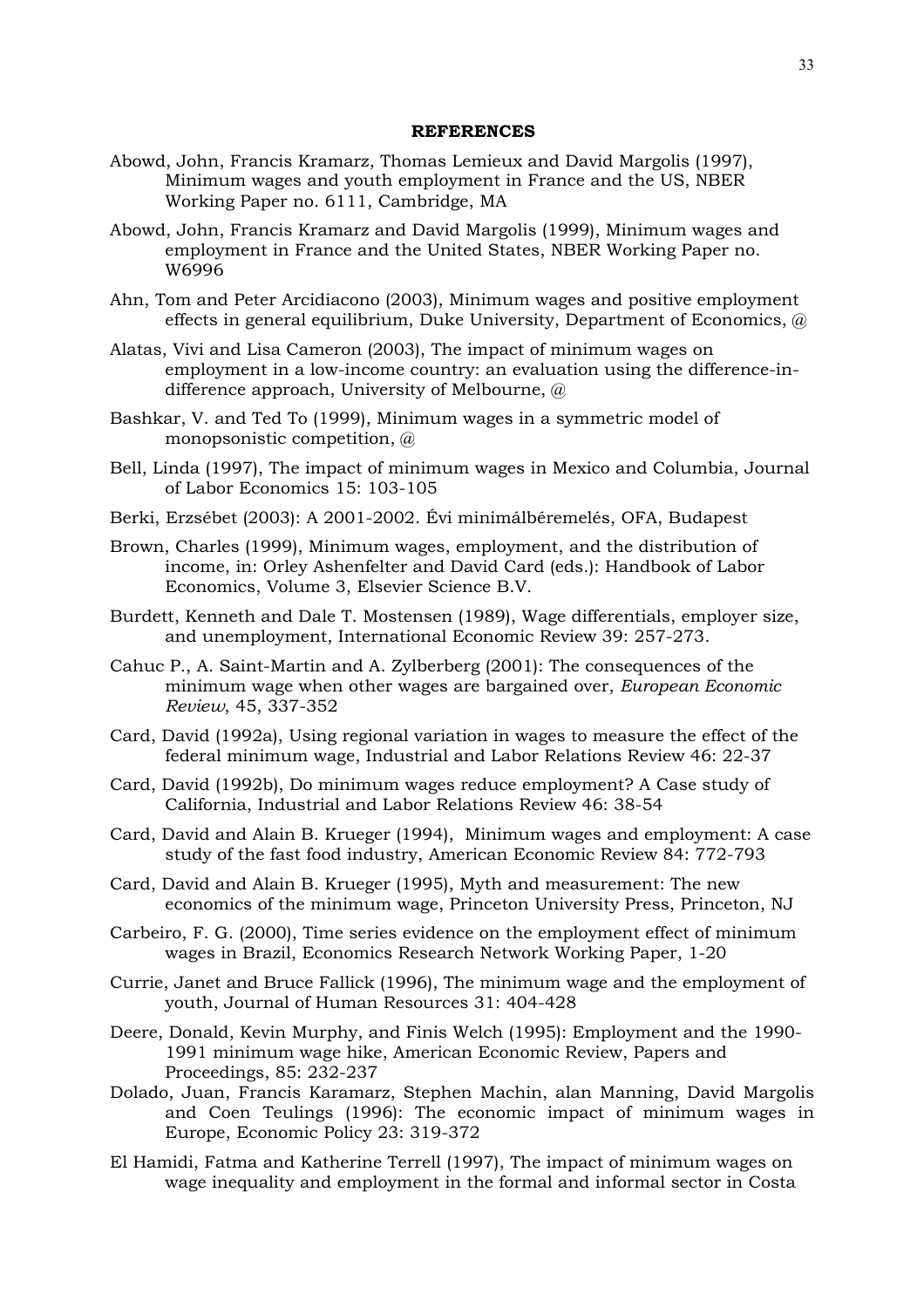Rica, William Davidson Working Paper no. 479, The William Davidson Institute, Ann Arbor, MI

- Freeman, Richard and .Alida J. Castillo-Freeman (1992), When the minimum wage really bites: the effect of the US-level minimum on Puerto Rico, in: George Borjas and Richard Freeman (eds.) Immigration and the work force, The University of Chicago Press, Chicago, Illinois
- Galasi, Peter and Gyula Nagy (2001a): Segelyezes es elhelyezkedesi eselyek, BWP 2001/4
- Galasi, Peter and Gyula Nagy (2001b): Elhelyezkedesi eselyek a segelykimeritest kovetoen, BWP 2001/5
- Jenkins, Stephen (1993), Easy estimation methods for discrete-time duration data, Oxford Bulletin of Economics and Statistics, 129-138
- Kaitz, Hyman (1970), Experience of the past: the national minimum, in: Youth unemployment and minimum wages, pp. 30-54, Bulletin No. 1657, US department of Labor, Bureau of Labor Statistics, Washington, DC
- Katz, Lawrence and Alain B. Krueger (1992), The effect of the minim wage on the fast-food industry, Industrial and Labor Relations Review 46: 6-21.
- Kertesi, Gábor and János Köllő (2000), Ágazati kereseti arányok Magyarországon, OFA, Budapest
- Kertesi, Gábor and János Köllő (2000b), Demand for heterogeneous labor in the Hungarian large-firm sector, Institute of Economics, Budapest, mimeo, Hungarian version published in Közgzdasági Szemle November 2001
- Kőrösi, Gábor (1998), Labor demand during transition in Hungary (Econometric analysis of Hungarian firms 1986-1995), Budapest Working Papers on the Labor Market, 1999/5, Institute of Economics - Budapest University of Economics, Budapest
- Kőrösi, Gábor (2000), A vállalatok munkaerőkereslete, Budapest Working Papers on the Labor Market, 2000/3, Institute of Economics - Budapest University of Economics, Budapest
- Kőrösi, Gábor (2002), Labor adjustment and efficiency in Hungary, Budapest Working Papers on the Labor Market, 2002/4, Institute of Economics - Budapest University of Economics, Budapest
- Maloney, William F. and Jairo Nunez Mendez (2003), Measuring the impact of minimum wages: evidence from Latin America, NBER Working Paper 9800, NBER, Cambridge, MA
- Machin, Stephen and Alan Manning (1994), The effects of minimum wages on wage dispersion and employment: Evidence from UK wages councils, Industrial and Labor Relations Review 47: 319-329
- Machin, Stephen, Alan Manning and Lupin Rahman (2003), Where the minimum wage bites hard: Introduction of minimum wages in a low wage sector, Journal of the European Economic Association 1(1):154-180
- Mincer, Jacob (1976): Unemployment effect of minimum wages, Journal of Political Economy 84: 87-104.
- Mortensen, Dale (1986): Job search and labor market analysis, Orley Ashenfelter and Richard Layard, eds., Handbook of Labor Economics, North Holland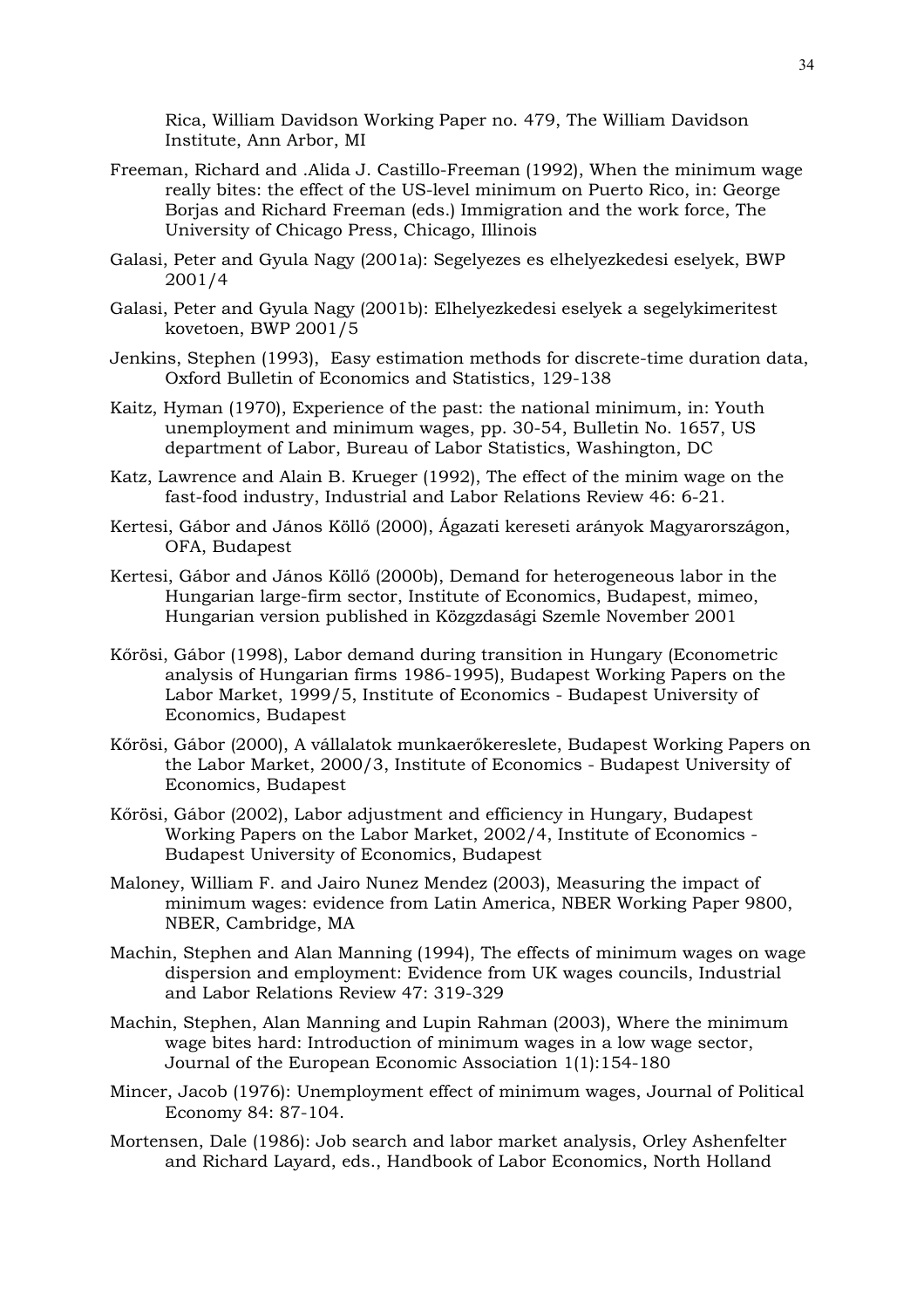- Neumann, László (2002), A kollektív szerződések hatása a bérekrexx, Közagzdasági Szemle xx: xx-xx
- Neumark, David and William Wascher (1994), Employment effects of minimum and subminimum wages: Reply to Card, Katz and Krueger, , Industrial and Labor Relations Review 47: 497-512
- Neumark, David and William Wascher (2002), State-level estimates of minimum wage effects, The Journal of Human Resources 37: 35-62
- Pereira, Sonia Cecilia (1999), The impact of minimum wages on youth employment in Portugal, University College London, Economics Department, February, @
- Pettengil, John (1981), The long-run impact of a minimum wage on employment and the wage structure, Report of the Minimum Wage Study Commission, Vol. VI, pp- 63-104, US Government Printing Office, Washington, DC
- Rama, Martin (2000), The consequences of doubling the minimum wage: the case of Indonesia, Industrial and Labor Relations Review 54: 864-881
- Rebitzer, James and Lowell Taylor (1995), The consequences of minimum wage laws: some new theoretical ideas, Journal of Public Economics 56: 245-255

# **Data appendix**

#### **FR – Financial Reports**

The FR data contain the tax sheets of enterprises, collected by the Ministry of Finance. The sample used in this paper is restricted to firms observed in the WS. The reports include a full account of assets and liabilites and of annual intakes and costs including the annual average number of employees, wages and taxes, sales revenues, material and other costs, and depriciation. The firms can be identified across waves. The descriptive statistics of the estimation sample are presented in Table A1.

Table A1: Descriptive statistics of the small firm panel (N=1818)

| Variable                      | Mean  | Median | Standard  |
|-------------------------------|-------|--------|-----------|
|                               |       |        | deviation |
| Employment 2000               | 12.7  | 13     | 4.44      |
| Employment 2001               | 13.6  | 12     | 14.30     |
| Value added 2000 (mFt)        | 227.5 | 91.5   | 712.3     |
| Value added 2001 (mFt)        | 251.3 | 98.0   | 891.6     |
| PPI 2000-2001                 | 1.066 | 1.063  | 0.025     |
| Average wage 2000 (mFt)       | 0.824 | 0.583  | 0.901     |
| Average wage 2001 (mFt)       | 0.978 | 0.700  | 0.992     |
| Profit 2000 (mFt)             | 3.27  |        | 38.3      |
| Assets/worker (mFt) 2000      | 4.816 | 1.333  | 29.1      |
| Fraction low-wage 2000        | 0.434 | 0.355  | 0.392     |
| Minimum wage shock $(\omega)$ | 0.119 | 0.043  | 0.144     |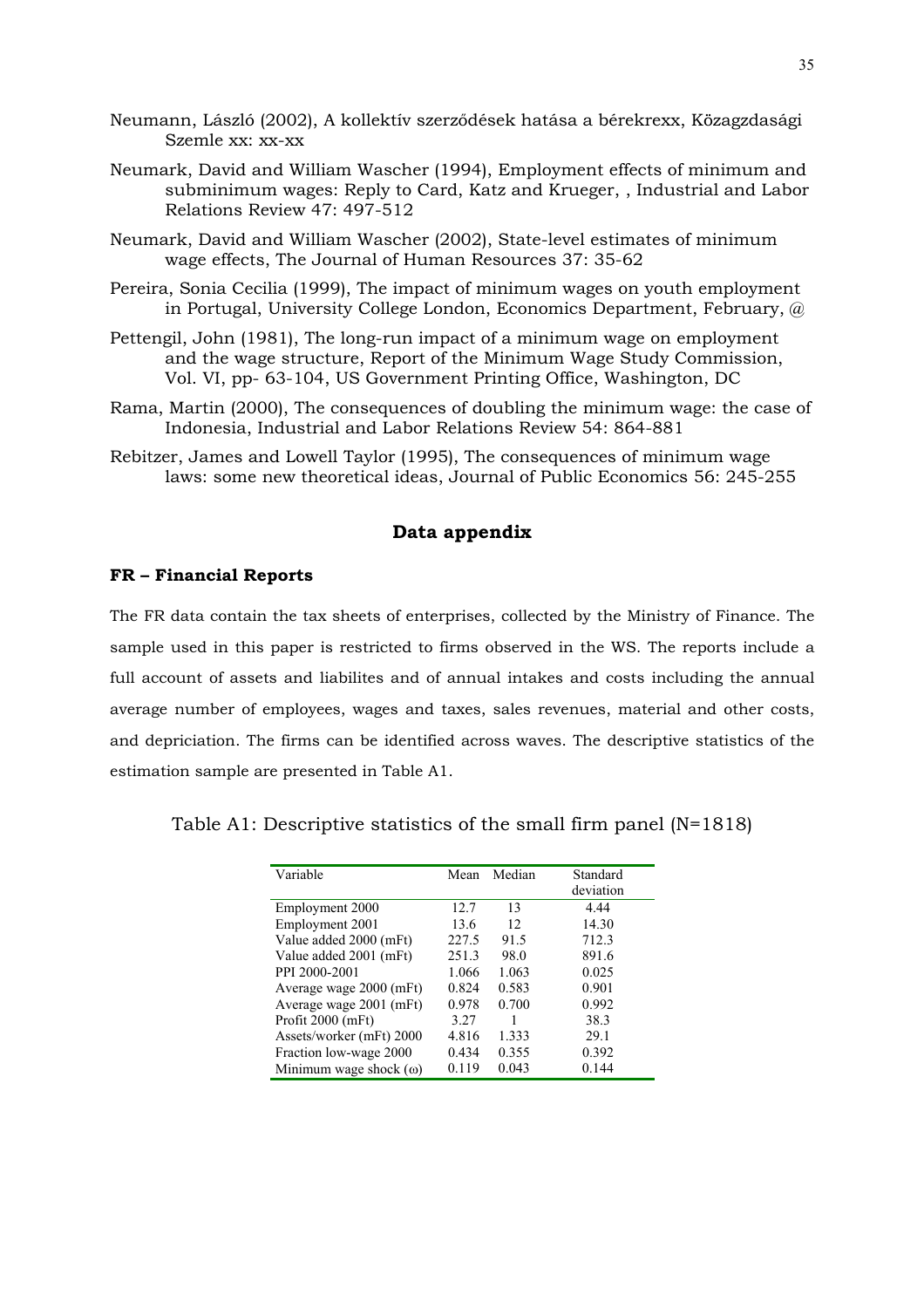#### **WS – Wage Survey**

The National Labor Centre's Wage Survey is an annual survey conducted in May 1986, 1989, and each May since 1992. It covers a representative sample of firms and 10% random samples of their workers. In the waves used in this paper the sampling procedure was the following (i) the firm census provided by the CSO serves as the sampling frame (ii) it is a legal obligation of each firm employing more than 20 workers to fill in a firm-level questionaire and provide individual demographic and wage data on a 10 % random sample of the employees. (iii) it is a legal obligation of each budget institution irrespective of size to fill in an insitution-level questionaire and provide individual demographic and wage data on all employees (iii) Firms employing less than 20 workers according to the census are sampled by the NLC in a sampling procedure stratified by 4-digit industries. The firms contacted by the NLC are legally obliged to fill in an firm-level questionaire and provide individual demographic and wage data on all employees. The cases are weighted to ensure representativity. An individual weight  $(w_1)$  stands for the number of workers represented by the respondent given the sampling quota within his/her firm. The original survey does not contain information on firm-level non-response. Comparing employment in the target population by 4-digit industry and firm size with the sample a second weight  $(w_2)$  was attached to firms by the authors of this paper. The final weights  $(w_1·w_2)$  restore representativity under the assumption that non-response is uncorrelated with variables in the calculations. The number of individual observations varied between 180 and 185 thousand in 1999-2001.

### **LFS – Labor Force Survey**

The LFS is a representative quarterly household survey conducted by the Central Statistical Office since 1992. Data are collected about each member of the surveyed households and an 'activity qustionaire' is filled with those aged 15-74. The survey has a rotating panel structure with each quarter 1/6 of the sample dropped after spending 6 quarters in the survey, and replaced with a randomly chosen new cohort. The number of observations varied between 82 and 85 thousand in 1999-2001. The individuals can be identified across waves. The cases are weighted by the CSO to ensure representativity. All calculations in this paper used these weights.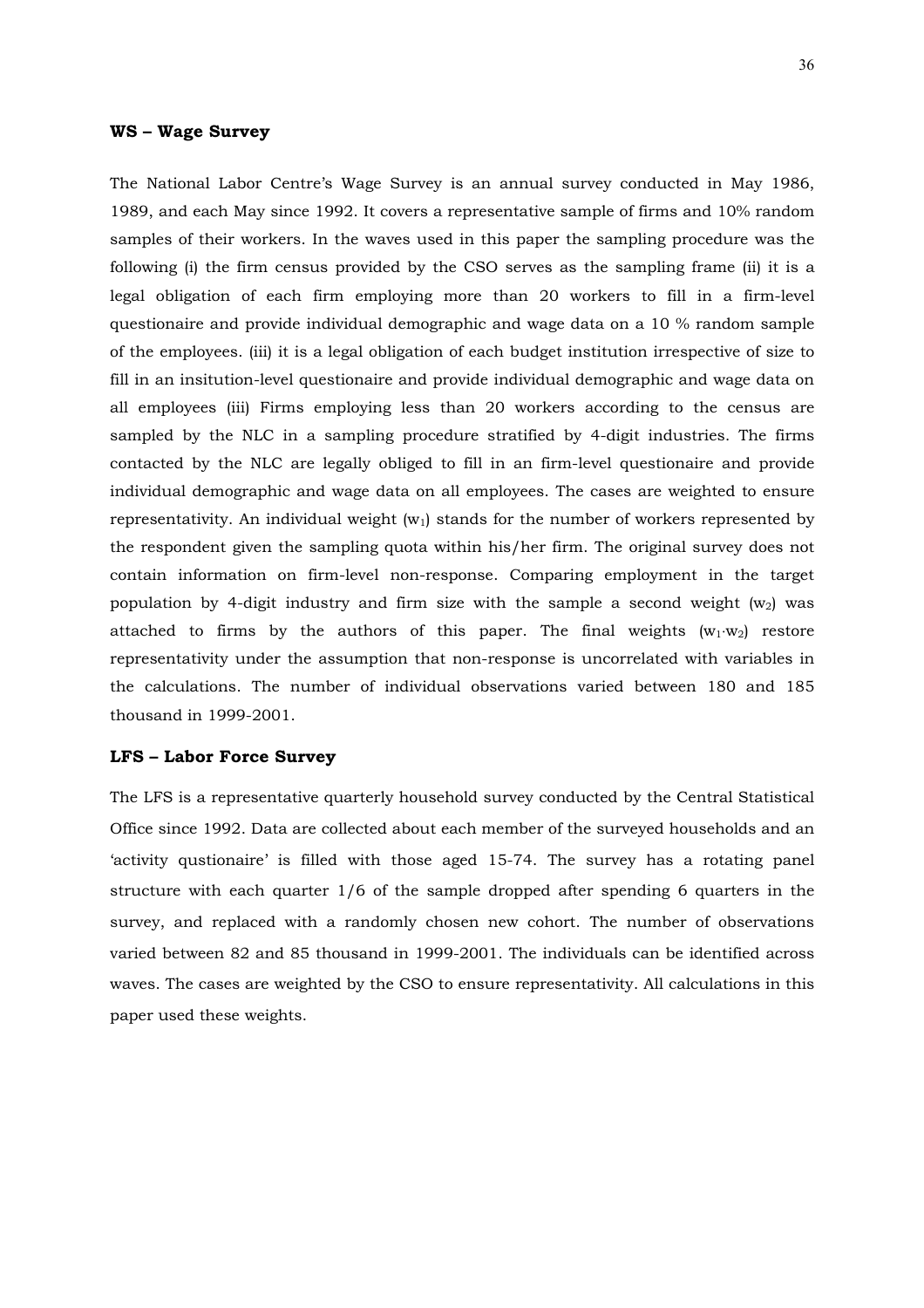|                             | Mean     | St. dev. |
|-----------------------------|----------|----------|
| Exit to unemployment        | 0.30     |          |
| Exit to non-participation   | 0.73     |          |
| Male                        | .5245165 | .4994098 |
| Age                         | 40.27192 | 10.36101 |
| Unskilled blue collarl      | .0759896 | .2649874 |
| Semi-skilled blue collar    | .1689385 | .374706  |
| Skilled blue collar         | .3502658 | .4770638 |
| Regional unemployment       | .0925442 | .0597517 |
| Public sector               | .1741024 | .379206  |
| Union member                | .2502028 | 4331394  |
| Tenured job                 | .9617706 | .191754  |
| Wage Ft 36,000-44,000       | .1522365 | .3592581 |
| Wage Ft 44,000-50,000       | .0932583 | .2908006 |
| Wage Ft 75,000-100,000      | .1919952 | .3938781 |
| Wage $Ft > 100,000$         | .1718567 | .3772643 |
| $20014^{\text{th}}$ quarter | 434425   | .4956924 |
| Tenure in job (years)       | 7.292149 | 2.872526 |
| Number of spells            | 22,315   |          |

Table A2: Jobloss - Descriptive statistics of the estimation sample

#### **LFS Supplementary Survey April-June 2001**

The LFS does not collect wage data. In this particular wave respondents working as employees or cooperative members (22,415 out of 30,485 workers employed by the ILO-OECD definition) were asked to tell their last months's gross or net earnings. The gross value of net earnings was calculated by the CSO using PIT tables. We used the gross figures as reported by the CSO and weighted the cases followed in a spell panel with their base period weights of April-June 2001.

## **NLC Office-level Exit to Jobs Panel 1998-2002**

The data base was built in the National Labor Centre in September 2002 using data from Hungary's 175 labor offices . It contains aggregate stock and ouflow to jobs data broken down by the level of education (primary or lower; vocational; secondary and higher), and the level of the benefit (lower or equal/higher than the national mean). The stock figures relate to the first day of the month and the flows relate to the month. Three offices were involved in reorganisation during the period of observation and were dropped from the sample analysed in this paper. The unemployment rates attached to the offices are ILO-OECD counts divided by the population of working age, as estimated by the CSO, in the territory of the office. Job finds exclude entry to public works or other programs for the unemployed. The number of recipients leaving UI for reasons other than job finding is also available.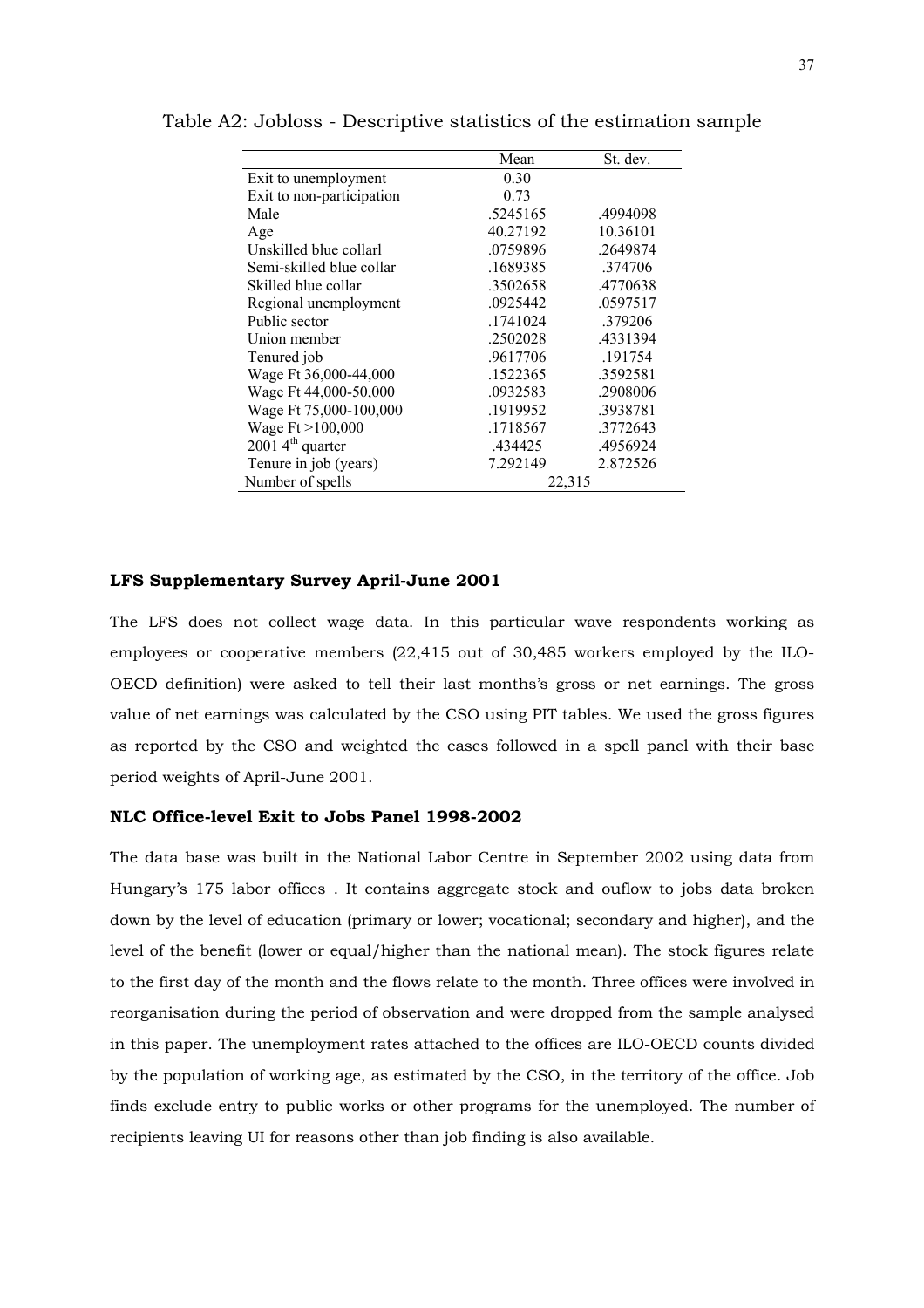|      | Q1    | Q2                                            | Q3                                                 | Q4    |
|------|-------|-----------------------------------------------|----------------------------------------------------|-------|
|      |       | Low-skilled (primary or vocational education) |                                                    |       |
| 1998 | .074  | .063                                          | .056                                               | .034  |
| 1999 | .066  | .063                                          | .055                                               | .036  |
| 2000 | .071  | .076                                          | .063                                               | .047  |
| 2001 | .080  | .082                                          | .069                                               | .041  |
| 2002 | .077  |                                               |                                                    |       |
|      |       |                                               | Low-wage (benefit <mean)< td=""><td></td></mean)<> |       |
| 1998 | .065  | .063                                          | .059                                               | .034  |
| 1999 | .058  | .060                                          | .057                                               | .036  |
| 2000 | .064  | .074                                          | .066                                               | .047  |
| 2001 | .068  | .074                                          | .067                                               | .038  |
| 2002 | .062  |                                               |                                                    |       |
|      |       |                                               | Low-skilled $= 1$                                  |       |
| 1998 | 0.897 | 0.983                                         | 1.047                                              | 1.059 |
| 1999 | 0.904 | 0.970                                         | 1.031                                              | 1.019 |
| 2000 | 0.895 | 0.976                                         | 1.058                                              | 1.007 |
| 2001 | 0.857 | 0.909                                         | 0.969                                              | 0.930 |
| 2002 | 0.811 |                                               |                                                    |       |

Table A3. Exit from unemployment to jobs (quarterly means)

\*) Benefit<mean. Source: Data provided by the National Labor Centre

# **NLC EJS – National Labor Centre Exit to Jobs Survey, April 2001**

Following a similar survey in April 1994 the NLC interviewed all workers leaving the UI register because of finding a job between March 22 2001 and April 7 2001. The workers were interviewed when they contacted the offices to collect the documents necessary to take up employment. They were saked about their minimum and maximum expected gross monthly earnings in the first months after being hired. The file used in this paper contains the data of 105,957 recipients in the stock on 22 March 2001 and interviews with 9,131 workers finding a job. Of them, 8,811 workers provided wage data. The wage and benefit concepts used in the paper are (i) gross monthly earnings in the four calendar quarters spent in employment prior to the last UI spell adjusted for wage inflation between the time of entry to UI and March 2001. (ii) The mean of the minimum and maximum expected earnings (iii) the monthly value of the pre-tax daily UI benefit assuming 30.5 days a month.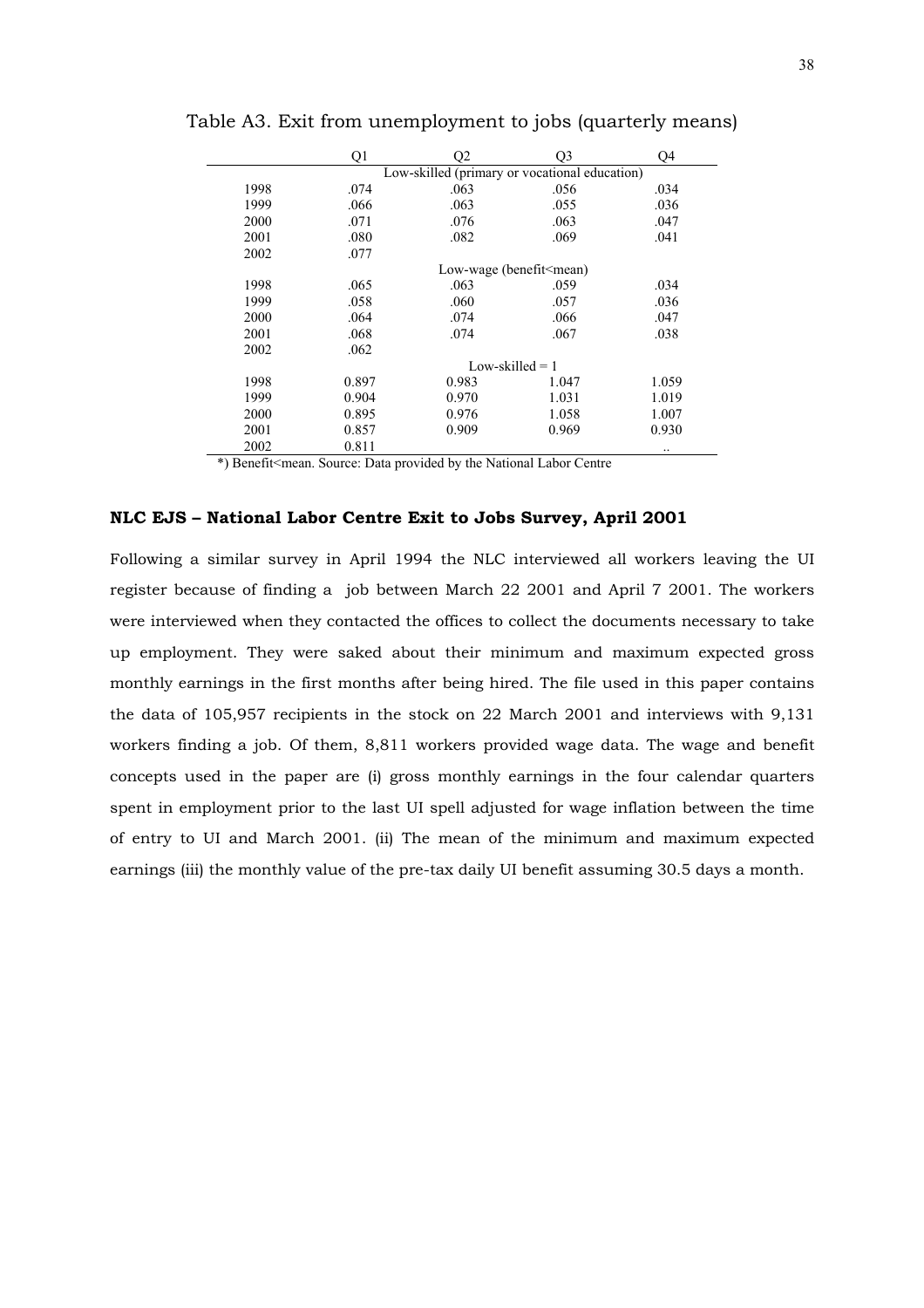# Appendix Tables

| Odds ratios<br>Dependent: earned less than 38,685 Ft in May 2000       | Z         |
|------------------------------------------------------------------------|-----------|
| Male<br>0.7341                                                         | $-15.33$  |
| Experience 1-4 years<br>2.0834                                         | 18.12     |
| Experience 5-9 years<br>1.3192                                         | 10.27     |
| Experience 25-35 years<br>0.6194                                       | $-21.84$  |
| Experience > 35 years<br>0.6221                                        | $-17.13$  |
| Primary education<br>2.8669                                            | 40.32     |
| Vocational education<br>1.6279                                         | 21.54     |
| Higher education<br>0.4054                                             | $-21.14$  |
| Joined the firm in 1999<br>1.4367                                      | 14.71     |
| Firm size: 5-20 employees<br>12.3800                                   | 42.36     |
| Firm size: 21-50 employees<br>6.5751                                   | 30.86     |
| Firm size: 51-300 employees<br>3.0361                                  | 19.06     |
| Firm size: 301-1000 employees<br>1.6717                                | 8.48      |
| Firm size: 1001-3000 employees<br>0.8407                               | $-2.59$   |
| Foreign ownership<br>0.7009                                            | $-8.64$   |
| Private domestic<br>1.8482                                             | 18.40     |
| 2.2570<br>No majority owner                                            | 11.24     |
| Value added/worker <1.39 mFt<br>7.8319                                 | 61.73     |
| Value added/worker 1.39-2.19 mFt<br>3.0962                             | 33.50     |
| Value added/worker 2.19-4.22 mFt<br>1.6077                             | 13.95     |
| Regional unemployment $2nd$ quartile<br>1.1645                         | 5.68      |
| Regional unemployment 3 <sup>rd</sup> quartile<br>1.4400               | 13.65     |
| Regional unemployment 4 <sup>th</sup> quartile<br>1.5927               | 14.04     |
| <b>Budapest</b><br>1.1829                                              | 5.97      |
| 1.3359<br>Lake Balaton                                                 | 3.99      |
| Industries (6 largest and 6 smallest odds ratios out of 55)            |           |
| Insurance<br>70.8793                                                   | 38.52     |
| Hotels and restaurants<br>6.3720                                       | 23.39     |
| 5.3203<br>Forestry                                                     | 13.99     |
| Transport other than railways, airways, and public transport<br>4.8603 | 20.09     |
| Services other than business-related, cultural, and public<br>4.8408   | 13.93     |
| Textiles<br>4.3558                                                     | 17.51     |
| 0.8669<br>Electric energy                                              | $-0.81$   |
| Research and development<br>0.3697                                     | $-2.22$   |
| 0.1610<br>Tobacco                                                      | $-1.33$   |
| Banking<br>0.1513                                                      | $-11.28$  |
| Public transport<br>0.0130                                             | $-1.96$   |
| Petroleum mining and refining (no minimum wage workers)                |           |
| Number of observations<br>119,739                                      | $\ddotsc$ |
| Pseudo R2<br>0.3487                                                    |           |
| 45224.25<br>LR chi2 (71)                                               |           |

## Table B1: The probability of sub-minimum wage in May 2000 – Logit (Full-time employees of firm employing at least 5 workers, budget sector excluded)

Reference categories are female; 10-24 years of experience; secondary education; firm size over 3000 employees; state ownership; value added/worker over 4.16 mFt; 1<sup>st</sup> quartile of micro-regions by unemployment; engineering industry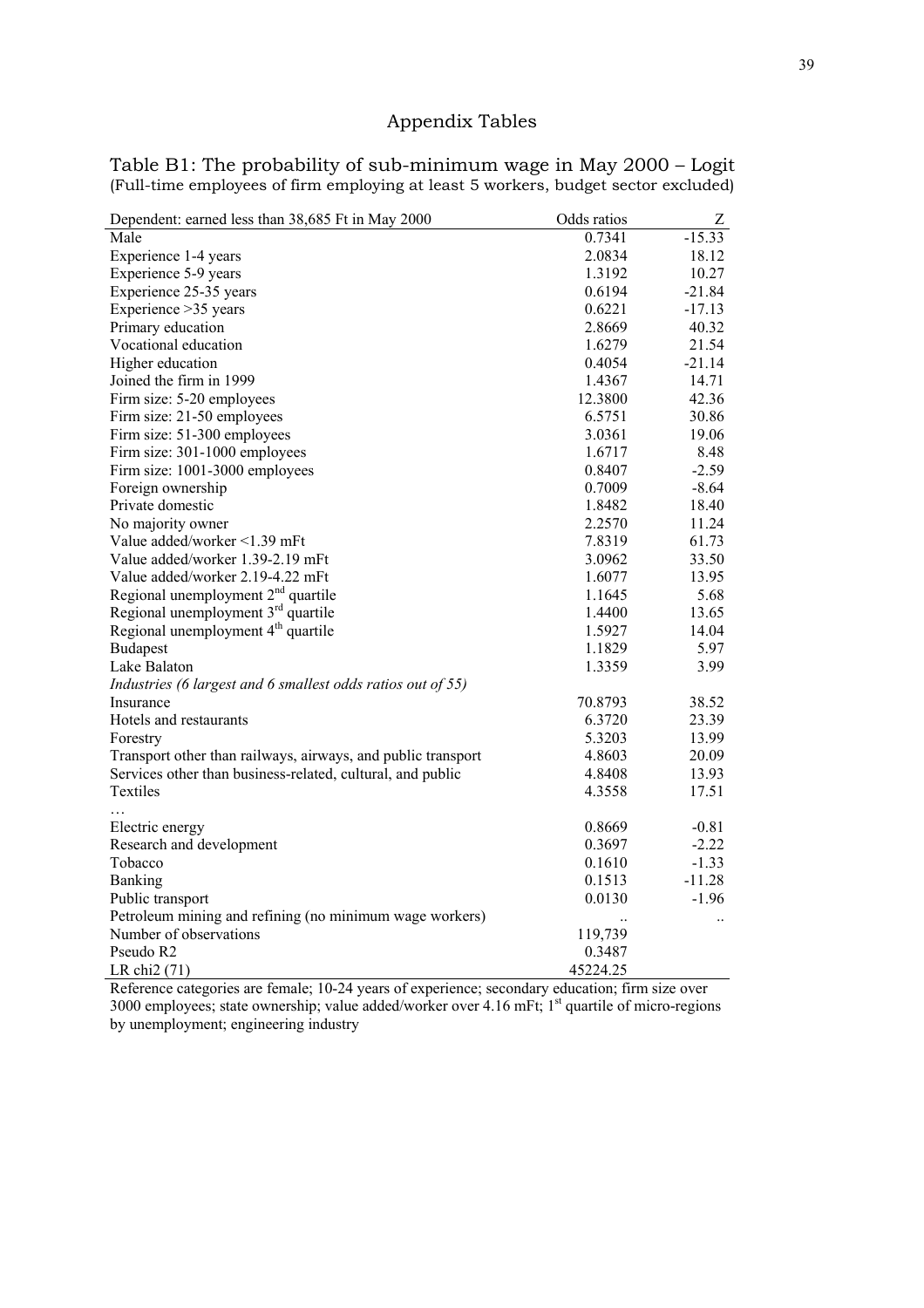| Percentage shares<br>Data source:           | WS, May       | LFS, April-June |
|---------------------------------------------|---------------|-----------------|
| Teenagers (under 20)                        | 1.3           | 1.8             |
| Youths (under 25)                           | 18.6          | 20.0            |
| Older workers (over 55)                     | 4.5           | 3.9             |
| Experience<5 years                          | 9.3           | 4.4             |
| Experience<10 years                         | 27.5          | 21.6            |
| Experience<20 years                         | 53.5          | 50.5            |
| Tenure<1 year                               | approx. 20.6* | 25.3            |
| Tenure<2 years                              | n.a.          | 38.1            |
| Tenure <5 years                             | n.a.          | 60.9            |
| Women                                       | 56.0          | 54.1            |
| $0-7$ grades                                | 1.0           | 1.6             |
| Primary school (8 grades)                   | 29.4          | 29.8            |
| Vocational (without 'maturity' certificate) | 38.6          | 40.2            |
| Secondary                                   | 27.0          | 25.3            |
| Higher                                      | 4.0           | 3.1             |
| Firm size <5 employees                      | n.a.          | 15.8-20.2**     |
| Excluding firms with less than 5 employees: |               |                 |
| 5-20 workers                                | 49.9          | n.a.            |
| 21-50 workers                               | 15.2          | n.a.            |
| 51-300 workers                              | 18.0          | n.a.            |
| $>300$ workers                              | 7.9           | n.a.            |
| Budget institutions                         | 8.9           | n.a.            |

# Table B2: Full-time employees paid near the minimum wage 2001

Authors' calculation from the Wage Survey (May 2001) and the Labor Force Survey (2001. 2<sup>nd</sup> quarter Supplement). The WS data cover full-time employees of firms employing more than 5 workers. The LFS data cover all employees paid a wage in 2001  $2<sup>nd</sup>$  quarter. \*) The WS records if the worker entered the firm in the preceding year (tenure: 5-17 months). \*\*) The LFS data on firm size are not comparable to the WS data. The <5 category comprises small budget institutions like the local governments or schools of villages in the LFS.